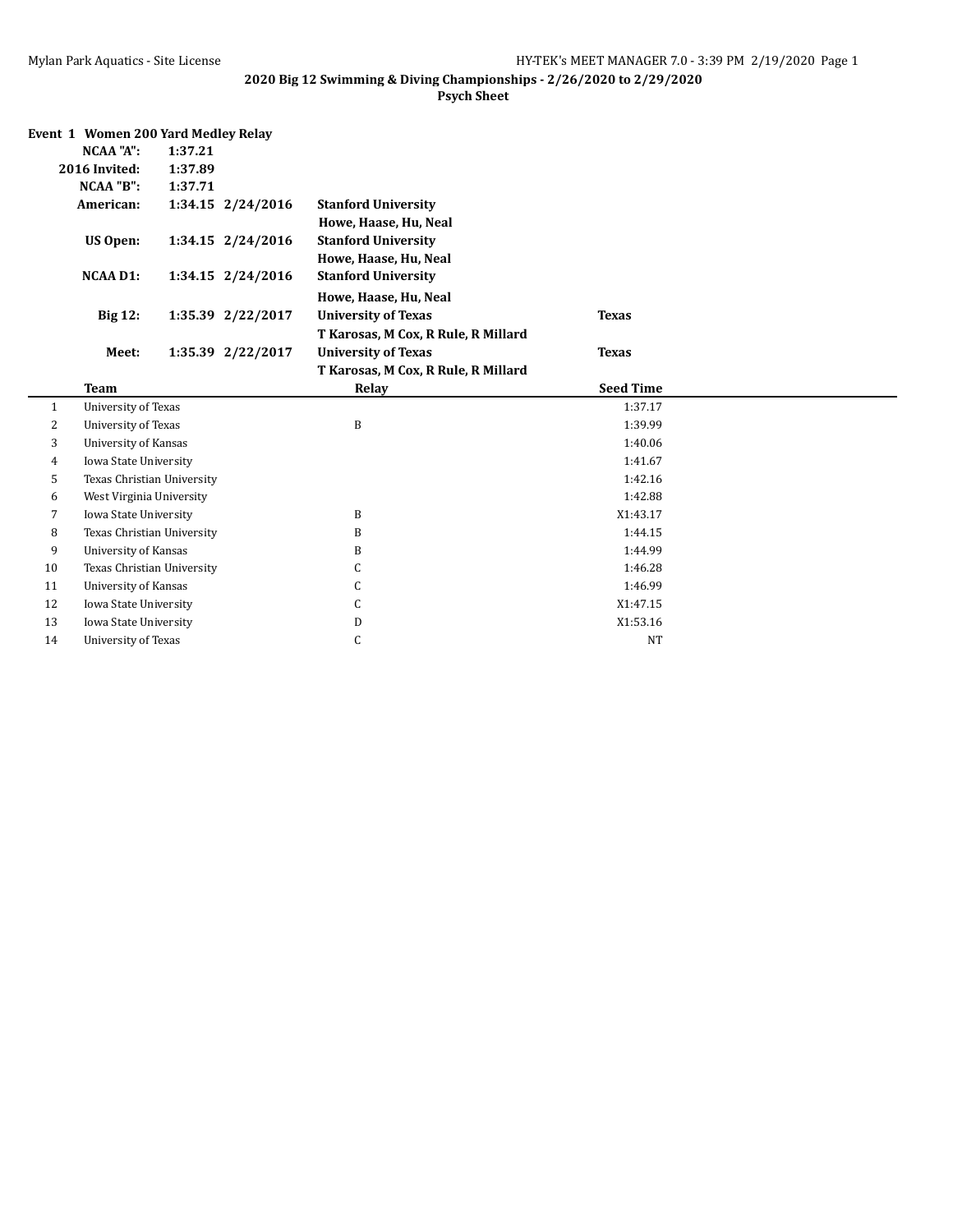|  | Event 2 Men 200 Yard Medley Relay |  |  |
|--|-----------------------------------|--|--|
|  |                                   |  |  |

|                | NCAA "A":                                                         | 1:25.05                       |                   |                                            |                  |  |  |  |  |
|----------------|-------------------------------------------------------------------|-------------------------------|-------------------|--------------------------------------------|------------------|--|--|--|--|
|                | 2016 Invited:                                                     | 1:25.76                       |                   |                                            |                  |  |  |  |  |
|                | NCAA "B":                                                         | 1:25.86                       |                   |                                            |                  |  |  |  |  |
|                | American:                                                         |                               | 1:22.40 3/27/2015 | California                                 |                  |  |  |  |  |
|                |                                                                   |                               |                   | Murphy, Katis, Lynch, Messerschmidt        |                  |  |  |  |  |
|                | US Open:                                                          | 1:22.27 3/29/2013<br>Michigan |                   |                                            |                  |  |  |  |  |
|                |                                                                   |                               |                   | Ortiz, Ortiz, Fletcher, Turk               |                  |  |  |  |  |
|                | NCAA D1:                                                          |                               | 1:22.27 3/29/2013 | Michigan                                   |                  |  |  |  |  |
|                |                                                                   |                               |                   | Ortiz, Ortiz, Fletcher, Turk               |                  |  |  |  |  |
|                | <b>Big 12:</b><br>1:21.17 3/24/2017<br><b>University of Texas</b> |                               |                   |                                            |                  |  |  |  |  |
|                |                                                                   |                               |                   | Shebat, Schooling, lincon, Ringgold        |                  |  |  |  |  |
|                | 1:24.23 2/25/2009<br><b>University of Texas</b><br>Meet:          |                               |                   |                                            |                  |  |  |  |  |
|                |                                                                   |                               |                   | Taylor, Magruder, Berens, Feigen           |                  |  |  |  |  |
|                | Meet:                                                             |                               | 1:24.23 2/22/2017 | <b>University of Texas</b>                 | <b>Texas</b>     |  |  |  |  |
|                |                                                                   |                               |                   | J Shebat, W Licon, J Schooling, B Ringgold |                  |  |  |  |  |
|                | <b>Team</b>                                                       |                               |                   | Relay                                      | <b>Seed Time</b> |  |  |  |  |
| $\mathbf{1}$   | University of Texas                                               |                               |                   |                                            | 1:23.21          |  |  |  |  |
| 2              | University of Texas                                               |                               |                   | B                                          | 1:25.16          |  |  |  |  |
| 3              | West Virginia University                                          |                               |                   |                                            | 1:26.99          |  |  |  |  |
| $\overline{4}$ | University of Texas                                               |                               |                   | C                                          | 1:27.42          |  |  |  |  |
| 5              | Texas Christian University                                        |                               |                   |                                            | 1:28.48          |  |  |  |  |
| 6              | Texas Christian University                                        |                               |                   | B                                          | 1:31.11          |  |  |  |  |
| $\overline{7}$ | Texas Christian University                                        |                               |                   | C                                          | 1:33.49          |  |  |  |  |
|                |                                                                   |                               |                   |                                            |                  |  |  |  |  |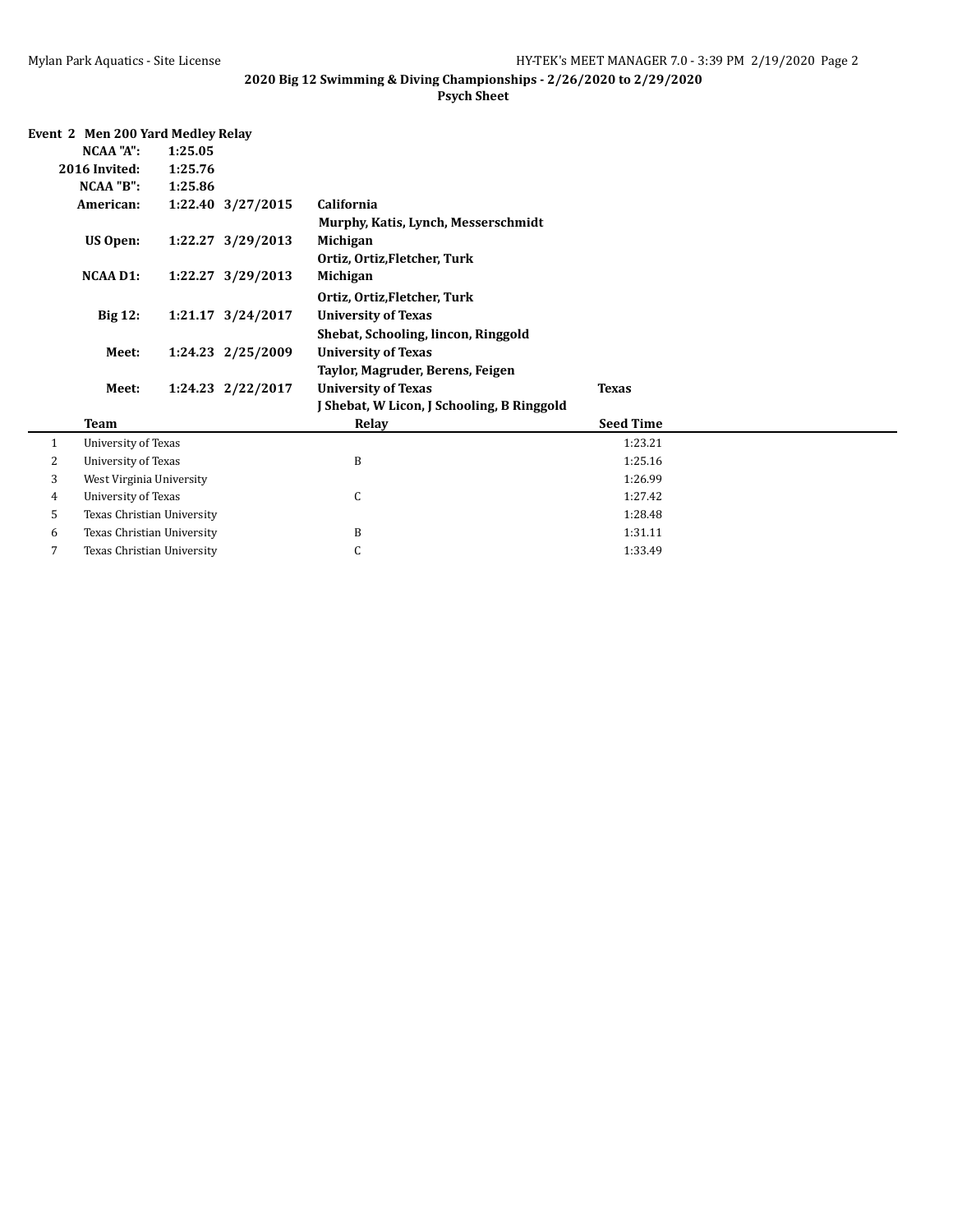#### **2020 Big 12 Swimming & Diving Championships - 2/26/2020 to 2/29/2020 Psych Sheet**

#### **Event 3 Women 1 mtr Diving**

|    | 356.25 2/22/2018<br><b>Big 12:</b> | <b>Alison Gibson</b>                         | <b>Texas</b>  |  |
|----|------------------------------------|----------------------------------------------|---------------|--|
|    | 420.60 2/9/2019<br>Meet:           | Vicky Xu                                     | <b>Kansas</b> |  |
|    | Name                               | Year School                                  |               |  |
| 1  | Izzy Ashdown                       | Texas Christian University<br>IR             | 323.63        |  |
| 2  | Connie Deighton                    | Texas Christian University<br>S <sub>0</sub> | 276.00        |  |
| 3  | Megan White                        | Texas Christian University<br><b>SR</b>      | 250.13        |  |
| 4  | Callie Smith                       | <b>IR</b><br>West Virginia University        | 249.65        |  |
| 5  | Gracie Liang                       | Texas Christian University<br><b>FR</b>      | 241.88        |  |
| 6  | Brooke Zedar                       | West Virginia University<br>SR               | 222.05        |  |
| 7  | Emma Longley                       | West Virginia University<br>S <sub>0</sub>   | <b>NP</b>     |  |
| 8  | Camille Burt                       | West Virginia University<br>S <sub>0</sub>   | <b>NP</b>     |  |
| 9  | <b>Holly Darling</b>               | West Virginia University<br>FR               | <b>NP</b>     |  |
| 10 | Marian Tiemeier                    | FR<br>West Virginia University               | <b>NP</b>     |  |
| 11 | Alison Grass                       | S <sub>0</sub><br>University of Kansas       | <b>NP</b>     |  |
| 12 | Franny Cable                       | University of Kansas<br>FR                   | <b>NP</b>     |  |
| 13 | Amanda Fingerut                    | <b>University of Kansas</b><br>FR            | <b>NP</b>     |  |
| 14 | *Jiayu Chen                        | <b>University of Kansas</b><br>FR            | <b>NP</b>     |  |
| 15 | Peri Charapich                     | University of Kansas<br>SR                   | <b>NP</b>     |  |
| 16 | Alex Aaberg                        | Iowa State University<br>SR                  | <b>NP</b>     |  |
| 17 | Dana Liva                          | Iowa State University<br><b>SR</b>           | <b>NP</b>     |  |
| 18 | Jessica Coffin                     | Iowa State University<br>SO.                 | <b>NP</b>     |  |
| 19 | Jayna Misra                        | Iowa State University<br>FR                  | <b>NP</b>     |  |
| 20 | Michelle Schlossmacher-Smith       | Iowa State University<br>S <sub>0</sub>      | <b>NP</b>     |  |
| 21 | Alison Gibson                      | SR<br>University of Texas                    | <b>NP</b>     |  |
| 22 | Morgan Menninger                   | <b>University of Texas</b><br>SO.            | <b>NP</b>     |  |
| 23 | Paola Pineda Vazquez               | University of Texas<br>S <sub>0</sub>        | <b>NP</b>     |  |
| 24 | Jordan Skilken                     | FR<br>University of Texas                    | <b>NP</b>     |  |
| 25 | Janie Boyle                        | University of Texas<br>FR                    | <b>NP</b>     |  |
|    |                                    |                                              |               |  |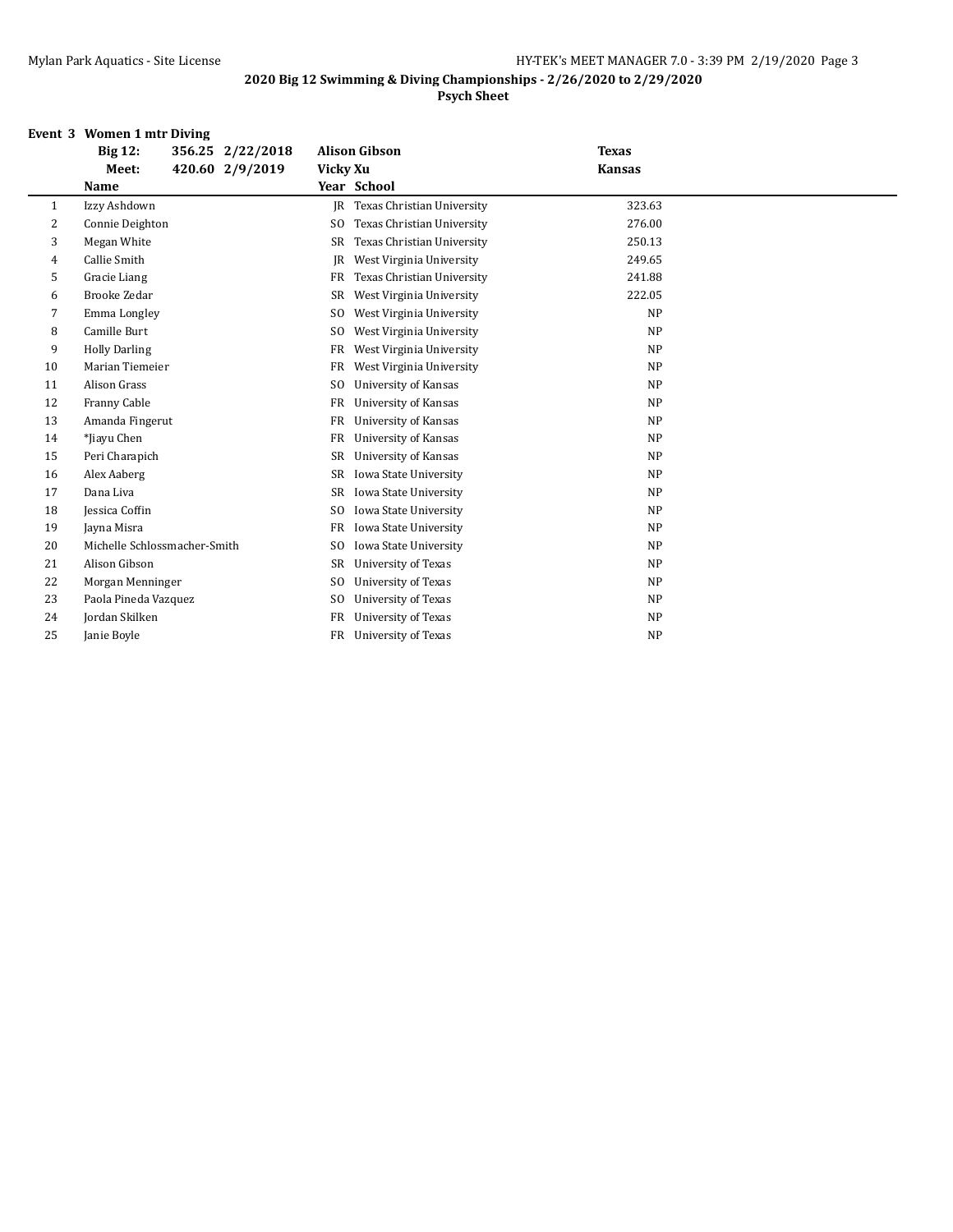#### **2020 Big 12 Swimming & Diving Championships - 2/26/2020 to 2/29/2020 Psych Sheet**

#### **Event 4 Men 1 mtr Diving**

|    | <b>Big 12:</b>         | 442.70 3/26/2009 |     | <b>Drew Livingston</b>     | <b>Texas</b> |
|----|------------------------|------------------|-----|----------------------------|--------------|
|    | Meet:                  | 441.50 2/25/2015 |     | <b>Will Chandler</b>       | <b>Texas</b> |
|    | Name                   |                  |     | Year School                |              |
| 1  | Jacob Cornish          |                  | SR  | University of Texas        | 342.55       |
| 2  | Austin Smith           |                  | SR  | West Virginia University   | 290.50       |
| 3  | Owen Moncino           |                  | SR  | Texas Christian University | 247.58       |
| 4  | Jake Cardinal-Tremblay |                  | SO. | West Virginia University   | NP           |
| 5  | Nick Cover             |                  | SO. | West Virginia University   | NP           |
| 6  | PJ Lenz                |                  | SO. | West Virginia University   | NP           |
| 7  | Owen Johns             |                  | FR  | West Virginia University   | NP           |
| 8  | Jacob Lowe             |                  | SO. | West Virginia University   | NP           |
| 9  | Reed Merritt           |                  | SR  | University of Texas        | NP           |
| 10 | Grayson Campbell       |                  | SR  | University of Texas        | NP           |
| 11 | Andrew Gawin-Parigini  |                  | SO  | University of Texas        | <b>NP</b>    |
| 12 | Jordan Windle          |                  | IR  | University of Texas        | NP           |
| 13 | <b>Andrew Harness</b>  |                  |     | FR University of Texas     | NP           |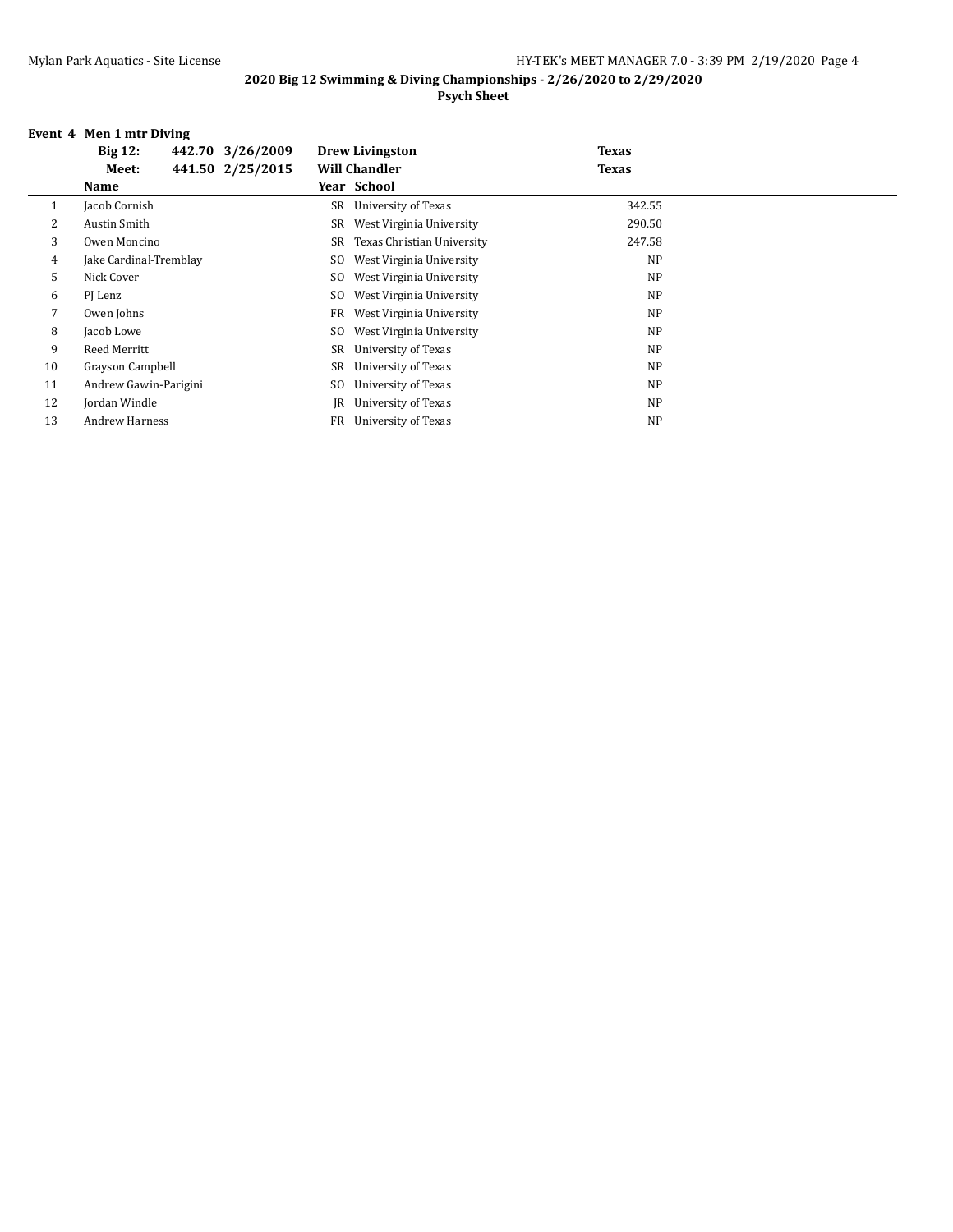| Event 5 Women 800 Yard Freestyle Relay |                            |                                      |                  |  |
|----------------------------------------|----------------------------|--------------------------------------|------------------|--|
| NCAA "A":                              | 7:05.68                    |                                      |                  |  |
| 2016 Invited:                          | 7:09.67                    |                                      |                  |  |
| NCAA "B":                              | 7:08.93                    |                                      |                  |  |
| American:                              | 6:50.18 2/25/2015          | California                           |                  |  |
|                                        |                            | Runge, Pelton, Piehl, Franklin       |                  |  |
| US Open:                               | 6:50.18 2/25/2015          | California                           |                  |  |
|                                        |                            | Runge, Pelton, Piehl, Franklin       |                  |  |
| <b>NCAA D1:</b>                        | 6:50.18 2/25/2015          | California                           |                  |  |
|                                        |                            | Runge, Pelton, Piehl, Franklin       |                  |  |
| <b>Big 12:</b>                         | 6:53.42 3/14/2017          | <b>University of Texas</b>           |                  |  |
|                                        |                            | Carrozza, Adams, Pfeifer, Millard    |                  |  |
| Meet:                                  | 6:58.37 2/25/2009          | <b>University of Texas</b>           |                  |  |
|                                        |                            | Bispo, Gingrich, Riefenstahl, Hersey |                  |  |
| <b>Team</b>                            |                            | Relay                                | <b>Seed Time</b> |  |
| $\mathbf{1}$                           | University of Texas        |                                      | 6:57.04          |  |
| 2                                      | University of Texas        | B                                    | 7:01.04          |  |
| 3                                      | University of Kansas       |                                      | 7:19.65          |  |
| 4                                      | Iowa State University      |                                      | 7:28.29          |  |
| 5                                      | West Virginia University   |                                      | 7:31.12          |  |
| 6                                      | Texas Christian University |                                      | 7:32.40          |  |
| 7                                      | Texas Christian University | B                                    | 7:41.19          |  |
| 8                                      | Iowa State University      | B                                    | X7:43.77         |  |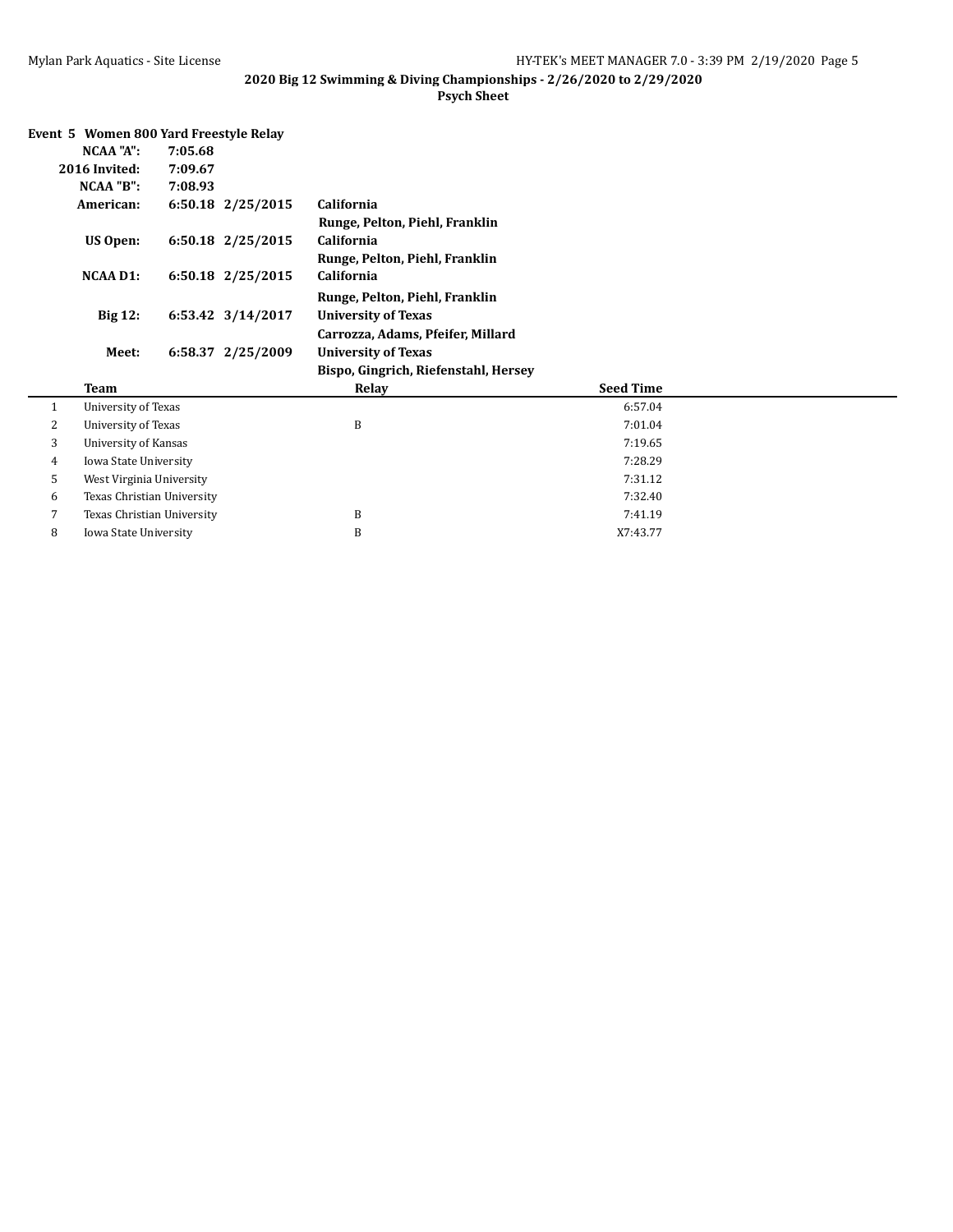| Event 6 Men 800 Yard Freestyle Relay |                            |                                                 |                   |                                         |                  |  |  |  |
|--------------------------------------|----------------------------|-------------------------------------------------|-------------------|-----------------------------------------|------------------|--|--|--|
|                                      | NCAA "A":                  | 6:20.67                                         |                   |                                         |                  |  |  |  |
|                                      | 2016 Invited:              | 6:24.43                                         |                   |                                         |                  |  |  |  |
|                                      | NCAA "B":                  | 6:24.50                                         |                   |                                         |                  |  |  |  |
|                                      | American:                  | 6:10.16 3/27/2009<br><b>University of Texas</b> |                   |                                         |                  |  |  |  |
|                                      |                            |                                                 |                   | Walters, Behrens, Jostes, Klueh         |                  |  |  |  |
|                                      | US Open:                   |                                                 | 6:08.03 3/23/2016 | <b>University of Texas</b>              |                  |  |  |  |
|                                      |                            |                                                 |                   | Conger, Haas, Smith, Schooling          |                  |  |  |  |
|                                      | <b>NCAA D1:</b>            |                                                 | 6:08.03 3/23/2016 | <b>University of Texas</b>              |                  |  |  |  |
|                                      |                            |                                                 |                   | Conger, Haas, Smith, Schooling          |                  |  |  |  |
|                                      | <b>Big 12:</b>             |                                                 | 6:08.03 3/23/2016 | <b>University of Texas</b>              |                  |  |  |  |
|                                      |                            |                                                 |                   | <b>Conger, Haas, Smith, Schooling</b>   |                  |  |  |  |
|                                      | Meet:                      |                                                 | 6:10.55 2/27/2008 | <b>University of Texas</b>              |                  |  |  |  |
|                                      |                            |                                                 |                   | <b>Walters, McGinnis, Klueh, Berens</b> |                  |  |  |  |
|                                      | Team                       |                                                 |                   | Relay                                   | <b>Seed Time</b> |  |  |  |
| $\mathbf{1}$                         | <b>University of Texas</b> |                                                 |                   |                                         | 6:09.46          |  |  |  |
| 2                                    | University of Texas        |                                                 |                   | B                                       | 6:17.55          |  |  |  |
| 3                                    | University of Texas        |                                                 |                   | $\mathsf{C}$                            | 6:23.40          |  |  |  |
| 4                                    | Texas Christian University |                                                 |                   |                                         | 6:33.56          |  |  |  |
| 5                                    | West Virginia University   |                                                 |                   |                                         | 6:38.50          |  |  |  |
| 6                                    | Texas Christian University |                                                 |                   | B                                       | 6:46.98          |  |  |  |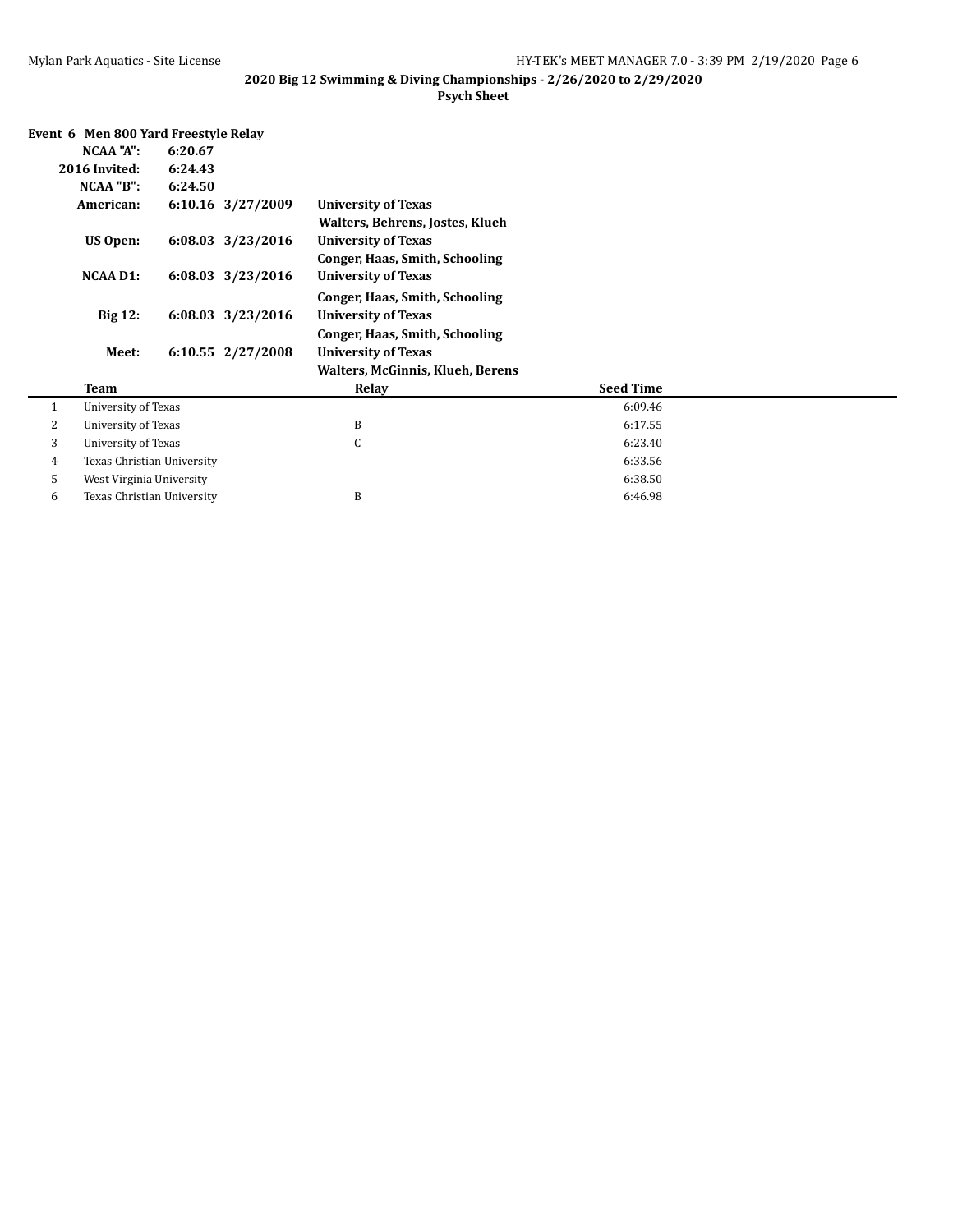|    | Event 7 Women 500 Yard Freestyle |         |                   |     |                               |                  |  |
|----|----------------------------------|---------|-------------------|-----|-------------------------------|------------------|--|
|    | <b>NCAA "A":</b>                 | 4:36.30 |                   |     |                               |                  |  |
|    | 2016 Invited:                    | 4:42.58 |                   |     |                               |                  |  |
|    | NCAA "B":                        | 4:47.79 |                   |     |                               |                  |  |
|    | American:                        |         | 4:25.15 2/23/2017 |     | <b>Katie Ledecky</b>          |                  |  |
|    | US Open:                         |         | 4:25.15 2/23/2017 |     | <b>Katie Ledecky</b>          |                  |  |
|    | NCAA D1:                         |         | 4:25.15 2/23/2017 |     | <b>Katie Ledecky</b>          |                  |  |
|    | <b>Big 12:</b>                   |         | 4:36.97 2/23/2017 |     | Joanna Evans                  | <b>Texas</b>     |  |
|    | Meet:                            |         | 4:36.87 2/28/2019 |     | Joanna Evans                  | <b>Texas</b>     |  |
|    | Name                             |         |                   |     | Year School                   | <b>Seed Time</b> |  |
| 1  | Evie Pfeifer                     |         |                   |     | JR University of Texas        | 4:38.44          |  |
| 2  | Miranda Heckman                  |         |                   |     | FR University of Texas        | 4:43.59          |  |
| 3  | Mary Smutny                      |         |                   | FR  | University of Texas           | 4:45.06          |  |
| 4  | Lauren Case                      |         |                   |     | SR University of Texas        | 4:47.08          |  |
| 5  | Jenny Nusbaum                    |         |                   |     | SR University of Kansas       | 4:49.37          |  |
| 6  | *Nolwenn Nunes                   |         |                   |     | FR Iowa State University      | 4:51.85          |  |
| 7  | Ella Tierney                     |         |                   | JR  | University of Texas           | 4:51.86          |  |
| 8  | Keely Soellner                   |         |                   | SR  | Iowa State University         | 4:53.38          |  |
| 9  | Claire Campbell                  |         |                   | SO. | University of Kansas          | 4:53.63          |  |
| 10 | Giselle Gursoy                   |         |                   | JR  | West Virginia University      | 4:54.23          |  |
| 11 | Lauryn Parrish                   |         |                   | JR  | <b>University of Kansas</b>   | 4:54.33          |  |
| 12 | Logan Shiller                    |         |                   | JR  | University of Texas           | 4:54.37          |  |
| 13 | Crissie Blomquist                |         |                   |     | JR University of Kansas       | 4:55.30          |  |
| 14 | Sally Clough                     |         |                   | JR  | Texas Christian University    | 4:56.62          |  |
| 15 | Grace Ritch                      |         |                   | JR  | University of Texas           | 4:56.93          |  |
| 16 | Mary Woods                       |         |                   | SR  | Texas Christian University    | 4:57.31          |  |
| 17 | Reka Kovacs                      |         |                   | SO. | West Virginia University      | 4:58.56          |  |
| 18 | *Abigail Meder                   |         |                   |     | FR Texas Christian University | 4:58.86          |  |
| 19 | Luisa Winkler                    |         |                   | JR  | West Virginia University      | 4:59.58          |  |
| 20 | Emma Bliss                       |         |                   | SO. | West Virginia University      | 4:59.67          |  |
| 21 | Lucia Rizzo                      |         |                   | SO  | Iowa State University         | 5:02.59          |  |
| 22 | Lisa Johnson                     |         |                   | FR  | Texas Christian University    | 5:04.14          |  |
| 23 | Peyton Quattlebaum               |         |                   | JR  | <b>University of Texas</b>    | 5:04.82          |  |
| 24 | Alex Pampalone                   |         |                   |     | SR West Virginia University   | 5:04.85          |  |
| 25 | Kennedy Tranel                   |         |                   | JR  | Iowa State University         | 5:05.81          |  |
| 26 | Kat Jones                        |         |                   |     | SR Iowa State University      | 5:06.24          |  |
| 27 | Maddy Rundell                    |         |                   |     | FR Iowa State University      | 5:10.33          |  |
| 28 | Ali Basel                        |         |                   |     | SR Iowa State University      | 5:10.84          |  |
| 29 | Anne-elaine Tiller               |         |                   | FR  | West Virginia University      | 5:11.19          |  |
| 30 | Abigail Riggs                    |         |                   | SO. | West Virginia University      | 5:16.10          |  |
| 31 | *Polina Shynkarenko              |         |                   |     | SR Iowa State University      | 5:36.31          |  |
| 32 | Nicqueline Rettberg              |         |                   |     | SR Texas Christian University | NΤ               |  |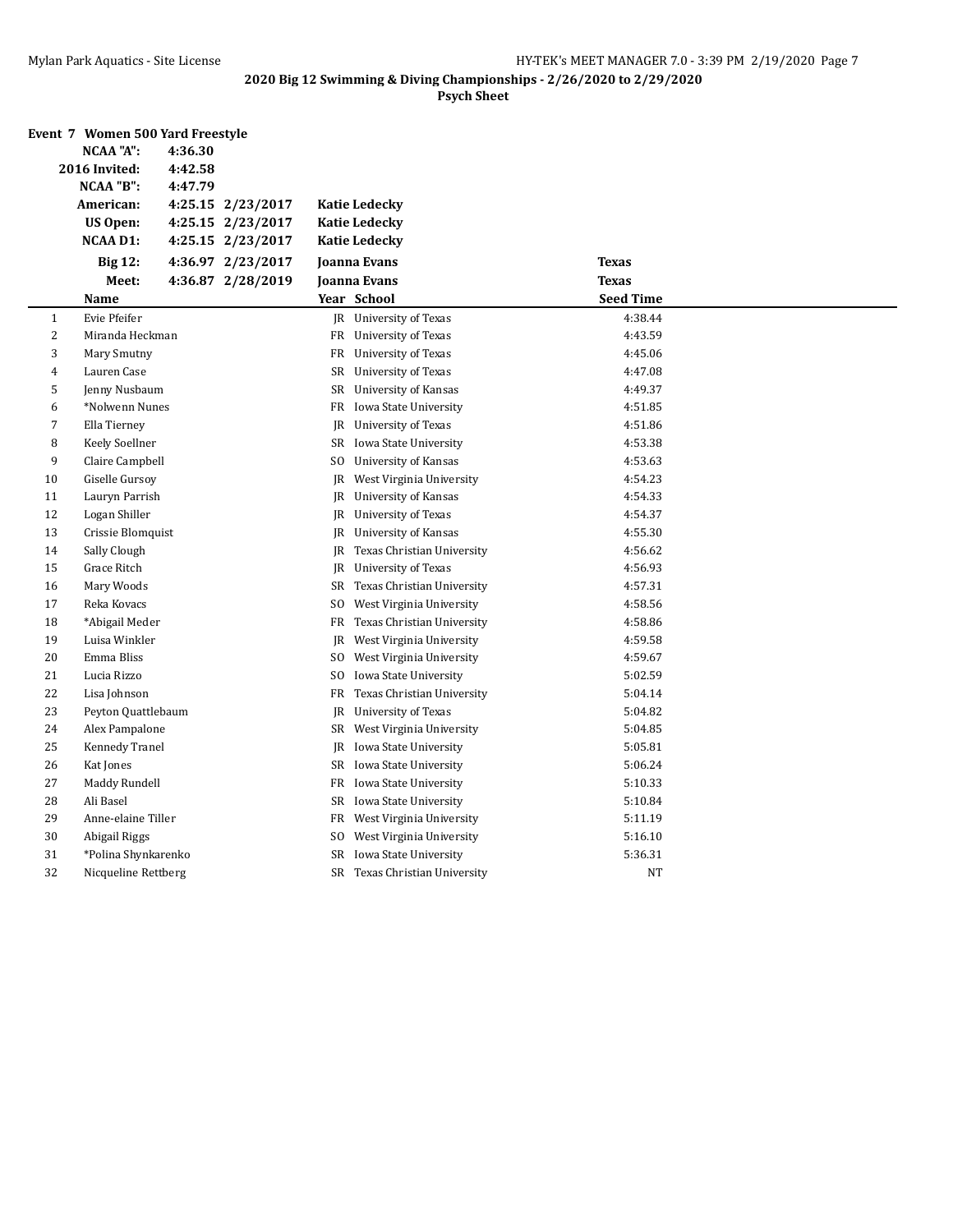|                          | Event 8 Men 500 Yard Freestyle |         |                   |                |                            |                  |  |
|--------------------------|--------------------------------|---------|-------------------|----------------|----------------------------|------------------|--|
|                          | <b>NCAA "A":</b>               | 4:13.22 |                   |                |                            |                  |  |
| 2016 Invited:<br>4:17.73 |                                |         |                   |                |                            |                  |  |
|                          | NCAA "B":                      | 4:24.99 |                   |                |                            |                  |  |
|                          | American:                      |         | 4:08.64 2/8/2008  |                | <b>Peter Vanderkaay</b>    |                  |  |
|                          | <b>US Open:</b>                |         | 4:08.54 2/8/2008  |                | <b>Peter Vanderkaay</b>    |                  |  |
|                          | <b>NCAA D1:</b>                |         | 4:08.60 3/23/2006 |                | <b>Peter Vanderkaay</b>    |                  |  |
|                          | <b>Big 12:</b>                 |         | 4:08.42 3/23/2017 |                | <b>Clark Smith</b>         | <b>Texas</b>     |  |
|                          | Meet:                          |         | 4:11.11 2/23/2017 |                | <b>Clark Smith</b>         | <b>Texas</b>     |  |
|                          | Name                           |         |                   |                | Year School                | <b>Seed Time</b> |  |
| 1                        | Drew Kibler                    |         |                   | SO.            | University of Texas        | 4:11.19          |  |
| 2                        | Sam Pomajevich                 |         |                   | JR             | University of Texas        | 4:12.46          |  |
| 3                        | <b>Austin Katz</b>             |         |                   | JR.            | <b>University of Texas</b> | 4:15.13          |  |
| 4                        | JohnThomas Larson              |         |                   | <b>JR</b>      | University of Texas        | 4:15.62          |  |
| 5                        | Parker Neri                    |         |                   | JR             | <b>University of Texas</b> | 4:16.35          |  |
| 6                        | Jack Collins                   |         |                   | SR             | University of Texas        | 4:17.46          |  |
| 7                        | Peter Larson                   |         |                   | <b>FR</b>      | University of Texas        | 4:17.94          |  |
| 8                        | Sam Kline                      |         |                   | <b>SR</b>      | University of Texas        | 4:24.71          |  |
| 9                        | *Dusan Babic                   |         |                   | FR             | Texas Christian University | 4:24.96          |  |
| 10                       | Max Gustafson                  |         |                   | JR             | West Virginia University   | 4:27.17          |  |
| 11                       | *Joao Andrade                  |         |                   | <b>JR</b>      | Texas Christian University | 4:29.05          |  |
| 12                       | Zach Boley                     |         |                   | FR             | West Virginia University   | 4:31.20          |  |
| 13                       | <b>Trayton Saladin</b>         |         |                   | SR             | West Virginia University   | 4:31.94          |  |
| 14                       | Kevin Chao                     |         |                   | JR             | Texas Christian University | 4:33.72          |  |
| 15                       | Nicholas Skinner               |         |                   | FR             | Texas Christian University | 4:34.53          |  |
| 16                       | Brandon Christian              |         |                   | SR             | West Virginia University   | 4:35.04          |  |
| 17                       | Ryan Kelly                     |         |                   | SR             | West Virginia University   | 4:35.34          |  |
| 18                       | Michael Chwaluk                |         |                   | S <sub>0</sub> | Texas Christian University | 4:49.73          |  |
| 19                       | *Radu Duican                   |         |                   | SR             | Texas Christian University | <b>NT</b>        |  |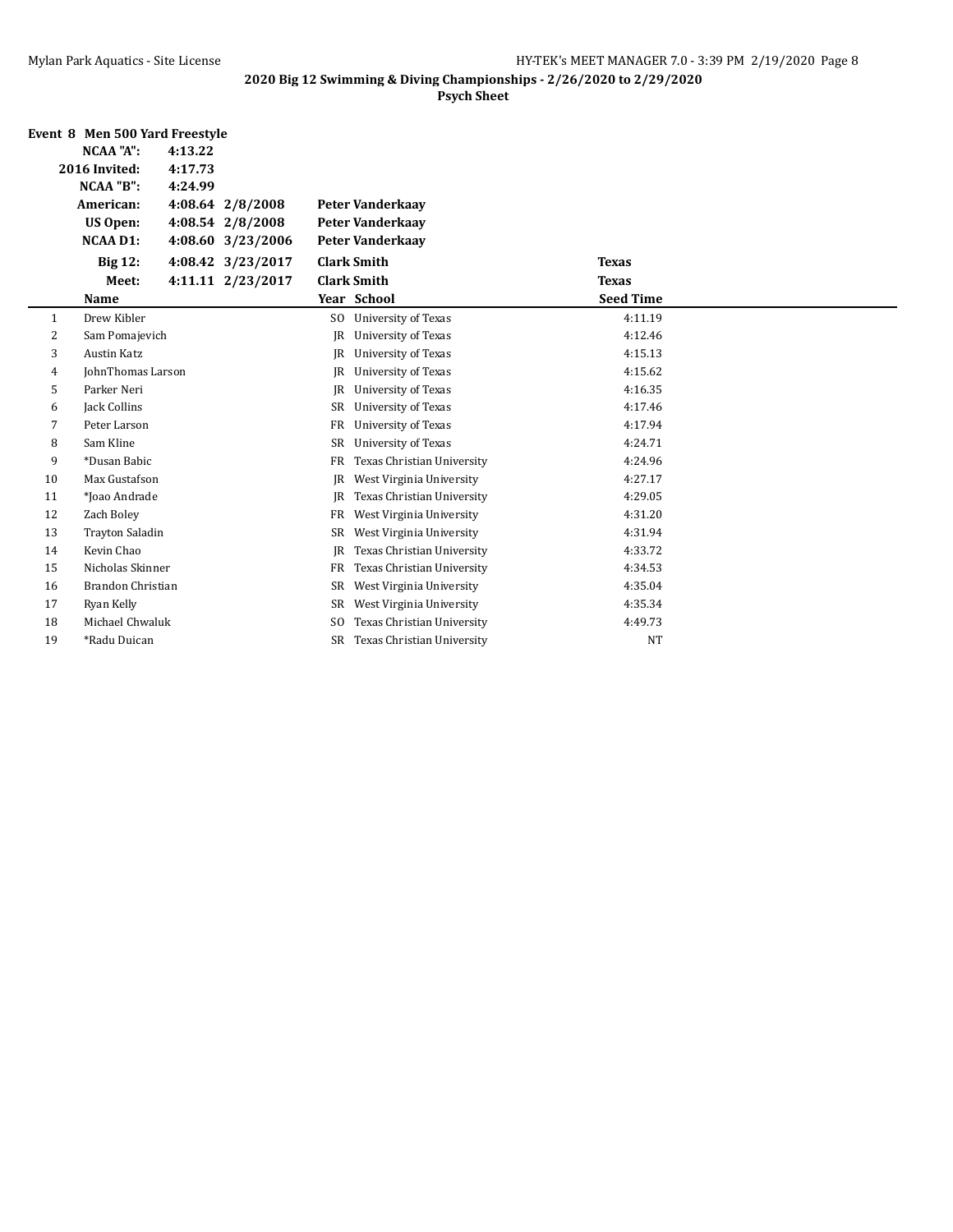|                         | Event 9 Women 200 Yard IM            |                                            |                  |  |
|-------------------------|--------------------------------------|--------------------------------------------|------------------|--|
|                         | <b>NCAA "A":</b><br>1:55.35          |                                            |                  |  |
|                         | 2016 Invited:<br>1:57.90             |                                            |                  |  |
|                         | NCAA "B":<br>2:01.59                 |                                            |                  |  |
|                         | 1:51.65 3/17/2016<br>American:       | <b>Ella Easton</b>                         |                  |  |
|                         | <b>US Open:</b><br>1:51.65 3/17/2016 | <b>Ella Easton</b>                         |                  |  |
|                         | <b>NCAA D1:</b><br>1:51.65 3/17/2012 | <b>Ella Easton</b>                         |                  |  |
|                         | <b>Big 12:</b><br>1:52.58 3/16/2017  | <b>Madisyn Cox</b>                         | <b>Texas</b>     |  |
|                         | 1:52.82 2/23/2017<br>Meet:           | <b>Madisyn Cox</b>                         | <b>Texas</b>     |  |
|                         | <b>Name</b>                          | Year School                                | <b>Seed Time</b> |  |
| 1                       | Kelly Pash                           | FR University of Texas                     | 1:57.10          |  |
| $\overline{\mathbf{c}}$ | Kate Steward                         | University of Kansas<br>SO.                | 1:59.21          |  |
| 3                       | Dannie Dilsaver                      | <b>University of Kansas</b><br>JR          | 2:00.64          |  |
| 4                       | <b>Ashley Pollok</b>                 | JR<br>University of Texas                  | 2:01.18          |  |
| 5                       | Morgan Bullock                       | West Virginia University<br>SR             | 2:02.37          |  |
| 6                       | <b>Haley Downey</b>                  | SR<br>University of Kansas                 | 2:03.06          |  |
| 7                       | Paige Riekhof                        | SO.<br>University of Kansas                | 2:03.59          |  |
| 8                       | <b>Katy Schlies</b>                  | University of Kansas<br>SR                 | 2:04.05          |  |
| 9                       | Kaeleigh Rice                        | Texas Christian University<br>JR           | 2:05.09          |  |
| 10                      | Amelie Lessing                       | University of Kansas<br>FR                 | 2:05.29          |  |
| 11                      | <b>Trinity Gilbert</b>               | Iowa State University<br>FR                | 2:05.40          |  |
| 12                      | Katelyn Kenchel                      | Texas Christian University<br>JR           | 2:05.95          |  |
| 13                      | Megan Zartman                        | West Virginia University<br>SO.            | 2:06.02          |  |
| 14                      | Lucia Rizzo                          | Iowa State University<br>SO.               | 2:06.14          |  |
| 15                      | Ally Vannetta                        | West Virginia University<br>JR             | 2:06.44          |  |
| 16                      | *Marlene Hirschberg                  | Texas Christian University<br>FR           | 2:06.56          |  |
| 17                      | Emma Ruehle                          | Iowa State University<br>SR                | 2:06.92          |  |
| 18                      | Holly Jansen                         | University of Texas<br>SO.                 | 2:07.07          |  |
| 19                      | Ellie Flanagan                       | <b>University of Kansas</b><br>JR          | X2:07.18         |  |
| 20                      | Liz Richardson                       | FR<br>Iowa State University                | 2:07.36          |  |
| 21                      | Erin Downey                          | <b>University of Kansas</b><br>FR          | 2:07.40          |  |
| 22                      | Hannah Morris                        | Texas Christian University<br>FR           | 2:07.41          |  |
| 23                      | Chloe Miller                         | Texas Christian University<br>JR           | 2:07.43          |  |
| 24                      | Megan Morris                         | Texas Christian University<br>SO.          | 2:07.96          |  |
| 25                      | Kami Pankratz                        | Iowa State University<br>SR                | 2:08.01          |  |
| 26                      | <b>Emily Heymans</b>                 | Iowa State University<br>FR                | 2:08.39          |  |
| 27                      | Harna Minezawa                       | FR<br>West Virginia University             | 2:08.91          |  |
| 28                      | Lauren Beckish                       | West Virginia University<br>S <sub>0</sub> | 2:09.22          |  |
| 29                      | Sheridan Schreiber                   | SO.<br>Texas Christian University          | 2:09.37          |  |
| 30                      | Sarah Young                          | West Virginia University<br>FR             | 2:09.98          |  |
| 31                      | Lauren Mabie                         | Texas Christian University<br>SO.          | 2:10.73          |  |
| 32                      | Kayla Gagnon                         | West Virginia University<br>JR             | 2:11.81          |  |
| 33                      | Jennifer Roessler                    | Iowa State University<br>FR                | 2:12.32          |  |
| 34                      | Mathilde Kaelbel                     | West Virginia University<br>FR             | 2:12.33          |  |
| 35                      | Lehr Thorson                         | Iowa State University<br>JR                | 2:12.49          |  |
| 36                      | Jazlyn Horras                        | Iowa State University<br>SO.               | 2:12.91          |  |
| 37                      | Jacqueline McCutchan                 | West Virginia University<br>FR             | <b>NT</b>        |  |
| 38                      | Elizabeth Amato-Hanner               | SR University of Kansas                    | XNT              |  |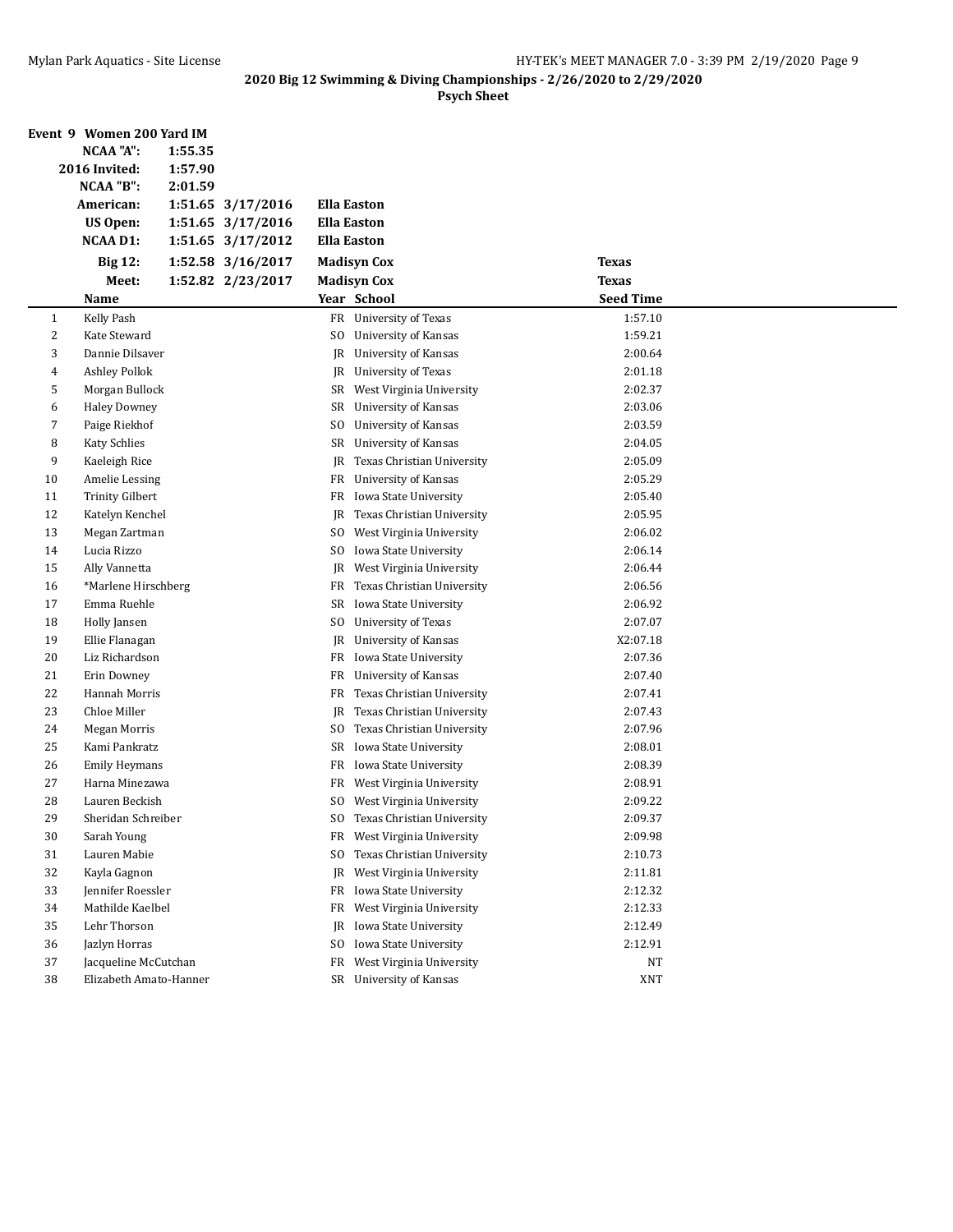|              | Event 10 Men 200 Yard IM |         |                   |                   |                            |                  |  |
|--------------|--------------------------|---------|-------------------|-------------------|----------------------------|------------------|--|
|              | <b>NCAA "A":</b>         | 1:42.15 |                   |                   |                            |                  |  |
|              | 2016 Invited:            | 1:44.41 |                   |                   |                            |                  |  |
|              | NCAA "B":                | 1:49.09 |                   |                   |                            |                  |  |
|              | American:                |         | 1:39.38 3/26/2015 |                   | <b>David Nolan</b>         |                  |  |
|              | <b>US Open:</b>          |         | 1:39.38 3/26/2015 |                   | <b>David Nolan</b>         |                  |  |
|              | <b>NCAA D1:</b>          |         | 1:39.38 3/26/2015 |                   | David Nolan                |                  |  |
|              | <b>Big 12:</b>           |         | 1:40.04 2/24/2016 | <b>Will Licon</b> |                            | <b>Texas</b>     |  |
|              | Meet:                    |         | 1:41.67 2/26/2015 | <b>Will Licon</b> |                            | <b>Texas</b>     |  |
|              | Name                     |         |                   |                   | Year School                | <b>Seed Time</b> |  |
| $\mathbf{1}$ | Matthew Willenbring      |         |                   | S <sub>0</sub>    | University of Texas        | 1:41.83          |  |
| 2            | <b>Braden Vines</b>      |         |                   | S <sub>0</sub>    | University of Texas        | 1:42.71          |  |
| 3            | Jake Foster              |         |                   | FR                | University of Texas        | 1:43.16          |  |
| 4            | Josh Artmann             |         |                   | SR                | University of Texas        | 1:45.05          |  |
| 5            | Ethan Harder             |         |                   | FR                | University of Texas        | 1:46.02          |  |
| 6            | David Dixon              |         |                   | IR.               | West Virginia University   | 1:46.21          |  |
| 7            | <b>Andrew Koustik</b>    |         |                   | <sub>SO</sub>     | University of Texas        | 1:47.41          |  |
| 8            | Caspar Corbeau           |         |                   | FR                | University of Texas        | 1:49.37          |  |
| 9            | Philip Kay               |         |                   | IR.               | West Virginia University   | 1:50.84          |  |
| 10           | Josh Harlan              |         |                   | S <sub>0</sub>    | West Virginia University   | 1:51.45          |  |
| 11           | <b>Ben Brooks</b>        |         |                   | IR                | West Virginia University   | 1:51.60          |  |
| 12           | Kade Knoch               |         |                   | S <sub>0</sub>    | Texas Christian University | 1:52.25          |  |
| 13           | <b>Jonathan Bennett</b>  |         |                   | FR                | West Virginia University   | 1:52.86          |  |
| 14           | Hugh McPherson           |         |                   | SO.               | Texas Christian University | 1:53.66          |  |
| 15           | <b>Fausto Huerta</b>     |         |                   | S <sub>O</sub>    | West Virginia University   | 1:53.82          |  |
| 16           | Conrad Molinaro          |         |                   | FR                | West Virginia University   | 1:54.28          |  |
| 17           | Michael Sandner          |         |                   | FR                | West Virginia University   | 1:54.43          |  |
| 18           | Jack Portmann            |         |                   | SR                | West Virginia University   | 1:54.81          |  |
| 19           | *Piotr Sadlowski         |         |                   | FR                | Texas Christian University | 1:56.57          |  |
| 20           | *Vitauts Silins          |         |                   | FR                | Texas Christian University | 1:56.83          |  |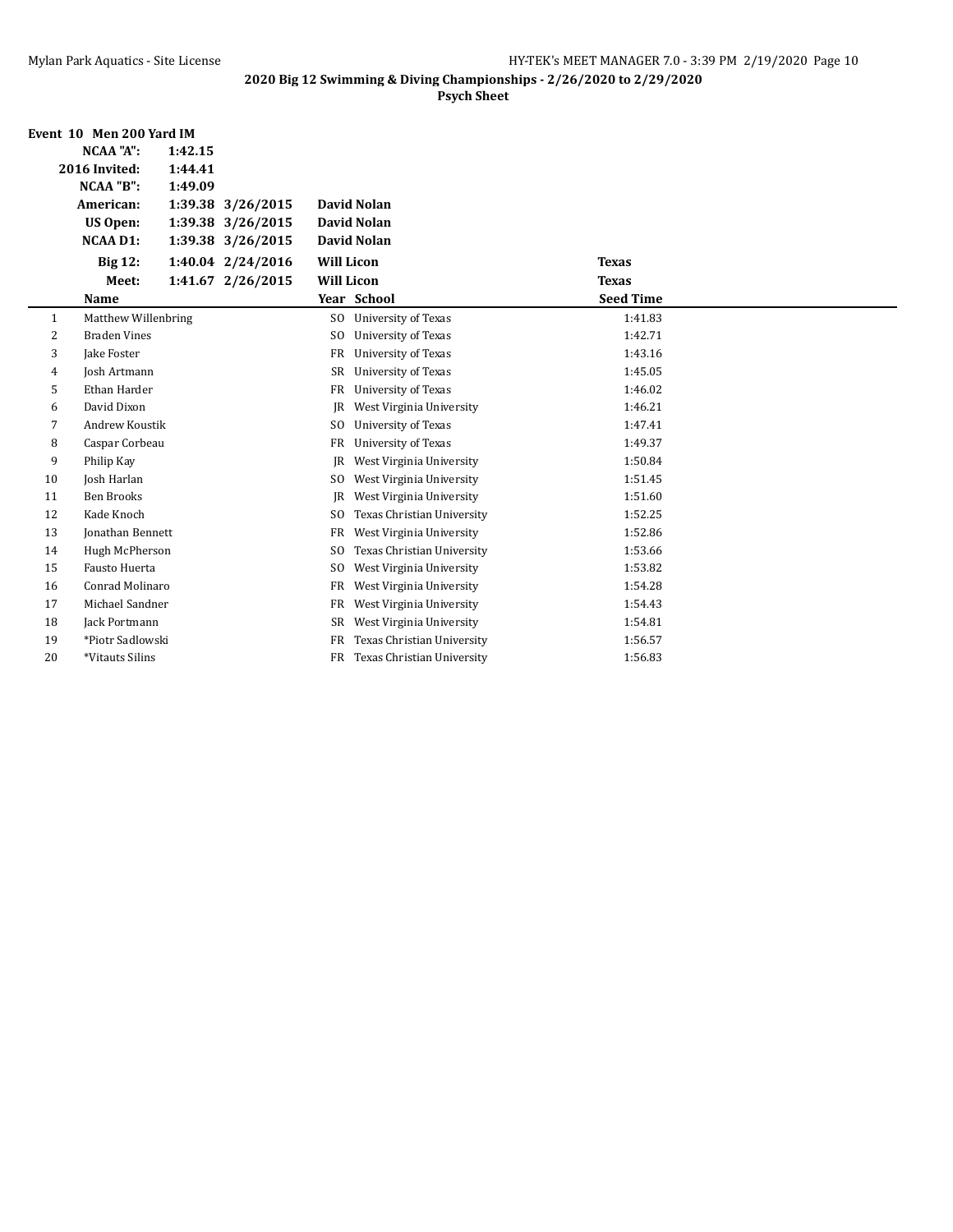|                | Event 11 Women 50 Yard Freestyle |       |                  |                |                               |                  |  |
|----------------|----------------------------------|-------|------------------|----------------|-------------------------------|------------------|--|
|                | <b>NCAA "A":</b>                 | 21.80 |                  |                |                               |                  |  |
|                | 2016 Invited:                    | 22.35 |                  |                |                               |                  |  |
|                | NCAA "B":                        | 22.99 |                  |                |                               |                  |  |
|                | American:                        |       | 21.12 3/5/2016   |                | <b>Abbey Weitzeil</b>         |                  |  |
|                | <b>US Open:</b>                  |       | 21.12 3/5/2016   |                | <b>Abbey Weitzeil</b>         |                  |  |
|                | <b>NCAA D1:</b>                  |       | 21.21 3/17/2016  |                | <b>Ollivia Smoligia</b>       |                  |  |
|                | <b>Big 12:</b>                   |       | 21.73 3/15/2017  |                | Rebecca Millard               | <b>Texas</b>     |  |
|                | <b>Big 12:</b>                   |       | 21.73 11/29/2018 |                | <b>Grace Ariola</b>           | <b>Texas</b>     |  |
|                | Meet:                            |       | 21.87 2/26/2009  |                | <b>Hee-Jin Chang</b>          | <b>Texas</b>     |  |
|                | Name                             |       |                  |                | Year School                   | <b>Seed Time</b> |  |
| 1              | <b>Bridget Semenuk</b>           |       |                  |                | FR University of Texas        | 22.23            |  |
| $\overline{c}$ | Grace Ariola                     |       |                  | SO.            | University of Texas           | 22.65            |  |
| 3              | Claire Adams                     |       |                  | SR             | University of Texas           | X22.77           |  |
| 4              | Jordan Wheeler                   |       |                  | SR             | University of Texas           | 22.78            |  |
| 5              | Kyla Leibel                      |       |                  | FR             | University of Texas           | 22.87            |  |
| 6              | *Manon Manning                   |       |                  | JR             | University of Kansas          | 22.97            |  |
| 7              | *Julia Nilton                    |       |                  | SR             | West Virginia University      | 23.04            |  |
| 8              | Anna Munster                     |       |                  | SR             | Texas Christian University    | 23.19            |  |
| 9              | <b>Emily Haimes</b>              |       |                  | FR             | West Virginia University      | 23.24            |  |
| 10             | <b>Emily Reese</b>               |       |                  | JR             | University of Texas           | 23.24            |  |
| 11             | Carly Straight                   |       |                  | SR             | <b>University of Kansas</b>   | 23.42            |  |
| 12             | Claire Banic                     |       |                  | SO.            | Texas Christian University    | 23.49            |  |
| 13             | Dewi Blose                       |       |                  | S <sub>0</sub> | University of Kansas          | 23.50            |  |
| 14             | Autumn Looney                    |       |                  | FR             | <b>University of Kansas</b>   | 23.63            |  |
| 15             | Emma Bliss                       |       |                  | SO.            | West Virginia University      | 23.70            |  |
| 16             | Anna Andersen                    |       |                  | SR             | Iowa State University         | 23.73            |  |
| 17             | Sophia Goushchina                |       |                  | FR             | Iowa State University         | 23.87            |  |
| 18             | Madeline Sandberg                |       |                  | SR             | Texas Christian University    | 23.88            |  |
| 19             | *Lucia Simovicova                |       |                  | FR             | Texas Christian University    | 23.88            |  |
| 20             | Greta Olsen                      |       |                  | SO.            | University of Kansas          | 23.90            |  |
| 21             | Martha Haas                      |       |                  | JR             | Iowa State University         | 23.90            |  |
| 22             | Harna Minezawa                   |       |                  | FR             | West Virginia University      | 23.94            |  |
| 23             | Amanda Key                       |       |                  | SR             | Texas Christian University    | 23.97            |  |
| 24             | Zoe Woods                        |       |                  | FR             | Texas Christian University    | 24.01            |  |
| 25             | <b>Emily Haan</b>                |       |                  | SO.            | Iowa State University         | 24.02            |  |
| 26             | Ginger Hansen                    |       |                  | FR             | West Virginia University      | 24.11            |  |
| 27             | Wyli Erlechman                   |       |                  | JR             | Iowa State University         | 24.14            |  |
| 28             | Emma Sass                        |       |                  |                | JR Iowa State University      | 24.18            |  |
| 29             | Kaitlyn Witt                     |       |                  | SO.            | University of Kansas          | X24.20           |  |
| 30             | Mackenzie Bravence               |       |                  | FR             | University of Kansas          | 24.20            |  |
| 31             | Sarah Malloy                     |       |                  | S <sub>0</sub> | Texas Christian University    | 24.33            |  |
| 32             | Jacqueline McCutchan             |       |                  | FR             | West Virginia University      | 24.38            |  |
| 33             | Cassidy Coughlin                 |       |                  | SO.            | Texas Christian University    | 24.39            |  |
| 34             | Jennifer Roessler                |       |                  | FR             | Iowa State University         | 24.55            |  |
| 35             | Bryn Ericksen                    |       |                  | JR             | Iowa State University         | 24.67            |  |
| 36             | Lauren Mabie                     |       |                  | SO.            | Texas Christian University    | 24.69            |  |
| 37             | Caroline Schultz                 |       |                  | JR             | University of Kansas          | X24.75           |  |
| 38             | Morgan Despres                   |       |                  | FR             | Texas Christian University    | 24.76            |  |
| 39             | Grace Snyder                     |       |                  | JR             | Iowa State University         | 25.07            |  |
| 40             | Anna Ellis                       |       |                  | SO.            | Iowa State University         | 25.27            |  |
| 41             | Miranda Marcucci                 |       |                  | SR             | West Virginia University      | 25.40            |  |
| 42             | Lauren Halliburton               |       |                  |                | JR Texas Christian University | 25.48            |  |
|                |                                  |       |                  |                |                               |                  |  |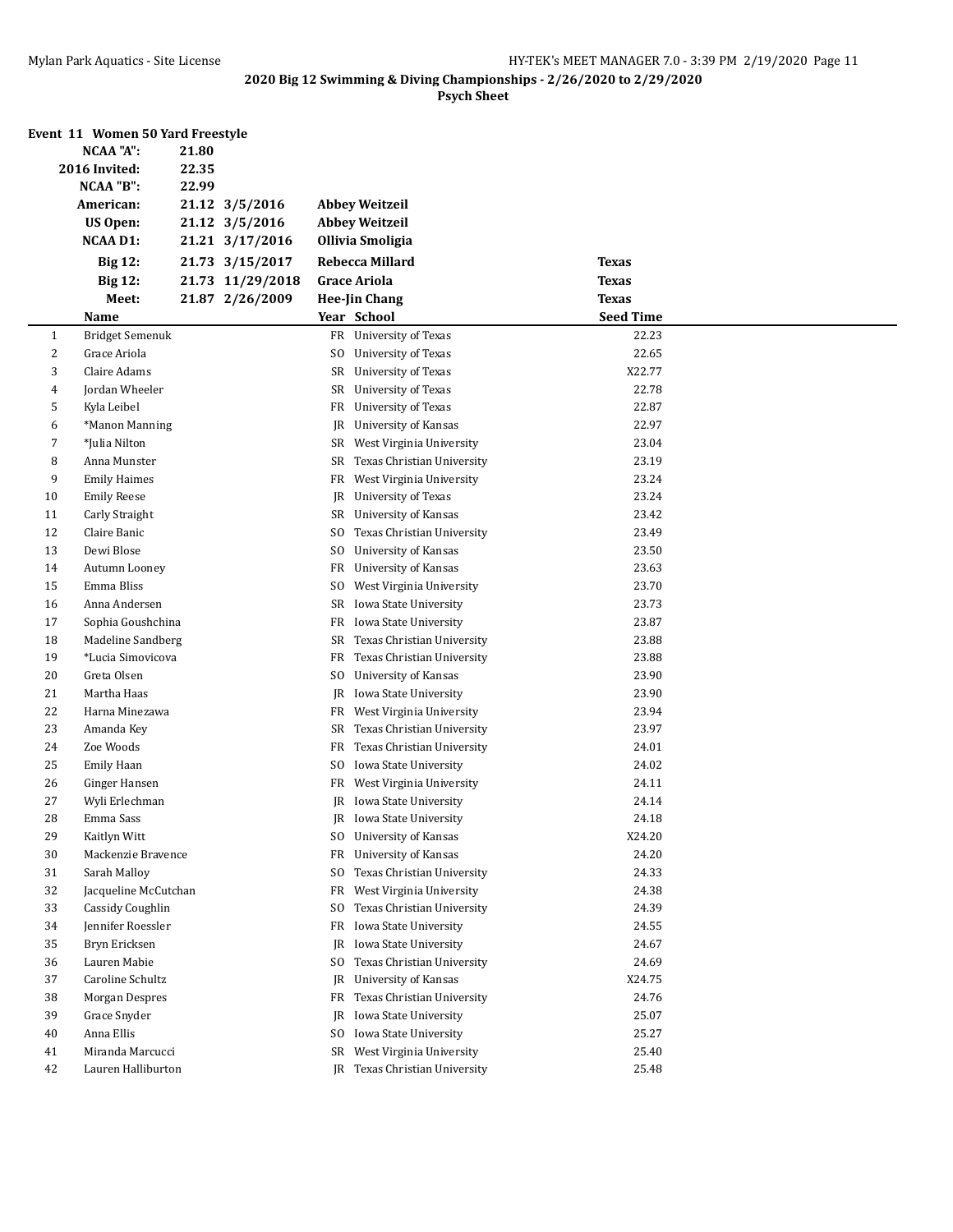#### **2020 Big 12 Swimming & Diving Championships - 2/26/2020 to 2/29/2020 Psych Sheet**

#### **Event 11 ... (Women 50 Yard Freestyle)**

|    | Tatum Peverl | FR West Virginia University   | 26.28 |
|----|--------------|-------------------------------|-------|
| 44 | Bailey Flynn | SR Texas Christian University | NT    |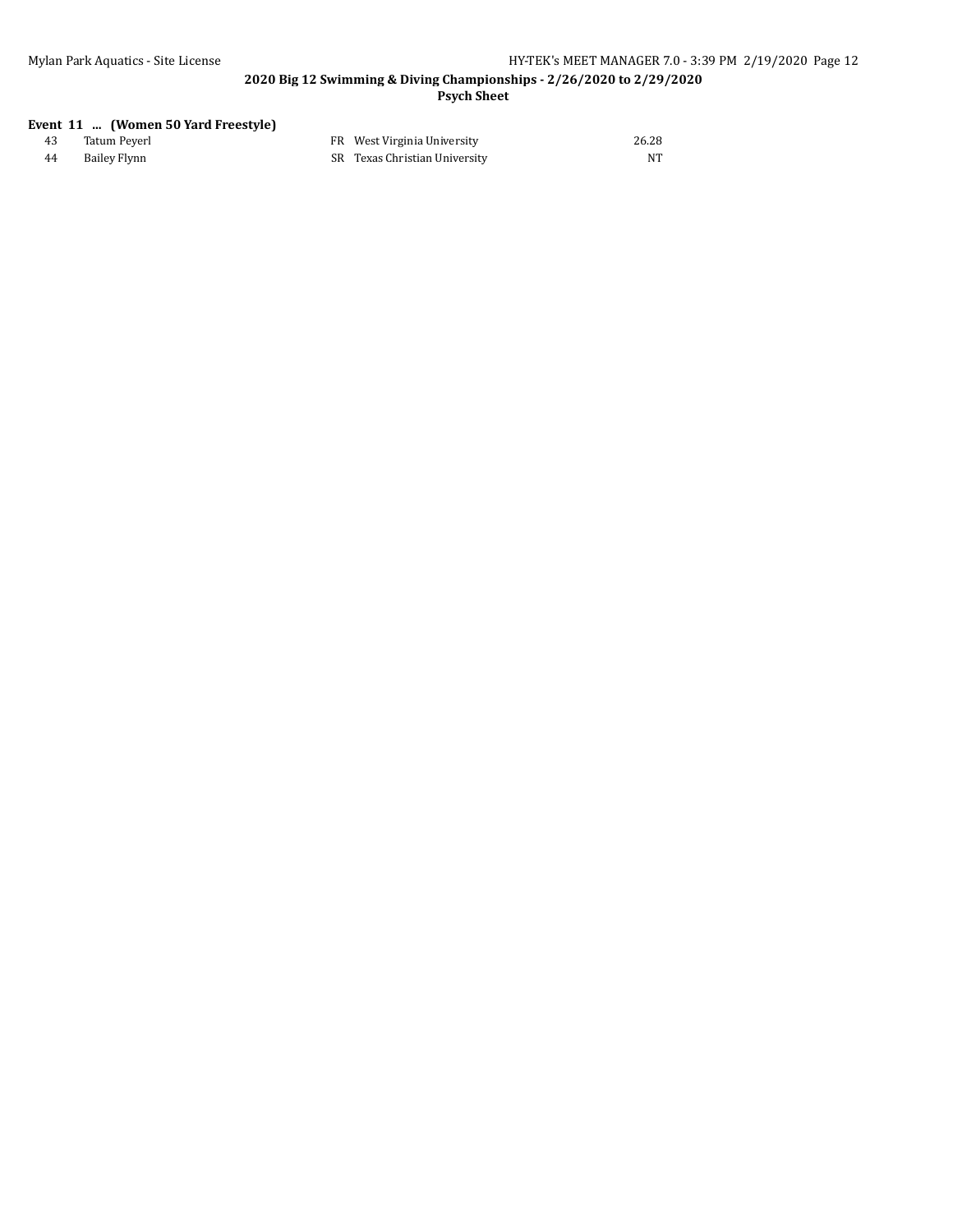|                | Event 12 Men 50 Yard Freestyle |       |                 |                |                               |                  |  |
|----------------|--------------------------------|-------|-----------------|----------------|-------------------------------|------------------|--|
|                | NCAA "A":                      |       |                 |                |                               |                  |  |
|                | 2016 Invited:                  | 19.53 |                 |                |                               |                  |  |
|                | NCAA "B":                      | 20.19 |                 |                |                               |                  |  |
|                | American:                      |       | 18.20 3/24/2016 |                | <b>Caeleb Dressel</b>         |                  |  |
|                | US Open:                       |       | 18.20 3/24/2016 |                | <b>Caeleb Dressel</b>         |                  |  |
|                | <b>NCAA D1:</b>                |       | 18.20 3/24/2016 |                | <b>Caeleb Dressel</b>         |                  |  |
|                | <b>Big 12:</b>                 |       | 18.76 2/23/2017 |                | <b>Joseph Schooling</b>       | <b>Texas</b>     |  |
|                | Meet:                          |       | 18.76 2/23/2017 |                | <b>Joseph Schooling</b>       | <b>Texas</b>     |  |
|                | Name                           |       |                 |                | Year School                   | <b>Seed Time</b> |  |
| $\mathbf{1}$   | Maxime Rooney                  |       |                 |                | SR University of Texas        | 19.24            |  |
| $\overline{c}$ | Daniel Krueger                 |       |                 | SO.            | <b>University of Texas</b>    | 19.40            |  |
| 3              | Alvin Jiang                    |       |                 |                | JR University of Texas        | 19.46            |  |
| 4              | Chris Staka                    |       |                 |                | JR University of Texas        | 19.56            |  |
| 5              | <b>Hunter Armstrong</b>        |       |                 | FR             | West Virginia University      | 19.75            |  |
| 6              | Jacob Huerta                   |       |                 |                | SR University of Texas        | 19.82            |  |
| 7              | Luke Bowman                    |       |                 | JR             | University of Texas           | 19.84            |  |
| 8              | Cole Crane                     |       |                 |                | FR University of Texas        | 20.08            |  |
| 9              | Charlie Scheinfeld             |       |                 | SO             | University of Texas           | 20.13            |  |
| 10             | Preston Varozza                |       |                 | JR             | University of Texas           | 20.25            |  |
| 11             | Jason Park                     |       |                 | SO             | University of Texas           | 20.45            |  |
| 12             | Ryen Van Wyk                   |       |                 | JR             | West Virginia University      | 20.49            |  |
| 13             | Rasmus Pedersen                |       |                 | FR             | Texas Christian University    | 20.60            |  |
| 14             | Christopher O'Shea             |       |                 | JR             | West Virginia University      | 20.67            |  |
| 15             | Sam Neaveill                   |       |                 | SR             | West Virginia University      | 20.69            |  |
| 16             | Angelo Russo                   |       |                 | JR             | West Virginia University      | 20.69            |  |
| 17             | *Piotr Sadlowski               |       |                 | FR             | Texas Christian University    | 20.80            |  |
| 18             | Austin Hartke                  |       |                 | SR             | West Virginia University      | 20.87            |  |
| 19             | Jackson Boersma                |       |                 | SO             | Texas Christian University    | 20.94            |  |
| 20             | Matthew Brewer                 |       |                 | JR             | Texas Christian University    | 21.10            |  |
| 21             | Jack Frazier                   |       |                 |                | SR West Virginia University   | 21.40            |  |
| 22             | Matthew Marsh                  |       |                 |                | SR West Virginia University   | 21.78            |  |
| 23             | David Snider                   |       |                 | FR             | West Virginia University      | 21.84            |  |
| 24             | Ethan Autry                    |       |                 | FR             | Texas Christian University    | 21.85            |  |
| 25             | Reed Dittlinger                |       |                 | S <sub>0</sub> | Texas Christian University    | 21.88            |  |
| 26             | Conrad Molinaro                |       |                 | FR             | West Virginia University      | 22.03            |  |
| 27             | Fausto Huerta                  |       |                 | S <sub>0</sub> | West Virginia University      | 22.04            |  |
| 28             | PJ Stapleton                   |       |                 |                | SR Texas Christian University | 22.45            |  |
| 29             | Denys Kostromin                |       |                 | JR             | West Virginia University      | 22.96            |  |
| 30             | Josh Madzy                     |       |                 | SO.            | West Virginia University      | 24.16            |  |
| 31             | Mike Niezgodzki                |       |                 | SO.            | Texas Christian University    | <b>NT</b>        |  |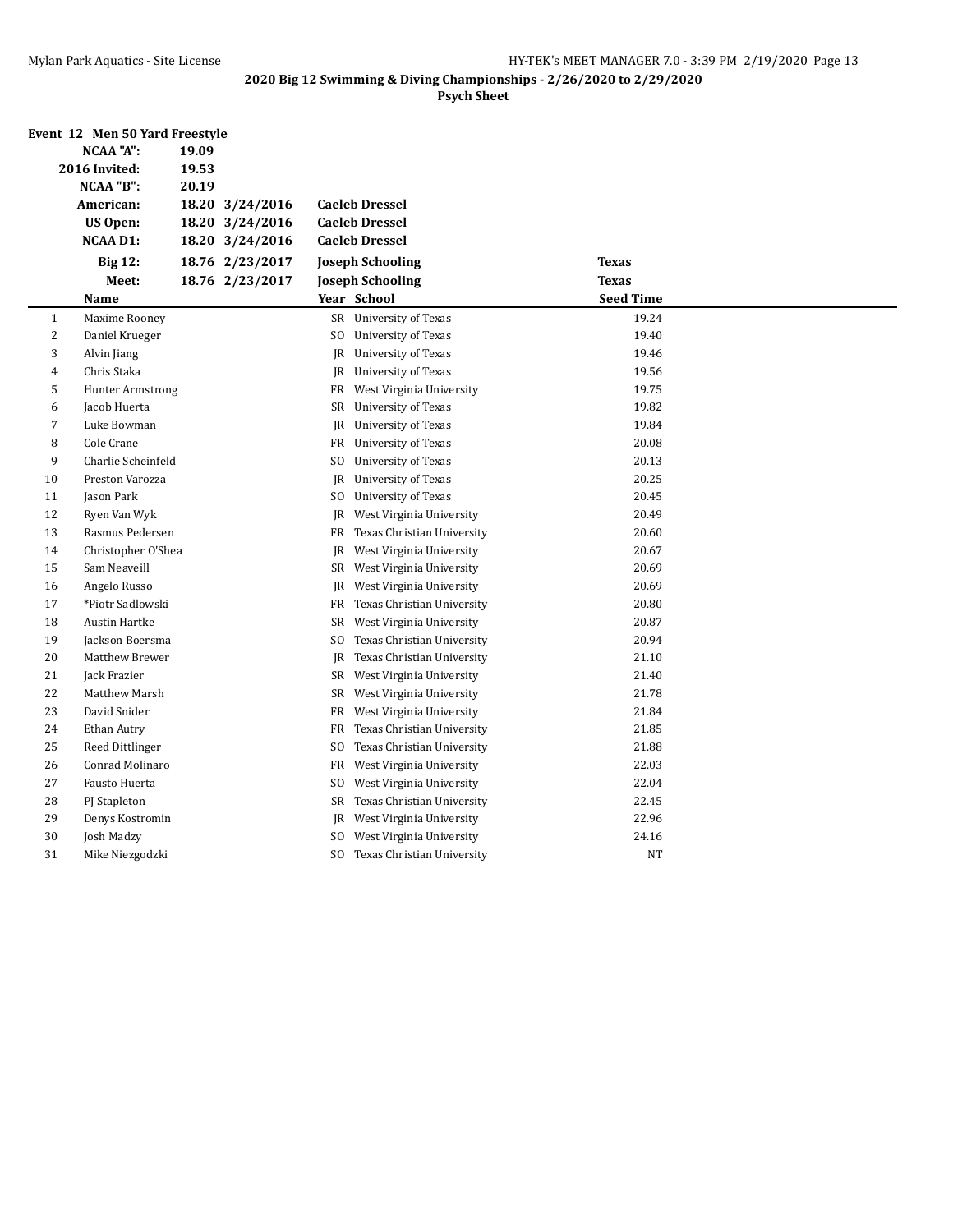|  | Event 13 Women 400 Yard Medley Relay |  |  |  |
|--|--------------------------------------|--|--|--|
|--|--------------------------------------|--|--|--|

| NCAA "A":       | 3:33.40 |                    |                                     |
|-----------------|---------|--------------------|-------------------------------------|
| 2016 Invited:   | 3:35.26 |                    |                                     |
| NCAA "B":       | 3:34.96 |                    |                                     |
| American:       |         | 3:25.60 11/12/2016 | <b>USA</b>                          |
|                 |         |                    | Deloof, Cottrell, Worrell, Weir     |
| <b>US Open:</b> |         | 3:25.60 11/12/2016 | <b>USA</b>                          |
|                 |         |                    | Deloof, Cottrell, Worrell, Weir     |
| <b>NCAA D1:</b> |         | 3:26.14 3/27/2016  | <b>Stanford University</b>          |
|                 |         |                    | Howe, Haase, Hu, Neal               |
| <b>Big 12:</b>  |         | 3:29.51 2/22/2018  | <b>University of Texas</b>          |
|                 |         |                    | T Karosas, M Cox, R Rule, R Millard |
| Meet:           |         | 3:29.51 2/22/2018  | <b>University of Texas</b>          |
|                 |         |                    | Adams, Lohman, Rule, Millard        |
|                 |         |                    |                                     |

|    |                            | планно, попинан, плис, гипан а |                  |  |
|----|----------------------------|--------------------------------|------------------|--|
|    | Team                       | Relay                          | <b>Seed Time</b> |  |
|    | University of Texas        |                                | 3:32.63          |  |
| 2  | University of Texas        | B                              | 3:36.99          |  |
| 3  | University of Kansas       |                                | 3:37.37          |  |
| 4  | University of Texas        | U                              | 3:39.99          |  |
| 5  | Iowa State University      |                                | 3:43.72          |  |
| 6  | West Virginia University   |                                | 3:45.41          |  |
| ⇁  | Texas Christian University |                                | 3:45.43          |  |
| 8  | Iowa State University      | B                              | X3:46.39         |  |
| 9  | Texas Christian University | B                              | 3:51.08          |  |
| 10 | Texas Christian University | u                              | 3:54.98          |  |
|    |                            |                                |                  |  |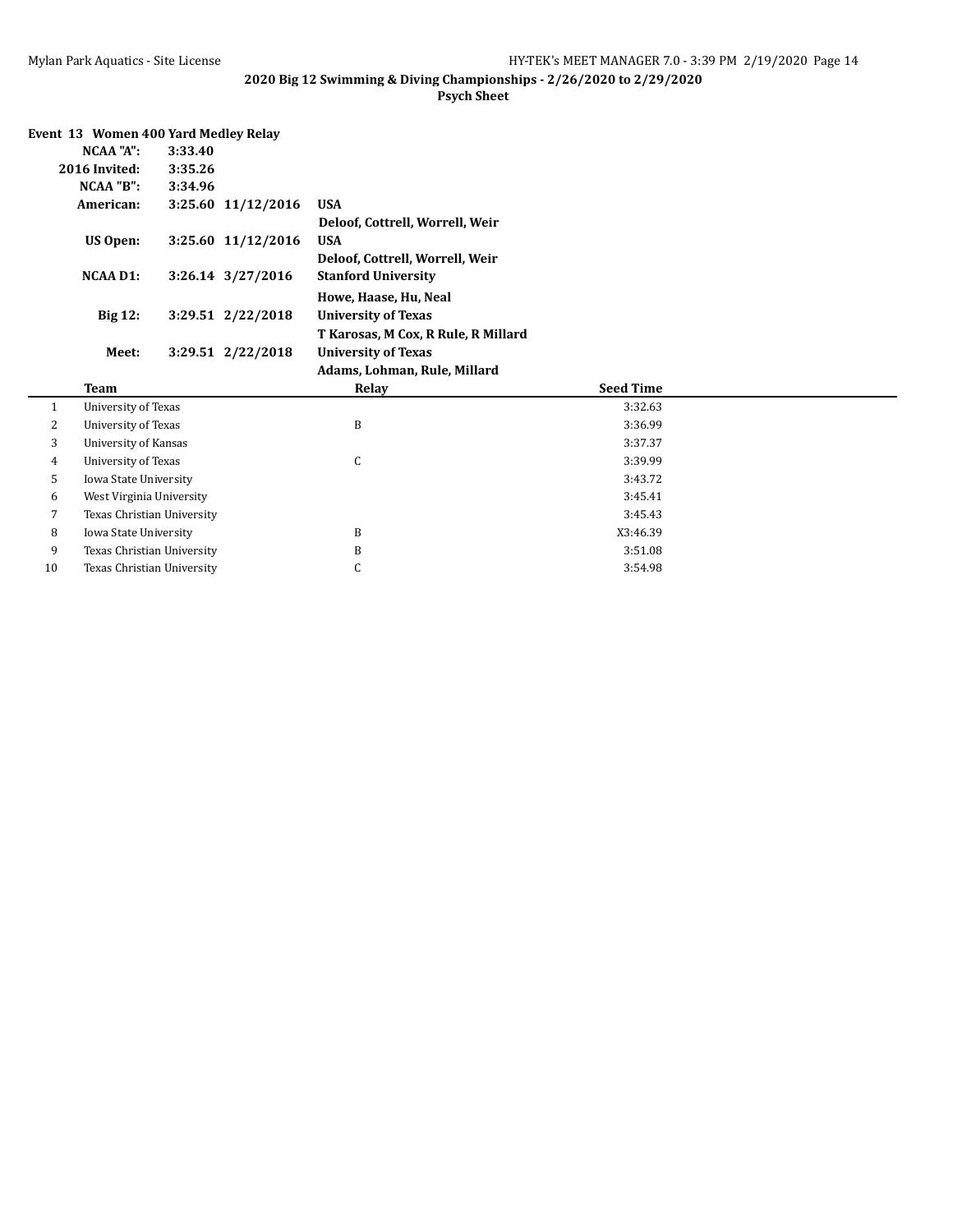|   | NCAA "A":                                                         | 3:07.75           |                                    |                  |  |  |  |
|---|-------------------------------------------------------------------|-------------------|------------------------------------|------------------|--|--|--|
|   | 2016 Invited:                                                     | 3:09.86           |                                    |                  |  |  |  |
|   | NCAA "B":                                                         | 3:09.68           |                                    |                  |  |  |  |
|   | American:                                                         | 3:01.60 3/26/2015 | California                         |                  |  |  |  |
|   |                                                                   |                   | Murphy, Katis, Lynch, Stubblefield |                  |  |  |  |
|   | <b>US Open:</b>                                                   | 3:00.68 3/24/2016 | <b>University of Texas</b>         |                  |  |  |  |
|   |                                                                   |                   | Shebat, Licon, Schooling, Conger   |                  |  |  |  |
|   | <b>NCAA D1:</b>                                                   | 3:00.68 3/24/2016 | <b>University of Texas</b>         |                  |  |  |  |
|   |                                                                   |                   | Shebat, Licon, Schooling, Conger   |                  |  |  |  |
|   | <b>Big 12:</b><br>2:59.22 3/23/2017<br><b>University of Texas</b> |                   |                                    |                  |  |  |  |
|   |                                                                   |                   | Shebat, Schooling, Licon, Conger   |                  |  |  |  |
|   | Meet:                                                             | 3:04.57 2/28/2019 | <b>University of Texas</b>         |                  |  |  |  |
|   |                                                                   |                   | Katz, Stewart, Schooling, Jackson  |                  |  |  |  |
|   | Team                                                              |                   | Relay                              | <b>Seed Time</b> |  |  |  |
| 1 | University of Texas                                               |                   |                                    | 3:01.51          |  |  |  |
| 2 | University of Texas                                               |                   | B                                  | 3:03.22          |  |  |  |
| 3 | University of Texas                                               |                   | C                                  | 3:09.57          |  |  |  |
| 4 | West Virginia University                                          |                   | 3:11.35                            |                  |  |  |  |
| 5 | Texas Christian University                                        |                   |                                    | 3:14.74          |  |  |  |
|   |                                                                   |                   |                                    |                  |  |  |  |
| 6 | Texas Christian University                                        |                   | B                                  | 3:20.93          |  |  |  |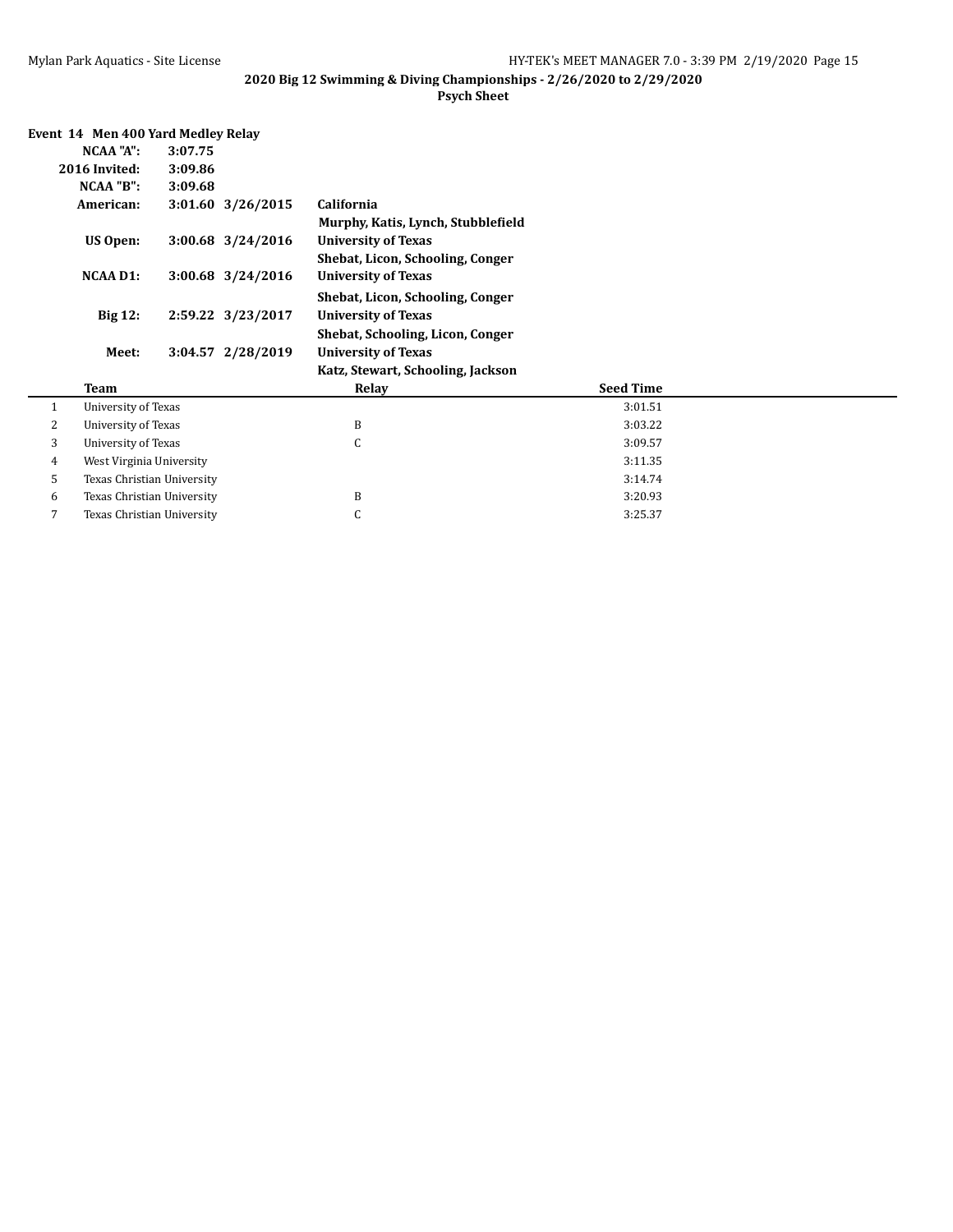#### **Psych Sheet**

#### **Event 15 Women 3 mtr Diving**

|    | <b>Big 12:</b><br>420.60 2/9/2019 | Vicky Xu                                     | <b>Kansas</b> |
|----|-----------------------------------|----------------------------------------------|---------------|
|    | 383.00 2/24/2017<br>Meet:         | <b>Meghan O'Brien</b>                        | <b>Texas</b>  |
|    | Name                              | Year School                                  |               |
| 1  | Izzy Ashdown                      | Texas Christian University<br>IR             | 362.18        |
| 2  | Connie Deighton                   | Texas Christian University<br>SO.            | 306.38        |
| 3  | Callie Smith                      | West Virginia University<br>JR               | 289.75        |
| 4  | Gracie Liang                      | Texas Christian University<br>FR             | 252.90        |
| 5  | Megan White                       | Texas Christian University<br>SR             | 236.85        |
| 6  | <b>Brooke Zedar</b>               | West Virginia University<br>SR               | 189.20        |
| 7  | Emma Longley                      | West Virginia University<br>S <sub>0</sub>   | <b>NP</b>     |
| 8  | Camille Burt                      | West Virginia University<br>SO.              | <b>NP</b>     |
| 9  | <b>Holly Darling</b>              | West Virginia University<br>FR               | <b>NP</b>     |
| 10 | Marian Tiemeier                   | West Virginia University<br>FR               | <b>NP</b>     |
| 11 | Alison Grass                      | University of Kansas<br>S <sub>O</sub>       | <b>NP</b>     |
| 12 | Franny Cable                      | University of Kansas<br>FR                   | <b>NP</b>     |
| 13 | Amanda Fingerut                   | University of Kansas<br>FR                   | <b>NP</b>     |
| 14 | *Jiayu Chen                       | University of Kansas<br>FR                   | <b>NP</b>     |
| 15 | Peri Charapich                    | SR<br>University of Kansas                   | <b>NP</b>     |
| 16 | Dana Liva                         | Iowa State University<br>SR                  | <b>NP</b>     |
| 17 | <b>Jessica Coffin</b>             | Iowa State University<br>SO.                 | <b>NP</b>     |
| 18 | Jayna Misra                       | Iowa State University<br>FR                  | <b>NP</b>     |
| 19 | Michelle Schlossmacher-Smith      | Iowa State University<br>SO.                 | <b>NP</b>     |
| 20 | Alison Gibson                     | University of Texas<br>SR                    | <b>NP</b>     |
| 21 | Morgan Menninger                  | University of Texas<br>SO.                   | <b>NP</b>     |
| 22 | Paola Pineda Vazquez              | S <sub>0</sub><br><b>University of Texas</b> | <b>NP</b>     |
| 23 | Jordan Skilken                    | University of Texas<br>FR                    | <b>NP</b>     |
| 24 | Janie Boyle                       | FR<br>University of Texas                    | NP            |
|    |                                   |                                              |               |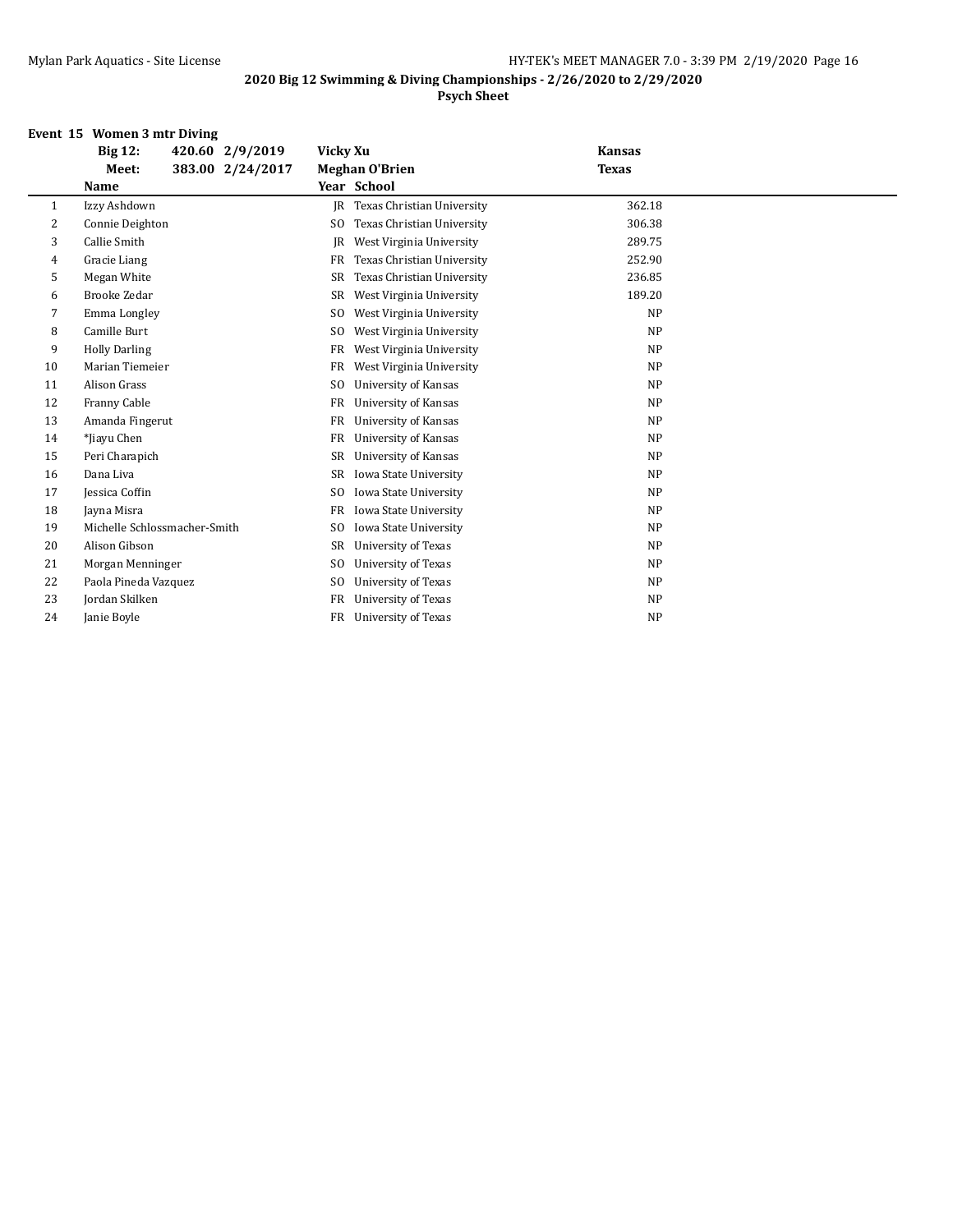#### **2020 Big 12 Swimming & Diving Championships - 2/26/2020 to 2/29/2020 Psych Sheet**

#### **Event 16 Men 3 mtr Diving**

|    | <b>Big 12:</b>         | 527.10 2/25/2011 |     | <b>Drew Livingston</b>      | <b>Texas</b> |  |
|----|------------------------|------------------|-----|-----------------------------|--------------|--|
|    | Meet:                  | 527.10 2/26/2011 |     | <b>Drew Livingston</b>      | <b>Texas</b> |  |
|    | <b>Name</b>            |                  |     | Year School                 |              |  |
|    | Austin Smith           |                  |     | SR West Virginia University | 353.80       |  |
| 2  | Jacob Cornish          |                  | SR  | University of Texas         | 339.45       |  |
| 3  | Owen Moncino           |                  | SR  | Texas Christian University  | 250.80       |  |
| 4  | Jake Cardinal-Tremblay |                  | SO  | West Virginia University    | <b>NP</b>    |  |
| 5  | Nick Cover             |                  | SO. | West Virginia University    | <b>NP</b>    |  |
| 6  | PJ Lenz                |                  | SO. | West Virginia University    | <b>NP</b>    |  |
| 7  | Owen Johns             |                  | FR  | West Virginia University    | <b>NP</b>    |  |
| 8  | Jacob Lowe             |                  | SO  | West Virginia University    | <b>NP</b>    |  |
| 9  | Reed Merritt           |                  | SR  | University of Texas         | <b>NP</b>    |  |
| 10 | Grayson Campbell       |                  | SR  | University of Texas         | <b>NP</b>    |  |
| 11 | Andrew Gawin-Parigini  |                  | SO  | University of Texas         | <b>NP</b>    |  |
| 12 | Jordan Windle          |                  | IR  | University of Texas         | <b>NP</b>    |  |
| 13 | <b>Andrew Harness</b>  |                  | FR  | University of Texas         | <b>NP</b>    |  |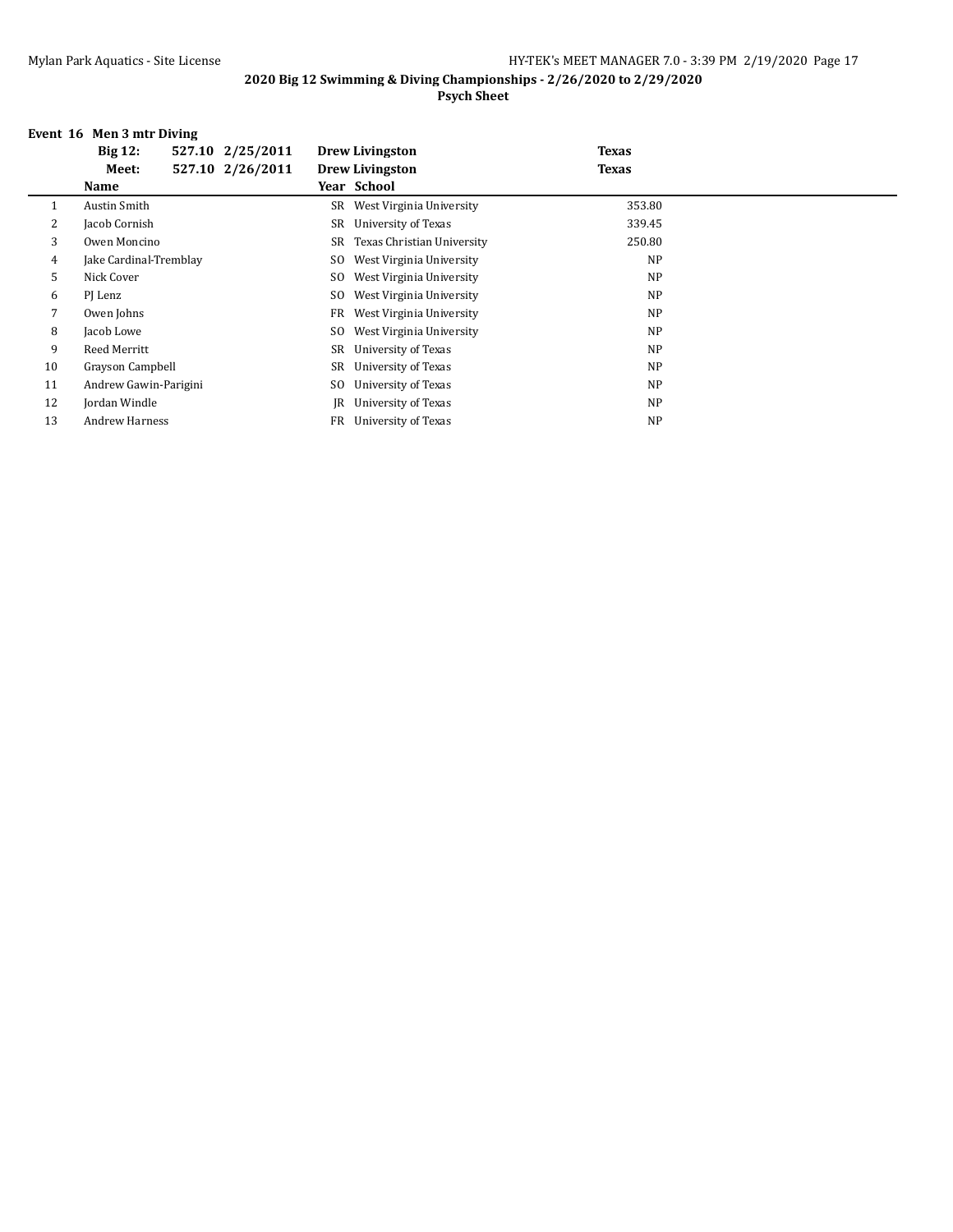|    | Event 17 Women 100 Yard Butterfly<br>NCAA "A": | 51.49 |                  |     |                             |                  |  |
|----|------------------------------------------------|-------|------------------|-----|-----------------------------|------------------|--|
|    | 2016 Invited:                                  | 52.77 |                  |     |                             |                  |  |
|    | NCAA "B":                                      | 54.49 |                  |     |                             |                  |  |
|    | American:                                      |       | 49.43 3/18/2016  |     | <b>Kelsi Worrell</b>        |                  |  |
|    | <b>US Open:</b>                                |       | 49.43 3/18/2016  |     | Kelsi Worrell               |                  |  |
|    | <b>NCAA D1:</b>                                |       | 49.43 3/18/2016  |     | Kelsi Worrell               |                  |  |
|    | <b>Big 12:</b>                                 |       | 51.32 11/22/2008 |     | <b>Triin Aljand</b>         | Texas A & M      |  |
|    | Meet:                                          |       | 51.92 2/26/2014  |     | <b>Lily Moldenhauer</b>     | <b>Texas</b>     |  |
|    | Name                                           |       |                  |     | Year School                 | <b>Seed Time</b> |  |
| 1  | <b>Emily Reese</b>                             |       |                  |     | JR University of Texas      | 53.72            |  |
| 2  | Lauren Case                                    |       |                  |     | SR University of Texas      | 53.90            |  |
| 3  | Morgan Bullock                                 |       |                  |     | SR West Virginia University | 54.38            |  |
| 4  | Elizabeth Amato-Hanner                         |       |                  | SR  | University of Kansas        | 54.56            |  |
| 5  | Autumn Looney                                  |       |                  | FR  | University of Kansas        | 54.59            |  |
| 6  | *Manon Manning                                 |       |                  | JR  | University of Kansas        | X54.99           |  |
| 7  | Greta Olsen                                    |       |                  | SO  | University of Kansas        | 55.20            |  |
| 8  | <b>Emily Haimes</b>                            |       |                  | FR  | West Virginia University    | 55.30            |  |
| 9  | Kaitlyn Witt                                   |       |                  | SO. | University of Kansas        | 55.45            |  |
| 10 | Anna Munster                                   |       |                  | SR  | Texas Christian University  | 55.67            |  |
| 11 | <b>Katy Schlies</b>                            |       |                  | SR  | <b>University of Kansas</b> | 55.83            |  |
| 12 | <b>Megan Morris</b>                            |       |                  | SO. | Texas Christian University  | 56.17            |  |
| 13 | Sheridan Schreiber                             |       |                  | SO. | Texas Christian University  | 56.21            |  |
| 14 | Wyli Erlechman                                 |       |                  | JR  | Iowa State University       | 56.23            |  |
| 15 | Ally Vannetta                                  |       |                  | JR  | West Virginia University    | 56.34            |  |
| 16 | Harna Minezawa                                 |       |                  | FR  | West Virginia University    | 56.34            |  |
| 17 | Zoe Woods                                      |       |                  | FR  | Texas Christian University  | 56.42            |  |
| 18 | *Marlene Hirschberg                            |       |                  | FR  | Texas Christian University  | 56.70            |  |
| 19 | Grace Ritch                                    |       |                  | JR  | University of Texas         | 56.76            |  |
| 20 | <b>Trinity Gilbert</b>                         |       |                  |     | FR Iowa State University    | 57.04            |  |
| 21 | Ginger Hansen                                  |       |                  | FR  | West Virginia University    | 57.10            |  |
| 22 | Jacqueline McCutchan                           |       |                  | FR  | West Virginia University    | 57.28            |  |
| 23 | Emily Haan                                     |       |                  | SO  | Iowa State University       | 57.57            |  |
| 24 | Caroline Schultz                               |       |                  | JR  | <b>University of Kansas</b> | 57.58            |  |
| 25 | Liz Richardson                                 |       |                  |     | FR Iowa State University    | 57.75            |  |
| 26 | Chloe Miller                                   |       |                  | JR  | Texas Christian University  | 57.85            |  |
| 27 | Sarah Malloy                                   |       |                  | SO  | Texas Christian University  | 58.00            |  |
| 28 | Grace Snyder                                   |       |                  | JR  | Iowa State University       | 58.25            |  |
| 29 | Lauren Beckish                                 |       |                  |     | SO West Virginia University | 58.38            |  |
| 30 | Megan Zartman                                  |       |                  |     | SO West Virginia University | 58.42            |  |
| 31 | *Julia Nilton                                  |       |                  | SR  | West Virginia University    | 58.54            |  |
| 32 | <b>Bailey Flynn</b>                            |       |                  | SR  | Texas Christian University  | 58.69            |  |
| 33 | Miranda Marcucci                               |       |                  | SR  | West Virginia University    | 59.45            |  |
| 34 | Cassidy Coughlin                               |       |                  | SO. | Texas Christian University  | 1:00.20          |  |
| 35 | Anna Ellis                                     |       |                  | SO. | Iowa State University       | 1:03.47          |  |
| 36 | Jazlyn Horras                                  |       |                  |     | SO Iowa State University    | <b>NT</b>        |  |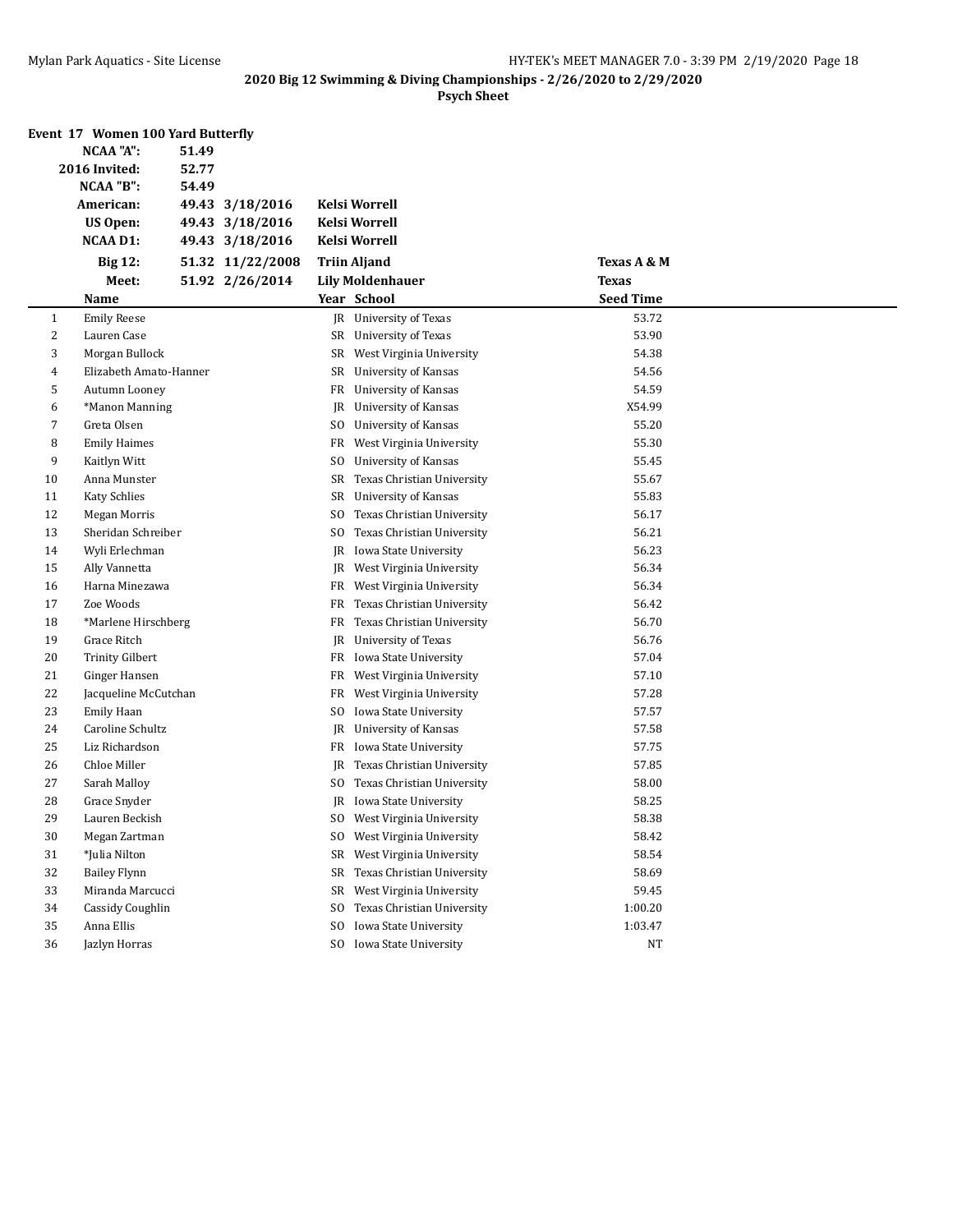|                  | Event 18 Men 100 Yard Butterfly |       |                 |                |                             |                  |  |
|------------------|---------------------------------|-------|-----------------|----------------|-----------------------------|------------------|--|
| <b>NCAA "A":</b> |                                 | 45.73 |                 |                |                             |                  |  |
|                  | 2016 Invited:                   | 46.44 |                 |                |                             |                  |  |
|                  | NCAA "B":                       | 48.29 |                 |                |                             |                  |  |
|                  | American:                       |       | 43.84 12/2/2016 |                | <b>Tom Shields</b>          |                  |  |
|                  | <b>US Open:</b>                 |       | 43.84 12/2/2016 |                | <b>Tom Shields</b>          |                  |  |
|                  | <b>NCAA D1:</b>                 |       | 44.01 3/25/2016 |                | <b>Joseph Schooling</b>     |                  |  |
|                  | <b>Big 12:</b>                  |       | 43.75 3/24/2017 |                | <b>Joseph Schooling</b>     | <b>Texas</b>     |  |
|                  | Meet:                           |       | 44.06 2/24/2017 |                | <b>Joseph Schooling</b>     | <b>Texas</b>     |  |
|                  | <b>Name</b>                     |       |                 |                | Year School                 | <b>Seed Time</b> |  |
| $\mathbf{1}$     | Maxime Rooney                   |       |                 |                | SR University of Texas      | 44.83            |  |
| $\overline{c}$   | Alvin Jiang                     |       |                 |                | JR University of Texas      | 44.93            |  |
| 3                | Chris Staka                     |       |                 | JR             | University of Texas         | 45.78            |  |
| 4                | Sam Pomajevich                  |       |                 | JR             | University of Texas         | 46.20            |  |
| 5                | Jacob Huerta                    |       |                 |                | SR University of Texas      | 46.24            |  |
| 6                | David Dixon                     |       |                 | JR             | West Virginia University    | 46.73            |  |
| 7                | Cole Crane                      |       |                 | FR             | University of Texas         | 47.47            |  |
| 8                | *Piotr Sadlowski                |       |                 | FR             | Texas Christian University  | 47.97            |  |
| 9                | Angelo Russo                    |       |                 | JR             | West Virginia University    | 48.63            |  |
| 10               | <b>Trayton Saladin</b>          |       |                 |                | SR West Virginia University | 48.65            |  |
| 11               | Christopher O'Shea              |       |                 | JR             | West Virginia University    | 48.90            |  |
| 12               | Michael Chwaluk                 |       |                 | S <sub>0</sub> | Texas Christian University  | 49.43            |  |
| 13               | Jack Frazier                    |       |                 |                | SR West Virginia University | 49.45            |  |
| 14               | Denys Kostromin                 |       |                 | JR             | West Virginia University    | 50.06            |  |
| 15               | David Snider                    |       |                 | FR             | West Virginia University    | 50.13            |  |
| 16               | Kade Knoch                      |       |                 | SO.            | Texas Christian University  | 50.14            |  |
| 17               | Sam Neaveill                    |       |                 | SR             | West Virginia University    | 50.20            |  |
| 18               | Jack Portmann                   |       |                 | SR             | West Virginia University    | 50.33            |  |
| 19               | <b>Ben Brooks</b>               |       |                 | JR             | West Virginia University    | 50.39            |  |
| 20               | <b>Austin Hartke</b>            |       |                 | SR             | West Virginia University    | 50.99            |  |
| 21               | Andrew Rattray                  |       |                 | FR             | Texas Christian University  | 51.06            |  |
| 22               | Ryen Van Wyk                    |       |                 | JR             | West Virginia University    | 51.16            |  |
| 23               | Mike Niezgodzki                 |       |                 | SO.            | Texas Christian University  | 51.88            |  |
| 24               | Conrad Molinaro                 |       |                 | FR             | West Virginia University    | 51.95            |  |
| 25               | Ethan Autry                     |       |                 | FR             | Texas Christian University  | 52.00            |  |
| 26               | Jackson Boersma                 |       |                 | SO.            | Texas Christian University  | 52.32            |  |
| 27               | Dominic Cyr                     |       |                 | FR             | Texas Christian University  | 53.38            |  |
| 28               | Reed Dittlinger                 |       |                 | SO.            | Texas Christian University  | 53.99            |  |
| 29               | PJ Stapleton                    |       |                 | SR             | Texas Christian University  | 55.58            |  |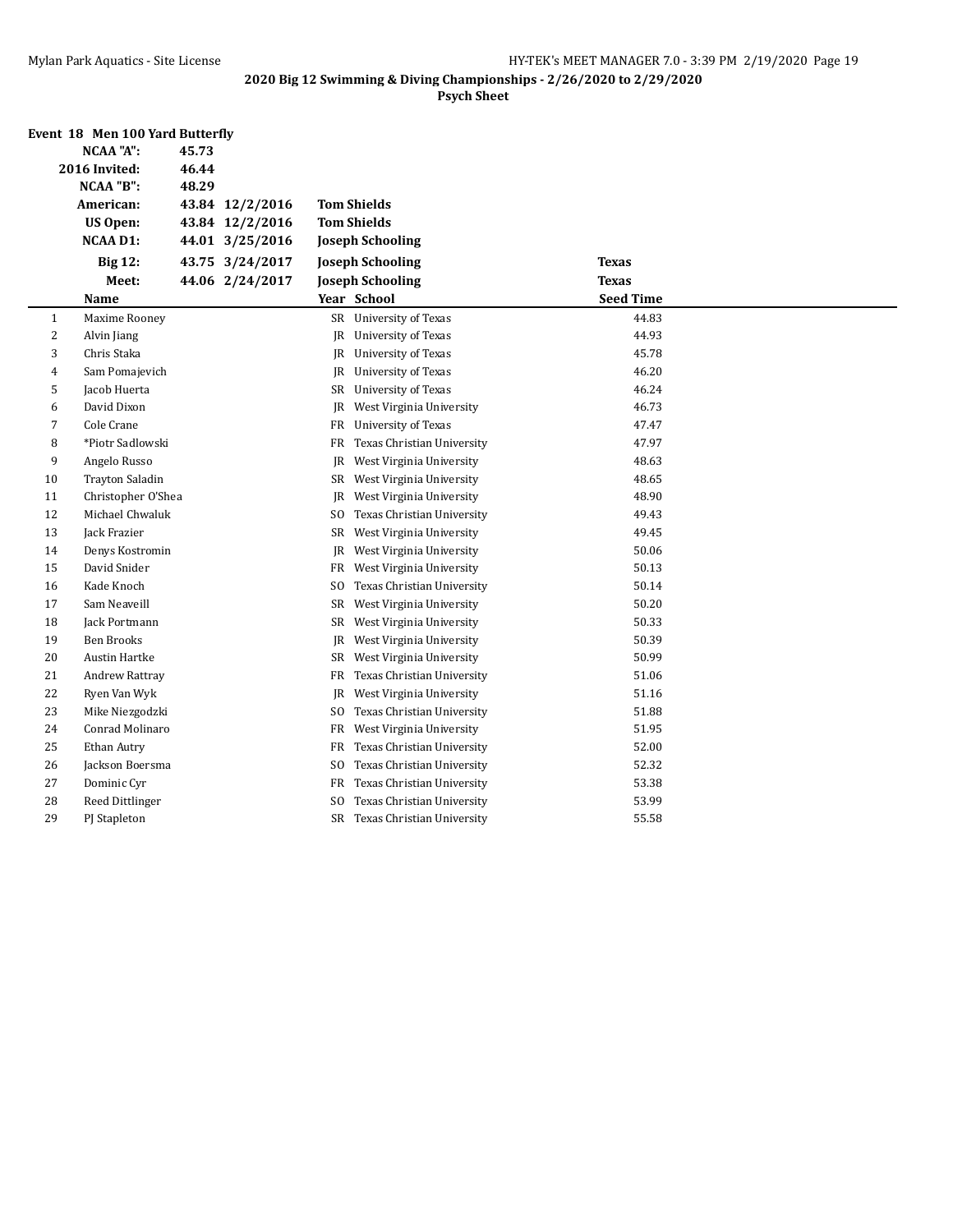|    | Event 19 Women 400 Yard IM |         |                   |                |                             |                  |  |
|----|----------------------------|---------|-------------------|----------------|-----------------------------|------------------|--|
|    | <b>NCAA "A":</b>           | 4:05.36 |                   |                |                             |                  |  |
|    | 2016 Invited:              | 4:11.05 |                   |                |                             |                  |  |
|    | NCAA "B":                  | 4:19.39 |                   |                |                             |                  |  |
|    | American:                  |         | 3:57.68 2/24/2017 |                | <b>Katie Ledecky</b>        |                  |  |
|    | <b>US Open:</b>            |         | 3:56.54 3/16/2012 |                | Katinka Hosszu              |                  |  |
|    | <b>NCAA D1:</b>            |         | 3:56.54 3/16/2012 |                | Katinka Hosszu              |                  |  |
|    | <b>Big 12:</b>             |         | 4:00.97 3/17/2017 |                | <b>Madisyn Cox</b>          | <b>Texas</b>     |  |
|    | Meet:                      |         | 4:01.15 2/24/2017 |                | <b>Madisyn Cox</b>          | <b>Texas</b>     |  |
|    | Name                       |         |                   |                | Year School                 | <b>Seed Time</b> |  |
| 1  | Evie Pfeifer               |         |                   | IR             | <b>University of Texas</b>  | 4:08.58          |  |
| 2  | Kelly Pash                 |         |                   | FR             | <b>University of Texas</b>  | 4:10.79          |  |
| 3  | Dannie Dilsaver            |         |                   | JR             | University of Kansas        | 4:17.58          |  |
| 4  | Paige Riekhof              |         |                   | SO.            | <b>University of Kansas</b> | 4:19.62          |  |
| 5  | <b>Ashley Pollok</b>       |         |                   | IR             | <b>University of Texas</b>  | X4:20.16         |  |
| 6  | Amelie Lessing             |         |                   | FR             | University of Kansas        | 4:23.20          |  |
| 7  | Kaeleigh Rice              |         |                   | <b>JR</b>      | Texas Christian University  | 4:24.42          |  |
| 8  | Alex Pampalone             |         |                   | SR             | West Virginia University    | 4:24.77          |  |
| 9  | Ellie Flanagan             |         |                   | JR             | University of Kansas        | 4:28.14          |  |
| 10 | <b>Hannah Morris</b>       |         |                   | FR             | Texas Christian University  | 4:28.62          |  |
| 11 | Lucia Rizzo                |         |                   | SO.            | Iowa State University       | 4:28.84          |  |
| 12 | Megan Morris               |         |                   | SO.            | Texas Christian University  | 4:29.94          |  |
| 13 | Kami Pankratz              |         |                   | SR             | Iowa State University       | 4:31.17          |  |
| 14 | Katelyn Kenchel            |         |                   | JR             | Texas Christian University  | 4:31.89          |  |
| 15 | Sarah Young                |         |                   | FR             | West Virginia University    | 4:32.28          |  |
| 16 | Kennedy Tranel             |         |                   | JR             | Iowa State University       | 4:34.12          |  |
| 17 | <b>Emily Heymans</b>       |         |                   | FR             | Iowa State University       | 4:34.64          |  |
| 18 | <b>Trinity Gilbert</b>     |         |                   | FR             | Iowa State University       | 4:39.22          |  |
| 19 | Jazlyn Horras              |         |                   | S <sub>O</sub> | Iowa State University       | 4:45.96          |  |
| 20 | Kayla Gagnon               |         |                   | IR             | West Virginia University    | <b>NT</b>        |  |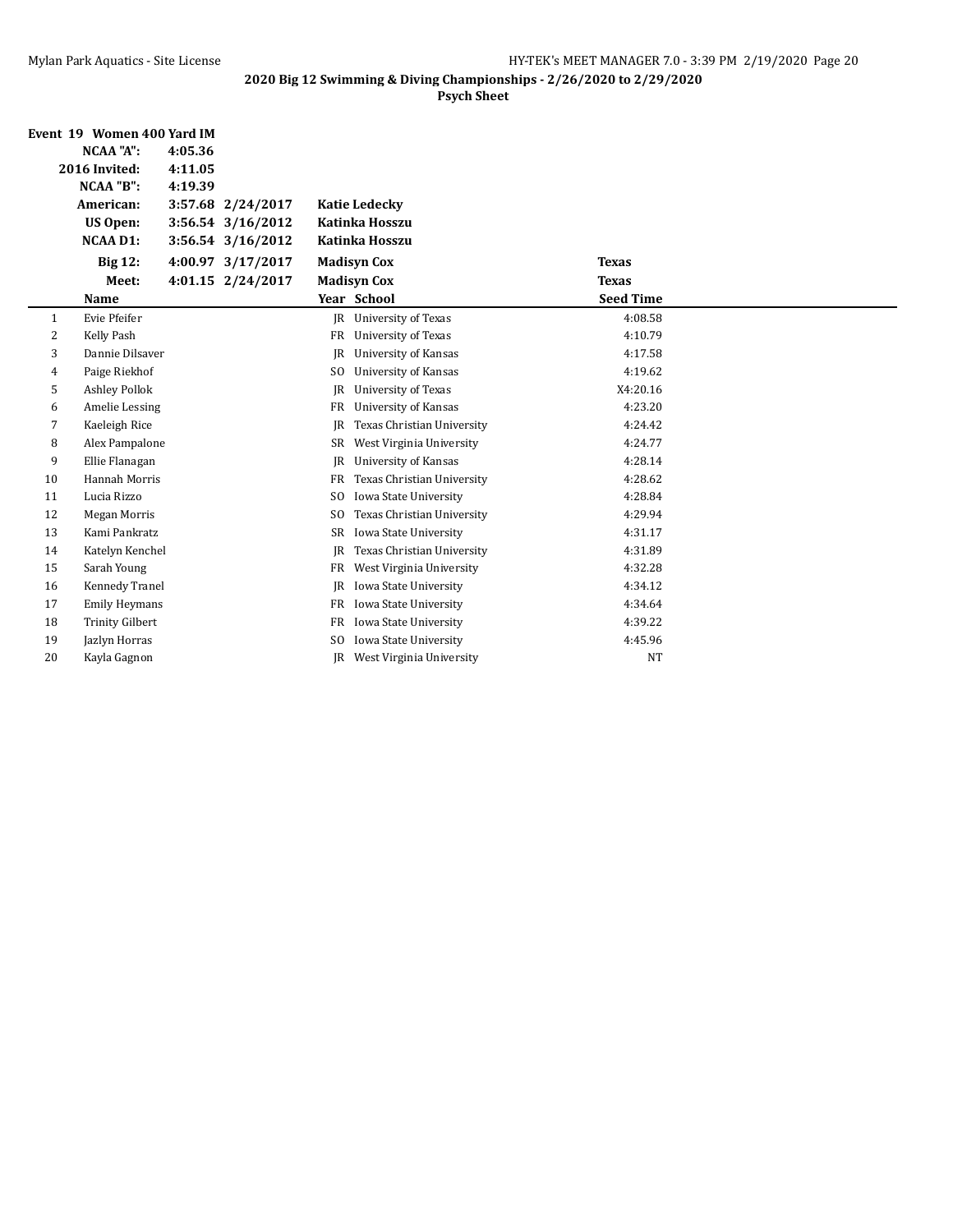|    | Event 20 Men 400 Yard IM |         |                   |                   |                            |                  |  |
|----|--------------------------|---------|-------------------|-------------------|----------------------------|------------------|--|
|    | NCAA "A":                | 3:40.76 |                   |                   |                            |                  |  |
|    | 2016 Invited:            | 3:45.61 |                   |                   |                            |                  |  |
|    | NCAA "B":                | 3:54.49 |                   |                   |                            |                  |  |
|    | American:                |         | 3:34.50 3/27/2014 |                   | <b>Chase Kalisz</b>        |                  |  |
|    | <b>US Open:</b>          |         | 3:34.50 3/27/2014 |                   | <b>Chase Kalisz</b>        |                  |  |
|    | NCAA D1:                 |         | 3:34.50 3/27/2014 |                   | <b>Chase Kalisz</b>        |                  |  |
|    | <b>Big 12:</b>           |         | 3:36.37 3/27/2015 | <b>Will Licon</b> |                            | <b>Texas</b>     |  |
|    | Meet:                    |         | 3:40.26 2/24/2017 |                   | <b>Jonathan Roberts</b>    | <b>Texas</b>     |  |
|    | Name                     |         |                   |                   | Year School                | <b>Seed Time</b> |  |
| 1  | <b>Braden Vines</b>      |         |                   | SO.               | University of Texas        | 3:40.09          |  |
| 2  | Jake Foster              |         |                   | FR                | University of Texas        | 3:40.71          |  |
| 3  | Andrew Koustik           |         |                   | S <sub>0</sub>    | University of Texas        | 3:43.72          |  |
| 4  | *Dusan Babic             |         |                   | FR                | Texas Christian University | 3:51.93          |  |
| 5  | Philip Kay               |         |                   | IR                | West Virginia University   | 3:59.20          |  |
| 6  | Kevin Chao               |         |                   | IR                | Texas Christian University | 4:00.65          |  |
| 7  | *Charles Millette        |         |                   | FR                | Texas Christian University | 4:01.18          |  |
| 8  | Jonathan Bennett         |         |                   | FR                | West Virginia University   | 4:02.17          |  |
| 9  | Josh Harlan              |         |                   | S <sub>0</sub>    | West Virginia University   | 4:02.38          |  |
| 10 | Andrew Rattray           |         |                   | FR                | Texas Christian University | 4:05.01          |  |
| 11 | Michael Sandner          |         |                   | <b>FR</b>         | West Virginia University   | 4:05.74          |  |
| 12 | Joseph Shine             |         |                   | FR                | Texas Christian University | <b>NT</b>        |  |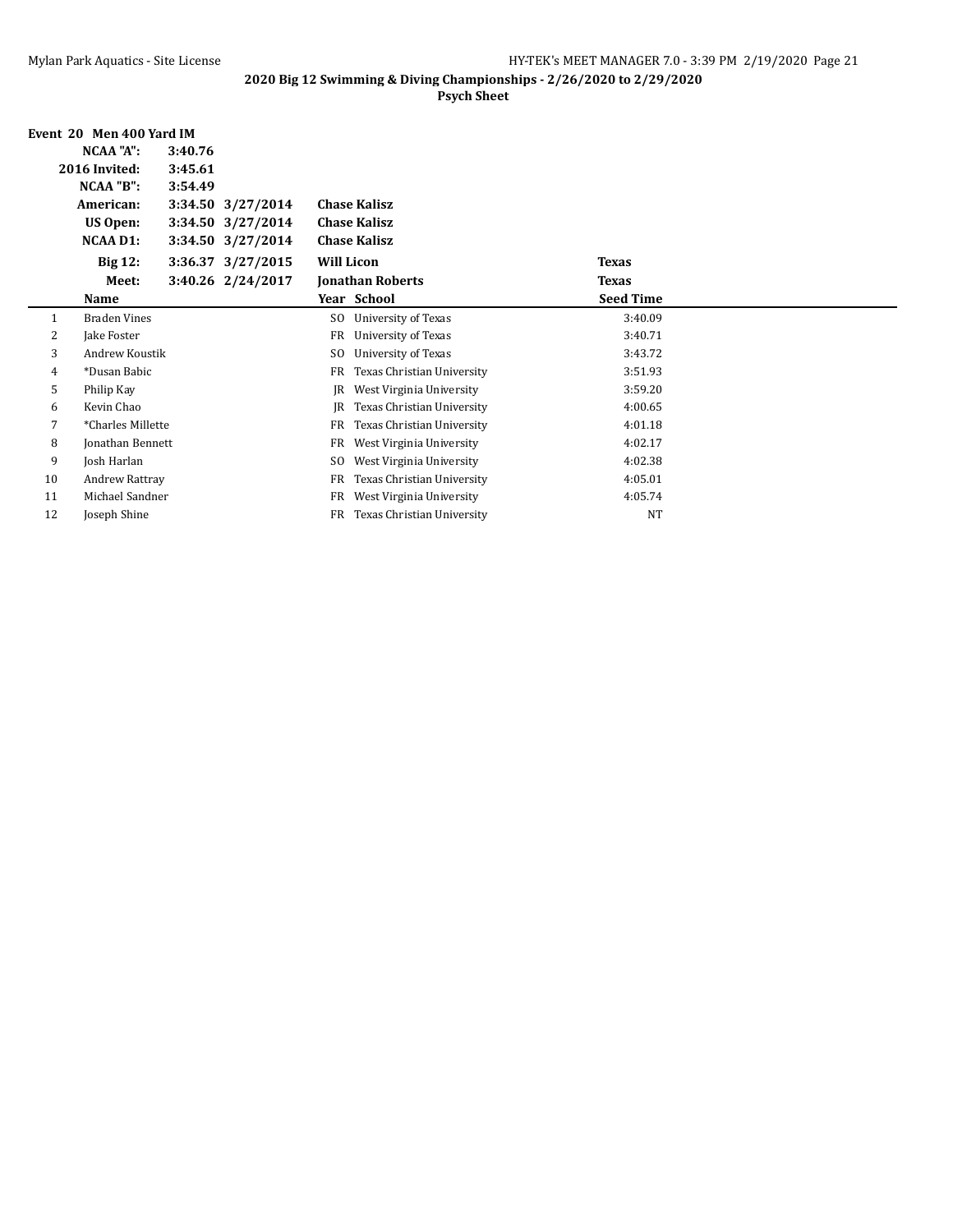|              | Event 21 Women 200 Yard Freestyle |         |                   |     |                               |                  |  |
|--------------|-----------------------------------|---------|-------------------|-----|-------------------------------|------------------|--|
|              | NCAA "A":                         | 1:43.63 |                   |     |                               |                  |  |
|              | 2016 Invited:                     | 1:45.84 |                   |     |                               |                  |  |
|              | NCAA "B":                         | 1:47.99 |                   |     |                               |                  |  |
|              | American:                         |         | 1:40.31 3/20/2014 |     | <b>Missy Franklin</b>         |                  |  |
|              | <b>US Open:</b>                   |         | 1:40.31 3/20/2014 |     | <b>Missy Franklin</b>         |                  |  |
|              | <b>NCAA D1:</b>                   |         | 1:40.31 3/20/2014 |     | <b>Missy Franklin</b>         |                  |  |
|              | <b>Big 12:</b>                    |         | 1:42.78 3/16/2012 |     | <b>Karlee Bispo</b>           | <b>Texas</b>     |  |
|              | Meet:                             |         | 1:43.43 2/23/2011 |     | <b>Karlee Bispo</b>           | <b>Texas</b>     |  |
|              | Name                              |         |                   |     | Year School                   | <b>Seed Time</b> |  |
| $\mathbf{1}$ | Miranda Heckman                   |         |                   |     | FR University of Texas        | 1:45.72          |  |
| 2            | <b>Bridget Semenuk</b>            |         |                   |     | FR University of Texas        | 1:45.86          |  |
| 3            | Jenny Nusbaum                     |         |                   |     | SR University of Kansas       | 1:47.59          |  |
| 4            | Mary Smutny                       |         |                   | FR  | University of Texas           | 1:47.88          |  |
| 5            | Kyla Leibel                       |         |                   |     | FR University of Texas        | 1:48.08          |  |
| 6            | Logan Shiller                     |         |                   | JR  | University of Texas           | 1:48.63          |  |
| 7            | Claire Campbell                   |         |                   | SO. | University of Kansas          | 1:48.78          |  |
| 8            | Giselle Gursoy                    |         |                   | JR  | West Virginia University      | 1:49.97          |  |
| 9            | Keely Soellner                    |         |                   |     | SR Iowa State University      | 1:50.14          |  |
| 10           | Sally Clough                      |         |                   | JR  | Texas Christian University    | 1:50.61          |  |
| 11           | Carly Straight                    |         |                   |     | SR University of Kansas       | 1:50.80          |  |
| 12           | Lauryn Parrish                    |         |                   | JR  | University of Kansas          | 1:50.97          |  |
| 13           | Anna Andersen                     |         |                   |     | SR Iowa State University      | 1:51.16          |  |
| 14           | Ella Tierney                      |         |                   |     | JR University of Texas        | 1:51.23          |  |
| 15           | Luisa Winkler                     |         |                   | JR  | West Virginia University      | 1:51.80          |  |
| 16           | *Nolwenn Nunes                    |         |                   |     | FR Iowa State University      | 1:51.86          |  |
| 17           | Mary Woods                        |         |                   |     | SR Texas Christian University | 1:51.90          |  |
| 18           | Crissie Blomquist                 |         |                   | JR  | <b>University of Kansas</b>   | 1:52.10          |  |
| 19           | Emma Ruehle                       |         |                   |     | SR Iowa State University      | 1:52.21          |  |
| 20           | *Lucia Simovicova                 |         |                   | FR  | Texas Christian University    | 1:52.43          |  |
| 21           | *Abigail Meder                    |         |                   | FR  | Texas Christian University    | 1:52.56          |  |
| 22           | Emma Bliss                        |         |                   | SO. | West Virginia University      | 1:52.83          |  |
| 23           | Reka Kovacs                       |         |                   | SO. | West Virginia University      | 1:54.04          |  |
| 24           | Ali Basel                         |         |                   |     | SR Iowa State University      | 1:54.27          |  |
| 25           | Caroline Schultz                  |         |                   | JR  | <b>University of Kansas</b>   | 1:54.67          |  |
| 26           | Grace Ritch                       |         |                   |     | JR University of Texas        | X1:55.01         |  |
| 27           | <b>Kennedy Tranel</b>             |         |                   |     | JR Iowa State University      | 1:55.50          |  |
| 28           | Kat Jones                         |         |                   |     | SR Iowa State University      | 1:56.00          |  |
| 29           | Peyton Quattlebaum                |         |                   |     | JR University of Texas        | 1:56.28          |  |
| 30           | Maddy Rundell                     |         |                   |     | FR Iowa State University      | 1:56.50          |  |
| 31           | Anne-elaine Tiller                |         |                   |     | FR West Virginia University   | 1:57.25          |  |
| 32           | Abigail Riggs                     |         |                   |     | SO West Virginia University   | 1:57.46          |  |
| 33           | <b>Morgan Despres</b>             |         |                   | FR  | Texas Christian University    | 1:58.02          |  |
| 34           | *Polina Shynkarenko               |         |                   |     | SR Iowa State University      | 2:00.89          |  |
| 35           | Emma Sass                         |         |                   | JR  | Iowa State University         | 2:08.96          |  |
| 36           | Katelyn Kenchel                   |         |                   | JR  | Texas Christian University    | <b>NT</b>        |  |
| 37           | Chloe Miller                      |         |                   | JR  | Texas Christian University    | <b>NT</b>        |  |
| 38           | Nicqueline Rettberg               |         |                   |     | SR Texas Christian University | NT               |  |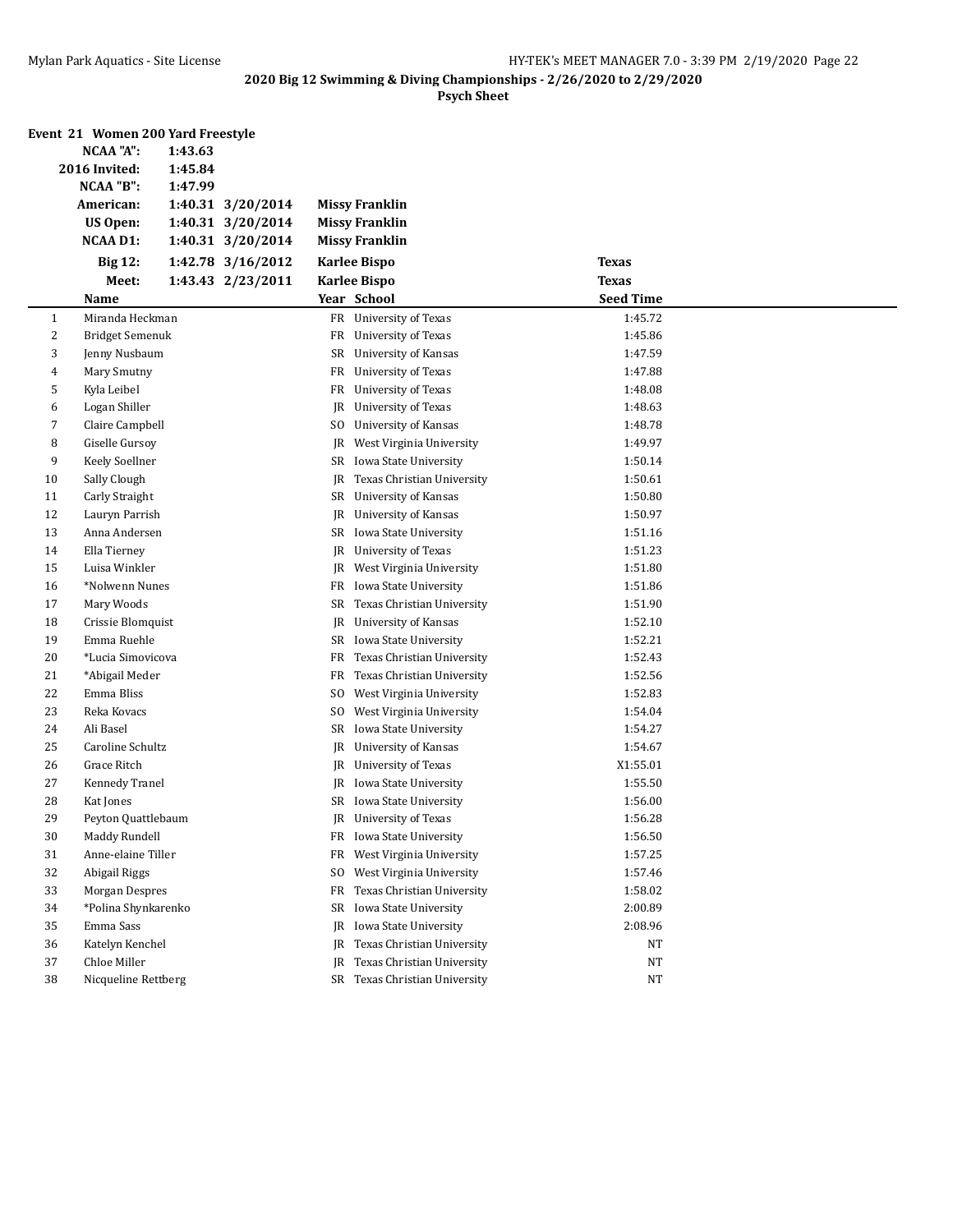|    | Event 22 Men 200 Yard Freestyle |         |                   |                |                            |                  |  |
|----|---------------------------------|---------|-------------------|----------------|----------------------------|------------------|--|
|    | NCAA "A":                       | 1:32.97 |                   |                |                            |                  |  |
|    | 2016 Invited:                   | 1:34.67 |                   |                |                            |                  |  |
|    | NCAA "B":                       | 1:37.99 |                   |                |                            |                  |  |
|    | American:                       |         | 1:30.46 3/25/2016 |                | <b>Townley Haas</b>        |                  |  |
|    | US Open:                        |         | 1:30.46 3/25/2016 |                | <b>Townley Haas</b>        | <b>Texas</b>     |  |
|    | <b>NCAA D1:</b>                 |         | 1:30.46 3/25/2016 |                | <b>Townley Haas</b>        | <b>Texas</b>     |  |
|    | <b>Big 12:</b>                  |         | 1:30.46 3/25/2016 |                | <b>Townley Haas</b>        | <b>Texas</b>     |  |
|    | Meet:                           |         | 1:32.01 2/25/2009 |                | <b>Ricky Berens</b>        | <b>Texas</b>     |  |
|    | Name                            |         |                   |                | Year School                | <b>Seed Time</b> |  |
| 1  | Drew Kibler                     |         |                   | S <sub>0</sub> | University of Texas        | 1:30.83          |  |
| 2  | Peter Larson                    |         |                   | <b>FR</b>      | <b>University of Texas</b> | 1:33.65          |  |
| 3  | Daniel Krueger                  |         |                   | S <sub>0</sub> | University of Texas        | 1:34.34          |  |
| 4  | Parker Neri                     |         |                   | IR             | <b>University of Texas</b> | 1:34.51          |  |
| 5  | Matthew Willenbring             |         |                   | S <sub>0</sub> | <b>University of Texas</b> | 1:34.66          |  |
| 6  | Sam Kline                       |         |                   | SR             | University of Texas        | 1:34.88          |  |
| 7  | JohnThomas Larson               |         |                   | IR             | University of Texas        | 1:35.08          |  |
| 8  | Luke Bowman                     |         |                   | <b>IR</b>      | University of Texas        | 1:35.63          |  |
| 9  | <b>Hunter Armstrong</b>         |         |                   | <b>FR</b>      | West Virginia University   | 1:35.80          |  |
| 10 | *Dusan Babic                    |         |                   | FR             | Texas Christian University | 1:37.16          |  |
| 11 | Rasmus Pedersen                 |         |                   | FR             | Texas Christian University | 1:37.64          |  |
| 12 | Jack Collins                    |         |                   | SR             | <b>University of Texas</b> | 1:39.37          |  |
| 13 | Max Gustafson                   |         |                   | IR.            | West Virginia University   | 1:39.44          |  |
| 14 | *Joao Andrade                   |         |                   | IR             | Texas Christian University | 1:39.72          |  |
| 15 | Matthew Brewer                  |         |                   | IR             | Texas Christian University | 1:40.67          |  |
| 16 | Zach Boley                      |         |                   | FR             | West Virginia University   | 1:41.58          |  |
| 17 | Ryan Kelly                      |         |                   | SR             | West Virginia University   | 1:41.68          |  |
| 18 | Brandon Christian               |         |                   | SR.            | West Virginia University   | 1:42.09          |  |
| 19 | Ethan Autry                     |         |                   | <b>FR</b>      | Texas Christian University | 1:44.37          |  |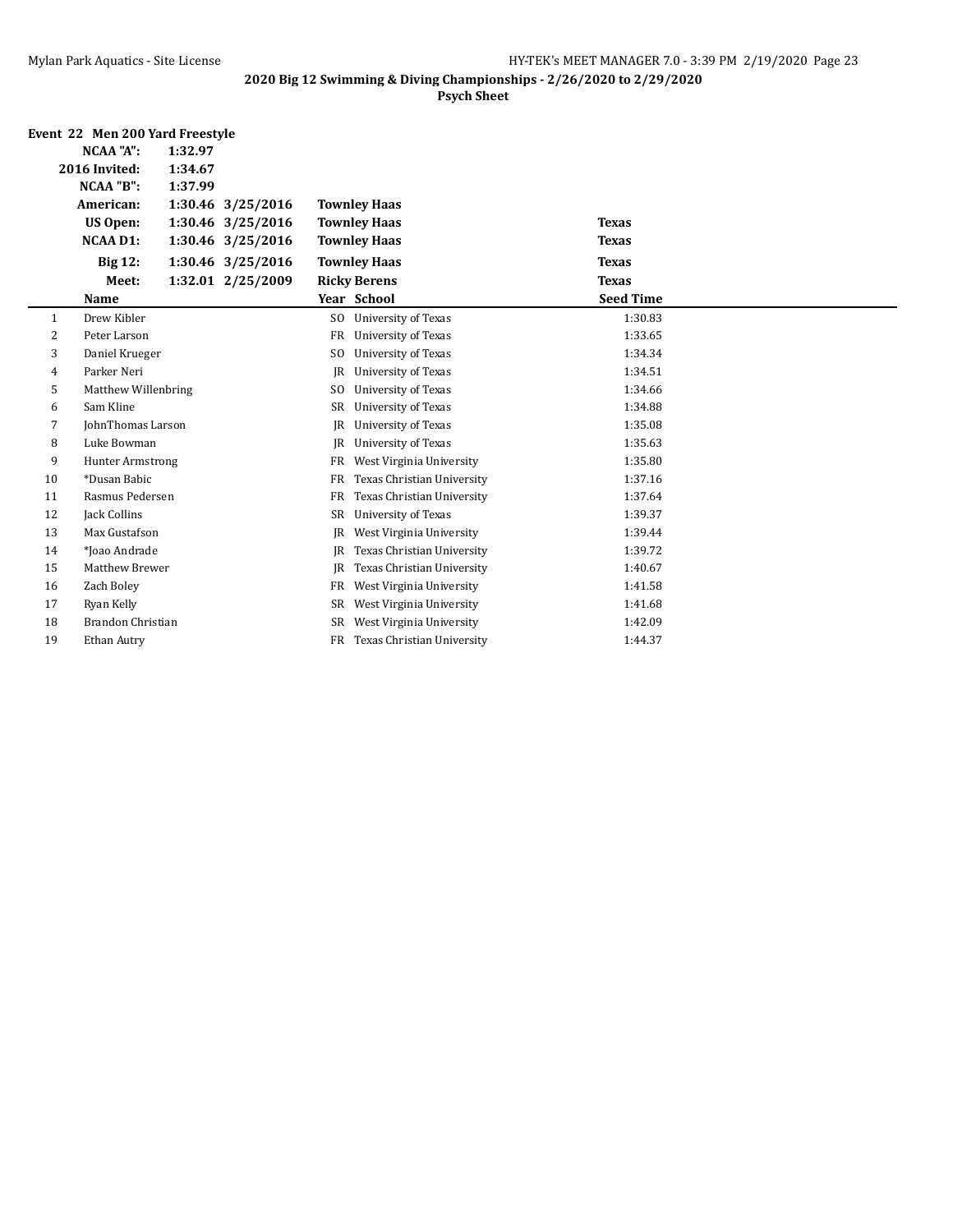|    | Event 23 Women 100 Yard Breaststroke |         |                 |                   |                             |                  |  |
|----|--------------------------------------|---------|-----------------|-------------------|-----------------------------|------------------|--|
|    | <b>NCAA "A":</b>                     | 59.04   |                 |                   |                             |                  |  |
|    | 2016 Invited:                        | 1:00.66 |                 |                   |                             |                  |  |
|    | NCAA "B":                            | 1:02.49 |                 |                   |                             |                  |  |
|    | American:                            |         | 56.30 2/17/2017 | Lilly King        |                             |                  |  |
|    | <b>US Open:</b>                      |         | 56.30 2/17/2017 | <b>Lilly King</b> |                             |                  |  |
|    | <b>NCAA D1:</b>                      | 56.30   | 2/18/2017       | <b>Lilly King</b> |                             |                  |  |
|    | <b>Big 12:</b>                       |         | 57.51 3/15/2012 |                   | <b>Breeja Larson</b>        | Texas A & M      |  |
|    | Meet:                                |         | 57.92 2/24/2012 |                   | <b>Breeja Larson</b>        | <b>Texas</b>     |  |
|    | Name                                 |         |                 |                   | Year School                 | <b>Seed Time</b> |  |
| 1  | Kate Steward                         |         |                 | SO.               | <b>University of Kansas</b> | 1:00.80          |  |
| 2  | Lehr Thorson                         |         |                 | IR                | Iowa State University       | 1:01.93          |  |
| 3  | Sheridan Schreiber                   |         |                 | SO.               | Texas Christian University  | 1:02.52          |  |
| 4  | <b>Haley Downey</b>                  |         |                 | SR                | University of Kansas        | 1:02.85          |  |
| 5  | Martha Haas                          |         |                 | JR                | Iowa State University       | 1:03.12          |  |
| 6  | Holly Jansen                         |         |                 | SO.               | <b>University of Texas</b>  | 1:03.39          |  |
| 7  | Kennedy Lohman                       |         |                 | SR                | <b>University of Texas</b>  | 1:03.47          |  |
| 8  | Chloe Miller                         |         |                 | IR                | Texas Christian University  | 1:04.08          |  |
| 9  | Mathilde Kaelbel                     |         |                 | FR                | West Virginia University    | 1:04.12          |  |
| 10 | Kaitlyn Witt                         |         |                 | SO.               | <b>University of Kansas</b> | 1:04.61          |  |
| 11 | Jennifer Roessler                    |         |                 | FR                | Iowa State University       | 1:05.16          |  |
| 12 | <b>Katy Schlies</b>                  |         |                 | SR                | University of Kansas        | 1:05.37          |  |
| 13 | Bryn Ericksen                        |         |                 | JR                | Iowa State University       | 1:05.85          |  |
| 14 | <b>Tatum Peyerl</b>                  |         |                 | FR                | West Virginia University    | 1:06.22          |  |
| 15 | Lauren Halliburton                   |         |                 | JR                | Texas Christian University  | 1:06.26          |  |
| 16 | Lauren Mabie                         |         |                 | SO.               | Texas Christian University  | 1:06.56          |  |
| 17 | Morgan Despres                       |         |                 | FR                | Texas Christian University  | 1:07.25          |  |
| 18 | Ellie Flanagan                       |         |                 | JR                | University of Kansas        | 1:07.40          |  |
| 19 | Erin Downey                          |         |                 | FR                | University of Kansas        | 1:07.95          |  |
| 20 | <b>Emily Heymans</b>                 |         |                 | FR                | Iowa State University       | 1:08.21          |  |
| 21 | Lauren Beckish                       |         |                 | SO.               | West Virginia University    | 1:10.02          |  |
| 22 | Grace Snyder                         |         |                 |                   | JR Iowa State University    | 1:13.37          |  |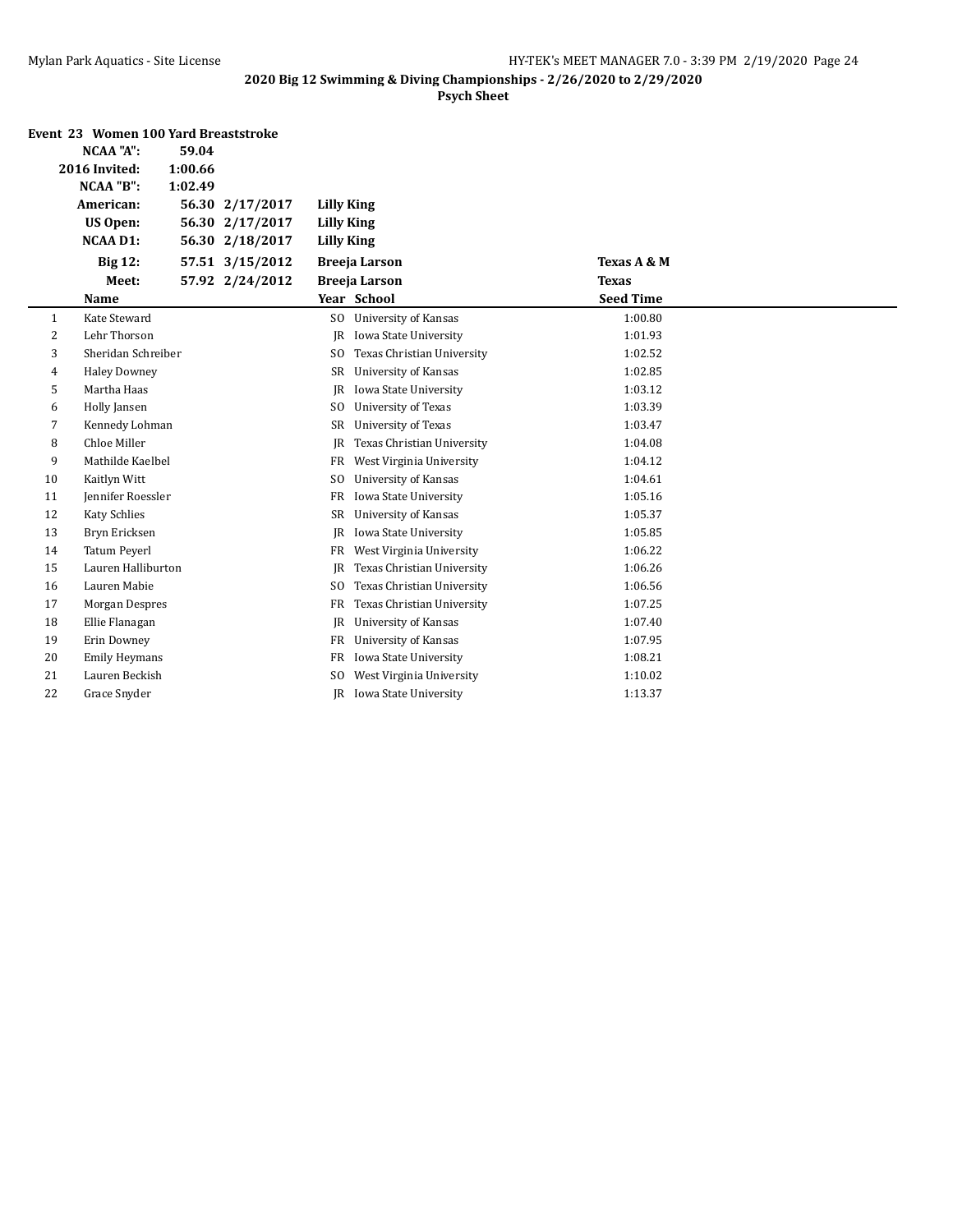|    | Event 24 Men 100 Yard Breaststroke |       |                 |                   |                            |                  |  |
|----|------------------------------------|-------|-----------------|-------------------|----------------------------|------------------|--|
|    | NCAA "A":                          | 51.93 |                 |                   |                            |                  |  |
|    | 2016 Invited:                      | 52.92 |                 |                   |                            |                  |  |
|    | NCAA "B":                          | 55.39 |                 |                   |                            |                  |  |
|    | American:                          |       | 50.04 3/28/2014 |                   | <b>Kevin Cordes</b>        |                  |  |
|    | US Open:                           |       | 50.04 3/28/2014 |                   | <b>Kevin Cordes</b>        |                  |  |
|    | NCAA D1:                           |       | 50.04 3/28/2014 |                   | <b>Kevin Cordes</b>        |                  |  |
|    | <b>Big 12:</b>                     |       | 50.68 3/25/2017 | <b>Will Licon</b> |                            | <b>Texas</b>     |  |
|    | Meet:                              |       | 51.15 2/22/2017 | <b>Will Licon</b> |                            | <b>Texas</b>     |  |
|    | Name                               |       |                 |                   | Year School                | <b>Seed Time</b> |  |
| 1  | Charlie Scheinfeld                 |       |                 | SO.               | University of Texas        | 51.41            |  |
| 2  | Caspar Corbeau                     |       |                 | FR                | University of Texas        | 51.46            |  |
| 3  | *Vitauts Silins                    |       |                 | FR                | Texas Christian University | 54.08            |  |
| 4  | Fausto Huerta                      |       |                 | SO.               | West Virginia University   | 54.34            |  |
| 5  | Conrad Molinaro                    |       |                 | FR                | West Virginia University   | 55.77            |  |
| 6  | Jack Portmann                      |       |                 | SR                | West Virginia University   | 56.38            |  |
| 7  | Hugh McPherson                     |       |                 | SO.               | Texas Christian University | 56.53            |  |
| 8  | Ben Brooks                         |       |                 | IR                | West Virginia University   | 57.33            |  |
| 9  | Matthew Marsh                      |       |                 | SR                | West Virginia University   | 57.42            |  |
| 10 | Dominic Cyr                        |       |                 | FR                | Texas Christian University | 1:00.50          |  |
| 11 | Jackson Boersma                    |       |                 | SO.               | Texas Christian University | <b>NT</b>        |  |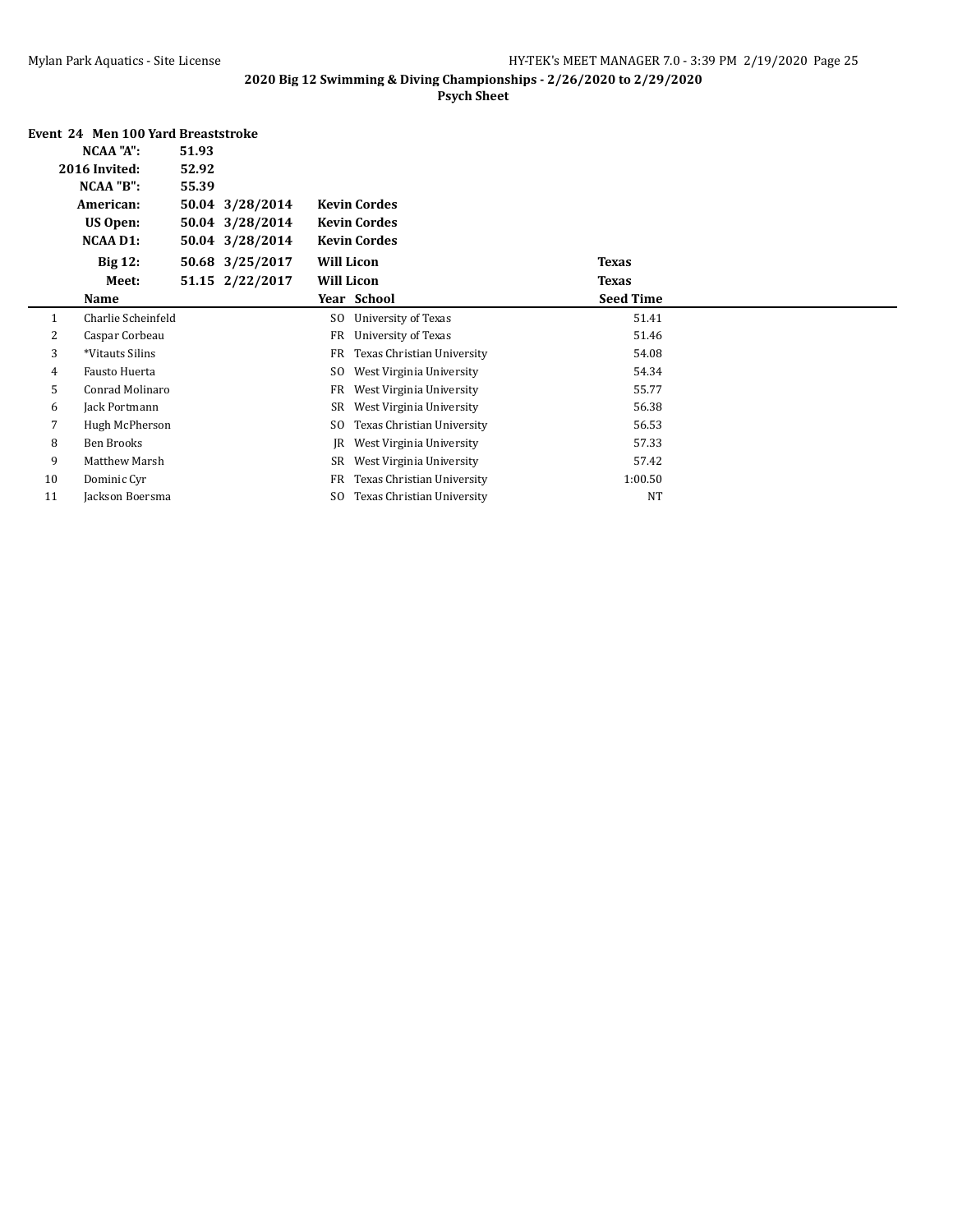|              | Event 25 Women 100 Yard Backstroke |       |                 |                  |                               |                  |  |
|--------------|------------------------------------|-------|-----------------|------------------|-------------------------------|------------------|--|
|              | <b>NCAA "A":</b>                   | 51.45 |                 |                  |                               |                  |  |
|              | 2016 Invited:                      | 52.93 |                 |                  |                               |                  |  |
|              | NCAA "B":                          | 55.09 |                 |                  |                               |                  |  |
|              | American:                          |       | 49.69 2/24/2017 | <b>Ally Howe</b> |                               |                  |  |
|              | <b>US Open:</b>                    |       | 49.69 2/24/2017 | <b>Ally Howe</b> |                               |                  |  |
|              | <b>NCAA D1:</b>                    |       | 49.69 2/24/2017 |                  | <b>Natalie Coughlin</b>       |                  |  |
|              | <b>Big 12:</b>                     |       | 50.83 3/16/2017 |                  | Tasija Karosas                | <b>Texas</b>     |  |
|              | Meet:                              |       | 50.96 2/24/2017 |                  | <b>Tasija Karosas</b>         | <b>Texas</b>     |  |
|              | Name                               |       |                 |                  | Year School                   | <b>Seed Time</b> |  |
| $\mathbf{1}$ | Claire Adams                       |       |                 |                  | SR University of Texas        | 51.29            |  |
| 2            | Julia Cook                         |       |                 | SO               | University of Texas           | 51.67            |  |
| 3            | *Manon Manning                     |       |                 | IR               | <b>University of Kansas</b>   | 52.75            |  |
| 4            | Elizabeth Amato-Hanner             |       |                 |                  | SR University of Kansas       | 53.53            |  |
| 5            | Emily Haan                         |       |                 | SO.              | Iowa State University         | 54.77            |  |
| 6            | Jordan Wheeler                     |       |                 | SR               | University of Texas           | 54.87            |  |
| 7            | Dewi Blose                         |       |                 | SO.              | <b>University of Kansas</b>   | 55.06            |  |
| 8            | Zoe Woods                          |       |                 | FR               | Texas Christian University    | 55.23            |  |
| 9            | Sophia Goushchina                  |       |                 | FR               | Iowa State University         | 55.45            |  |
| 10           | <b>Ashley Pollok</b>               |       |                 |                  | JR University of Texas        | 55.81            |  |
| 11           | Ally Vannetta                      |       |                 |                  | JR West Virginia University   | 55.93            |  |
| 12           | Katelyn Kenchel                    |       |                 | IR               | Texas Christian University    | 56.14            |  |
| 13           | *Marlene Hirschberg                |       |                 | FR               | Texas Christian University    | 56.37            |  |
| 14           | Liz Richardson                     |       |                 |                  | FR Iowa State University      | 56.42            |  |
| 15           | Amanda Key                         |       |                 |                  | SR Texas Christian University | 56.56            |  |
| 16           | Madeline Sandberg                  |       |                 |                  | SR Texas Christian University | 56.81            |  |
| 17           | Wyli Erlechman                     |       |                 |                  | JR Iowa State University      | 57.09            |  |
| 18           | Jacqueline McCutchan               |       |                 |                  | FR West Virginia University   | 57.24            |  |
| 19           | <b>Trinity Gilbert</b>             |       |                 |                  | FR Iowa State University      | 57.35            |  |
| 20           | Ginger Hansen                      |       |                 | FR               | West Virginia University      | 57.53            |  |
| 21           | Mackenzie Bravence                 |       |                 | FR               | <b>University of Kansas</b>   | 57.60            |  |
| 22           | Megan Zartman                      |       |                 | SO.              | West Virginia University      | 57.73            |  |
| 23           | Jazlyn Horras                      |       |                 | SO.              | Iowa State University         | 57.73            |  |
| 24           | Miranda Marcucci                   |       |                 | SR               | West Virginia University      | 57.99            |  |
| 25           | Anna Ellis                         |       |                 | SO.              | Iowa State University         | 58.45            |  |
| 26           | Claire Banic                       |       |                 | SO.              | Texas Christian University    | 59.00            |  |
| 27           | Megan Morris                       |       |                 | SO.              | Texas Christian University    | 59.76            |  |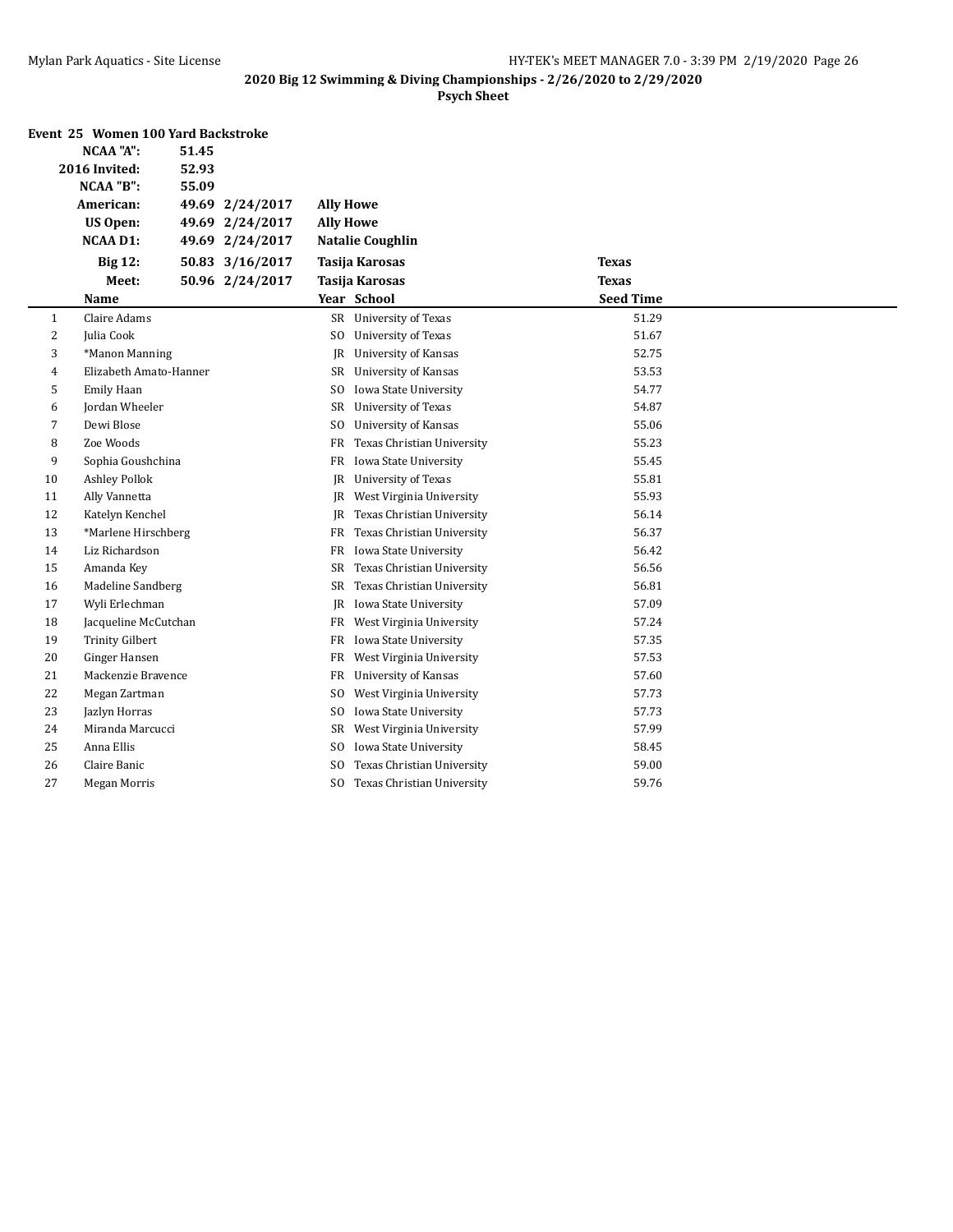|    | Event 26 Men 100 Yard Backstroke |       |                 |                |                            |                  |  |
|----|----------------------------------|-------|-----------------|----------------|----------------------------|------------------|--|
|    | NCAA "A":                        | 45.37 |                 |                |                            |                  |  |
|    | 2016 Invited:                    | 46.51 |                 |                |                            |                  |  |
|    | NCAA "B":                        | 48.49 |                 |                |                            |                  |  |
|    | American:                        | 43.49 | 3/25/2016       |                | <b>Ryan Murphy</b>         |                  |  |
|    | <b>US Open:</b>                  | 43.49 | 3/25/2016       |                | <b>Ryan Murphy</b>         |                  |  |
|    | <b>NCAA D1:</b>                  | 43.49 | 3/25/2016       |                | <b>Ryan Murphy</b>         |                  |  |
|    | <b>Big 12:</b>                   |       | 44.35 3/24/2017 |                | <b>John Shebat</b>         | <b>Texas</b>     |  |
|    | Meet:                            |       | 45.19 3/1/2019  |                | <b>Ryan Harty</b>          | <b>Texas</b>     |  |
|    | <b>Name</b>                      |       |                 |                | Year School                | <b>Seed Time</b> |  |
| 1  | <b>Austin Katz</b>               |       |                 |                | JR University of Texas     | 44.93            |  |
| 2  | Alvin Jiang                      |       |                 | JR             | <b>University of Texas</b> | 45.26            |  |
| 3  | Jason Park                       |       |                 | S <sub>0</sub> | University of Texas        | 45.84            |  |
| 4  | Preston Varozza                  |       |                 | JR             | University of Texas        | 46.56            |  |
| 5  | Josh Artmann                     |       |                 | SR             | <b>University of Texas</b> | 46.57            |  |
| 6  | Ethan Harder                     |       |                 | FR             | University of Texas        | 46.83            |  |
| 7  | <b>Hunter Armstrong</b>          |       |                 | FR             | West Virginia University   | 46.93            |  |
| 8  | Angelo Russo                     |       |                 | JR             | West Virginia University   | 47.89            |  |
| 9  | <b>Trayton Saladin</b>           |       |                 | SR             | West Virginia University   | 48.54            |  |
| 10 | *Ioao Andrade                    |       |                 | JR             | Texas Christian University | 48.95            |  |
| 11 | Rasmus Pedersen                  |       |                 | FR             | Texas Christian University | 49.20            |  |
| 12 | Kade Knoch                       |       |                 | S <sub>0</sub> | Texas Christian University | 49.28            |  |
| 13 | <b>Austin Hartke</b>             |       |                 | SR             | West Virginia University   | 49.30            |  |
| 14 | David Snider                     |       |                 | FR             | West Virginia University   | 50.59            |  |
| 15 | Christopher O'Shea               |       |                 | JR             | West Virginia University   | 50.68            |  |
| 16 | Josh Madzy                       |       |                 | S <sub>0</sub> | West Virginia University   | 51.07            |  |
| 17 | *Radu Duican                     |       |                 | SR             | Texas Christian University | 51.16            |  |
| 18 | Ryen Van Wyk                     |       |                 | JR             | West Virginia University   | 51.31            |  |
| 19 | Joseph Shine                     |       |                 | FR             | Texas Christian University | 53.16            |  |
|    |                                  |       |                 |                |                            |                  |  |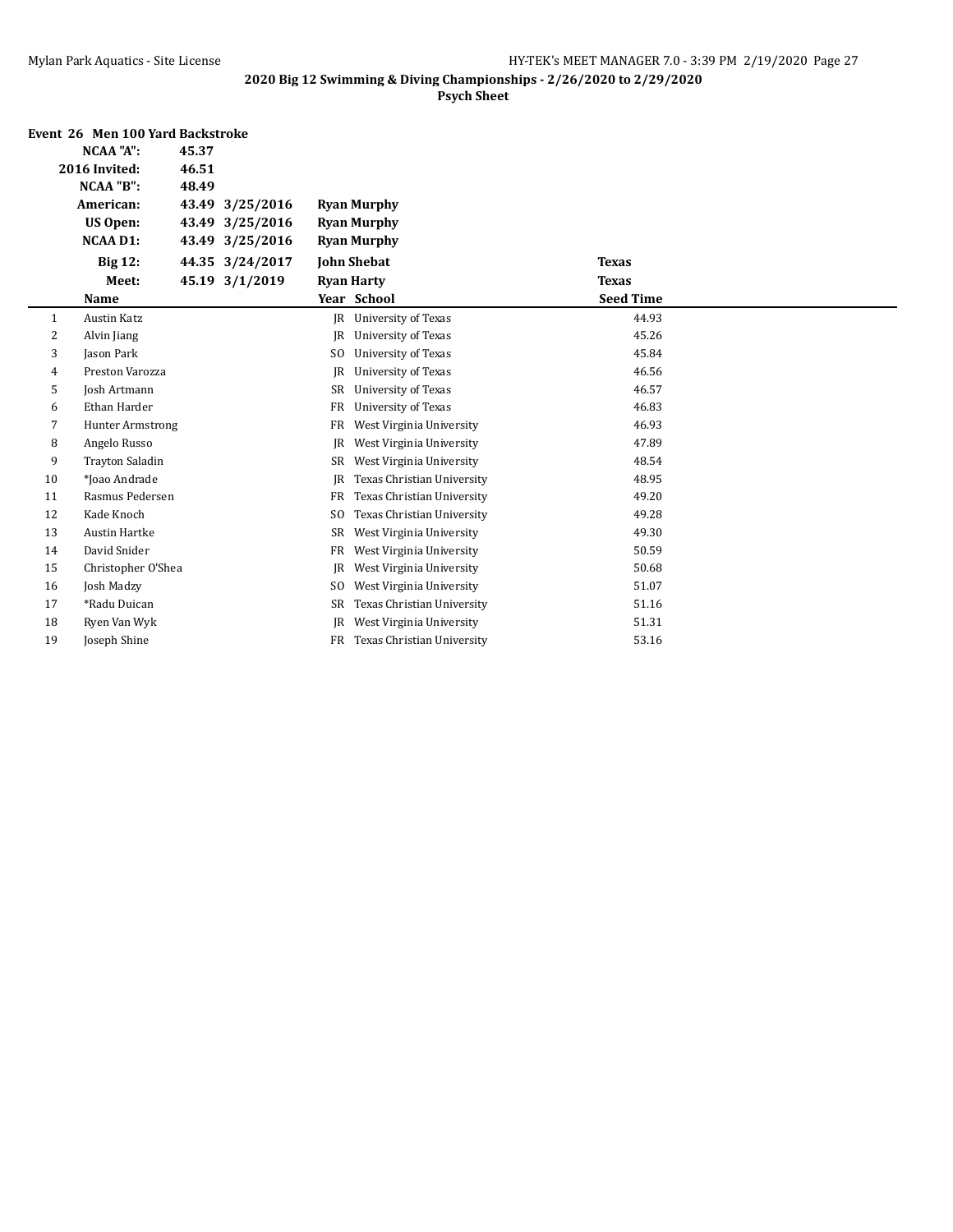|                        | Event 27 Women 200 Yard Freestyle Relay |  |
|------------------------|-----------------------------------------|--|
| N <sub>C</sub> AA "A". | 1.28.98                                 |  |

| <b>Team</b>     |                    | Relay                                | <b>Seed Time</b> |
|-----------------|--------------------|--------------------------------------|------------------|
|                 |                    | R Millard, C Adams, R Rule, A Diener |                  |
| Meet:           | 1:28.04 2/24/2017  | <b>University of Texas</b>           |                  |
|                 |                    | Ariola, Diener, Cook, Adams          |                  |
| <b>Big 12:</b>  | 1:26.84 11/29/2018 | <b>University of Texas</b>           |                  |
|                 |                    | Jackson, Kelly, Schluntz, Baughman   |                  |
| NCAA D1:        | 1:26.20 3/19/2009  | Arizona                              |                  |
|                 |                    | Jackson, Kelly, Schluntz, Baughman   |                  |
| <b>US Open:</b> | 1:26.20 3/19/2009  | Arizona                              |                  |
|                 |                    | Jackson, Kelly, Schluntz, Baughman   |                  |
| American:       | 1:26.20 3/19/2009  | Arizona                              |                  |
| NCAA "B":       | 1:29.75            |                                      |                  |
| 2016 Invited:   | 1:29.80            |                                      |                  |
| NUAA A :        | 1:28.98            |                                      |                  |

|         |                            | www             | <b>DECA THILE</b> |  |
|---------|----------------------------|-----------------|-------------------|--|
|         | University of Texas        |                 | 1:28.35           |  |
| ົ<br>∠  | University of Texas        | B               | 1:29.99           |  |
| 3       | Iowa State University      |                 | 1:32.60           |  |
| 4       | University of Kansas       |                 | 1:32.78           |  |
| $\cdot$ | Texas Christian University |                 | 1:33.30           |  |
| 6       | West Virginia University   |                 | 1:33.41           |  |
|         | Iowa State University      | B               | X1:34.96          |  |
| 8       | Texas Christian University | B               | 1:35.25           |  |
| 9       | Texas Christian University | $\sqrt{2}$<br>◡ | 1:36.66           |  |
|         |                            |                 |                   |  |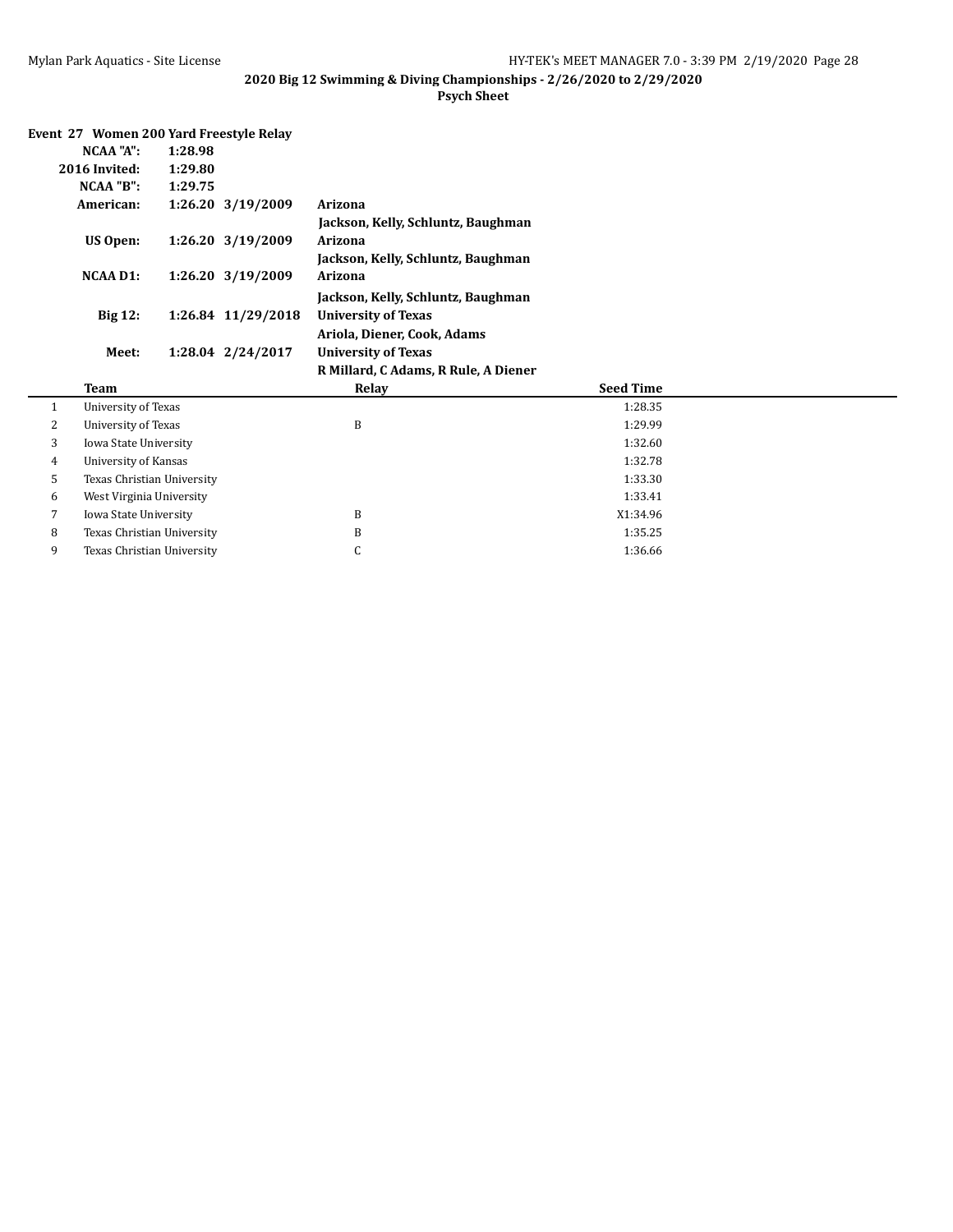|              | Event 28 Men 200 Yard Freestyle Relay |         |                   |                                      |                  |  |
|--------------|---------------------------------------|---------|-------------------|--------------------------------------|------------------|--|
|              | NCAA "A":                             | 1:17.77 |                   |                                      |                  |  |
|              | 2016 Invited:                         | 1:18.46 |                   |                                      |                  |  |
|              | NCAA "B":                             | 1:18.46 |                   |                                      |                  |  |
|              | American:                             |         | 1:15.26 3/24/2011 | <b>Stanford</b>                      |                  |  |
|              |                                       |         |                   | Coville, Staab, Allen, Wayne         |                  |  |
|              | <b>US Open:</b>                       |         | 1:14.08 3/26/2009 | <b>Auburn University</b>             |                  |  |
|              |                                       |         |                   | Andkjaar, Louw, Norys, Targett       |                  |  |
|              | <b>NCAA D1:</b>                       |         | 1:14.08 3/26/2009 | <b>Auburn University</b>             |                  |  |
|              |                                       |         |                   | Andkjaar, Louw, Norys, Targett       |                  |  |
|              | <b>Big 12:</b>                        |         | 1:14.59 3/23/2017 | <b>University of Texas</b>           |                  |  |
|              |                                       |         |                   | Ringgold, Jackson, Conger, Schooling |                  |  |
|              | Meet:                                 |         | 1:16.89 2/27/2009 | <b>University of Texas</b>           |                  |  |
|              |                                       |         |                   | Feigen, Jackson, Van Roekel, Walters |                  |  |
|              | <b>Team</b>                           |         |                   | Relay                                | <b>Seed Time</b> |  |
| $\mathbf{1}$ | University of Texas                   |         |                   |                                      | 1:15.27          |  |
| 2            | University of Texas                   |         |                   | B                                    | 1:17.04          |  |
| 3            | <b>University of Texas</b>            |         |                   | C                                    | 1:19.66          |  |
| 4            | West Virginia University              |         |                   |                                      | 1:20.96          |  |
| 5            | Texas Christian University            |         |                   |                                      | 1:21.88          |  |
| 6            | Texas Christian University            |         |                   | B                                    | 1:23.23          |  |
| 7            | Texas Christian University            |         |                   | C                                    | 1:23.99          |  |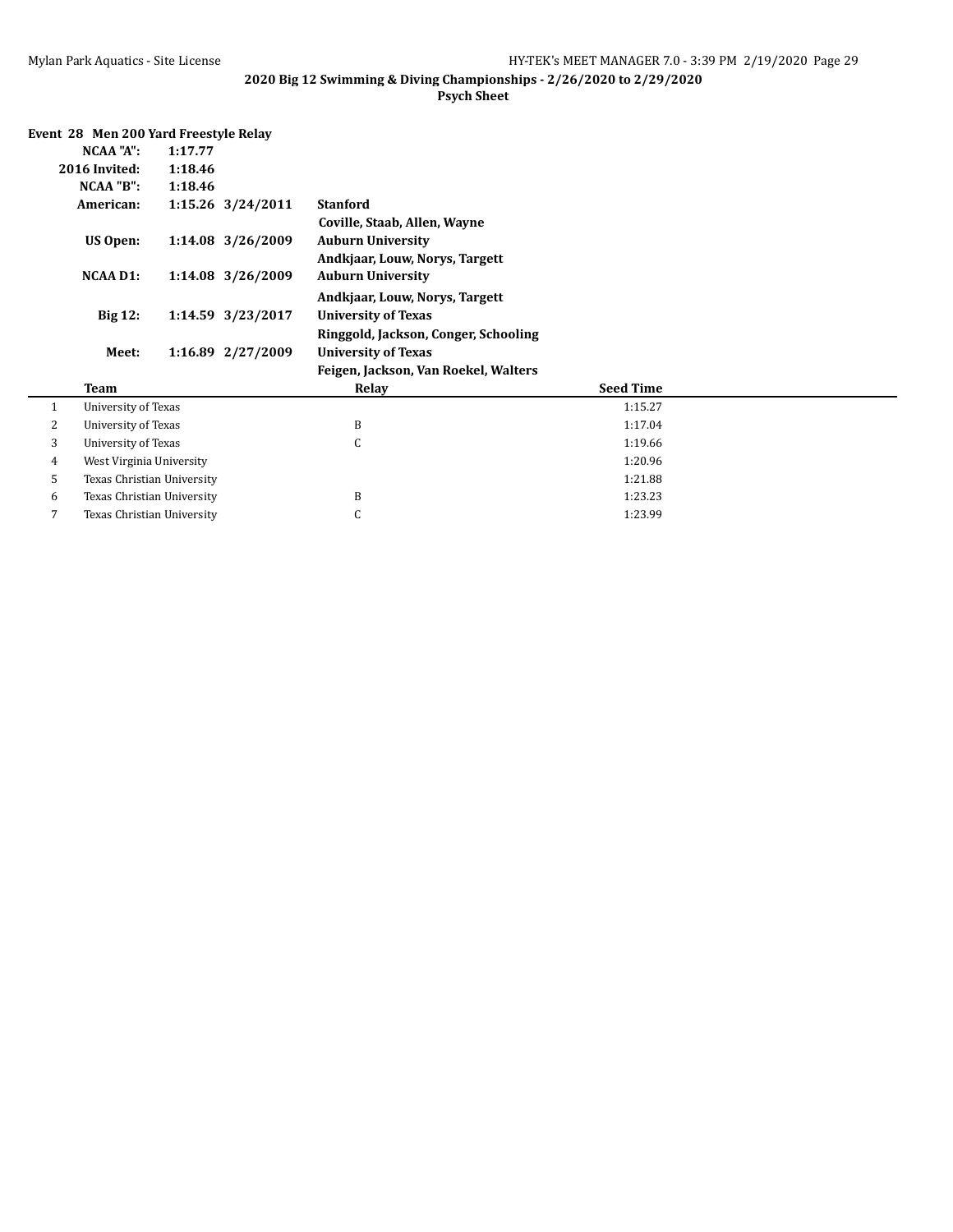## **Psych Sheet**

## **Event 29 Women Platform Diving**

|              | <b>Big 12:</b><br>411.30 2/28/2015 | Samantha Bromberg                            | <b>Texas</b> |
|--------------|------------------------------------|----------------------------------------------|--------------|
|              | 411.30 2/28/2015<br>Meet:          | <b>Samantha Bromberg</b>                     | <b>Texas</b> |
|              | Name                               | Year School                                  |              |
| $\mathbf{1}$ | Connie Deighton                    | Texas Christian University<br>SO.            | 210.80       |
| 2            | Gracie Liang                       | Texas Christian University<br>FR             | 178.50       |
| 3            | Callie Smith                       | West Virginia University<br>IR               | <b>NP</b>    |
| 4            | <b>Brooke Zedar</b>                | West Virginia University<br>SR               | <b>NP</b>    |
| 5            | Emma Longley                       | West Virginia University<br>SO.              | <b>NP</b>    |
| 6            | Camille Burt                       | West Virginia University<br>S <sub>0</sub>   | <b>NP</b>    |
| 7            | <b>Holly Darling</b>               | West Virginia University<br>FR               | <b>NP</b>    |
| 8            | Marian Tiemeier                    | West Virginia University<br>FR               | <b>NP</b>    |
| 9            | Izzy Ashdown                       | Texas Christian University<br>IR             | <b>NP</b>    |
| 10           | Alison Grass                       | University of Kansas<br>S <sub>0</sub>       | <b>NP</b>    |
| 11           | Franny Cable                       | University of Kansas<br>FR                   | <b>NP</b>    |
| 12           | Amanda Fingerut                    | FR<br>University of Kansas                   | <b>NP</b>    |
| 13           | *Jiayu Chen                        | FR<br>University of Kansas                   | <b>NP</b>    |
| 14           | Peri Charapich                     | <b>University of Kansas</b><br>SR            | <b>NP</b>    |
| 15           | Dana Liva                          | Iowa State University<br>SR                  | <b>NP</b>    |
| 16           | Jessica Coffin                     | Iowa State University<br>SO.                 | <b>NP</b>    |
| 17           | Jayna Misra                        | Iowa State University<br>FR                  | <b>NP</b>    |
| 18           | Michelle Schlossmacher-Smith       | Iowa State University<br>SO.                 | <b>NP</b>    |
| 19           | Alison Gibson                      | <b>University of Texas</b><br>SR             | <b>NP</b>    |
| 20           | Morgan Menninger                   | <b>University of Texas</b><br>S <sub>0</sub> | <b>NP</b>    |
| 21           | Paola Pineda Vazquez               | University of Texas<br>SO.                   | <b>NP</b>    |
| 22           | Jordan Skilken                     | <b>FR</b><br><b>University of Texas</b>      | <b>NP</b>    |
| 23           | Janie Boyle                        | <b>FR</b><br><b>University of Texas</b>      | <b>NP</b>    |
|              |                                    |                                              |              |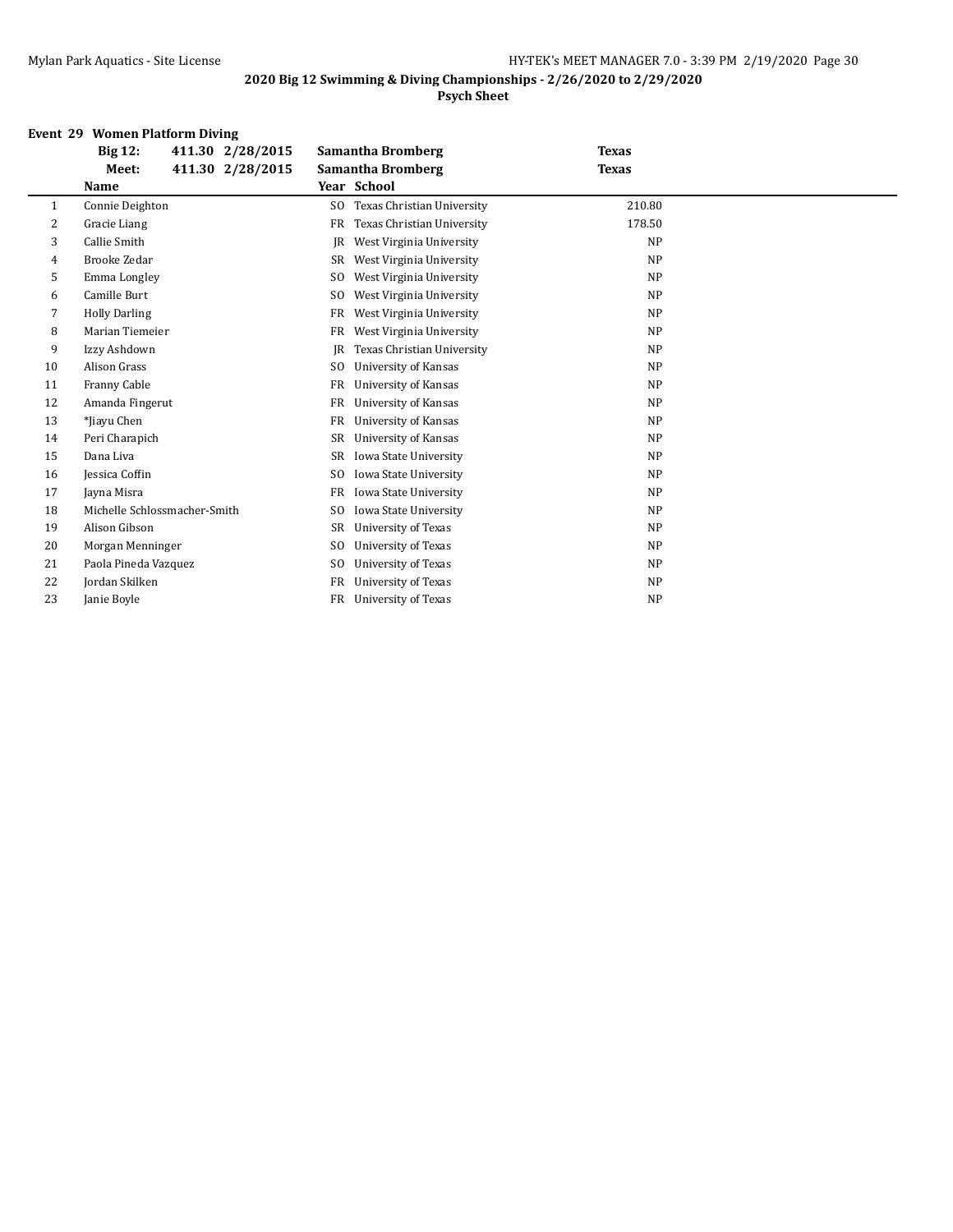#### **2020 Big 12 Swimming & Diving Championships - 2/26/2020 to 2/29/2020 Psych Sheet**

#### **Event 30 Men Platform Diving**

|    | <b>Big 12:</b>         | 579.60 2/24/2018 |     | <b>Jordan Windle</b>       | <b>Texas</b> |  |
|----|------------------------|------------------|-----|----------------------------|--------------|--|
|    | Meet:                  | 579.60 2/24/2018 |     | <b>Jordan Windle</b>       | <b>Texas</b> |  |
|    | <b>Name</b>            |                  |     | Year School                |              |  |
| 1  | Jacob Cornish          |                  |     | SR University of Texas     | 407.45       |  |
| 2  | Jake Cardinal-Tremblay |                  | SO. | West Virginia University   | <b>NP</b>    |  |
| 3  | Austin Smith           |                  | SR  | West Virginia University   | <b>NP</b>    |  |
| 4  | Nick Cover             |                  | SO. | West Virginia University   | <b>NP</b>    |  |
| 5  | PJ Lenz                |                  | SO. | West Virginia University   | <b>NP</b>    |  |
| 6  | Owen Johns             |                  | FR  | West Virginia University   | <b>NP</b>    |  |
| 7  | Jacob Lowe             |                  | SO. | West Virginia University   | <b>NP</b>    |  |
| 8  | Owen Moncino           |                  | SR  | Texas Christian University | <b>NP</b>    |  |
| 9  | Reed Merritt           |                  | SR  | University of Texas        | <b>NP</b>    |  |
| 10 | Grayson Campbell       |                  | SR  | University of Texas        | <b>NP</b>    |  |
| 11 | Andrew Gawin-Parigini  |                  | SO. | University of Texas        | <b>NP</b>    |  |
| 12 | Jordan Windle          |                  | IR  | University of Texas        | <b>NP</b>    |  |
| 13 | <b>Andrew Harness</b>  |                  | FR  | University of Texas        | <b>NP</b>    |  |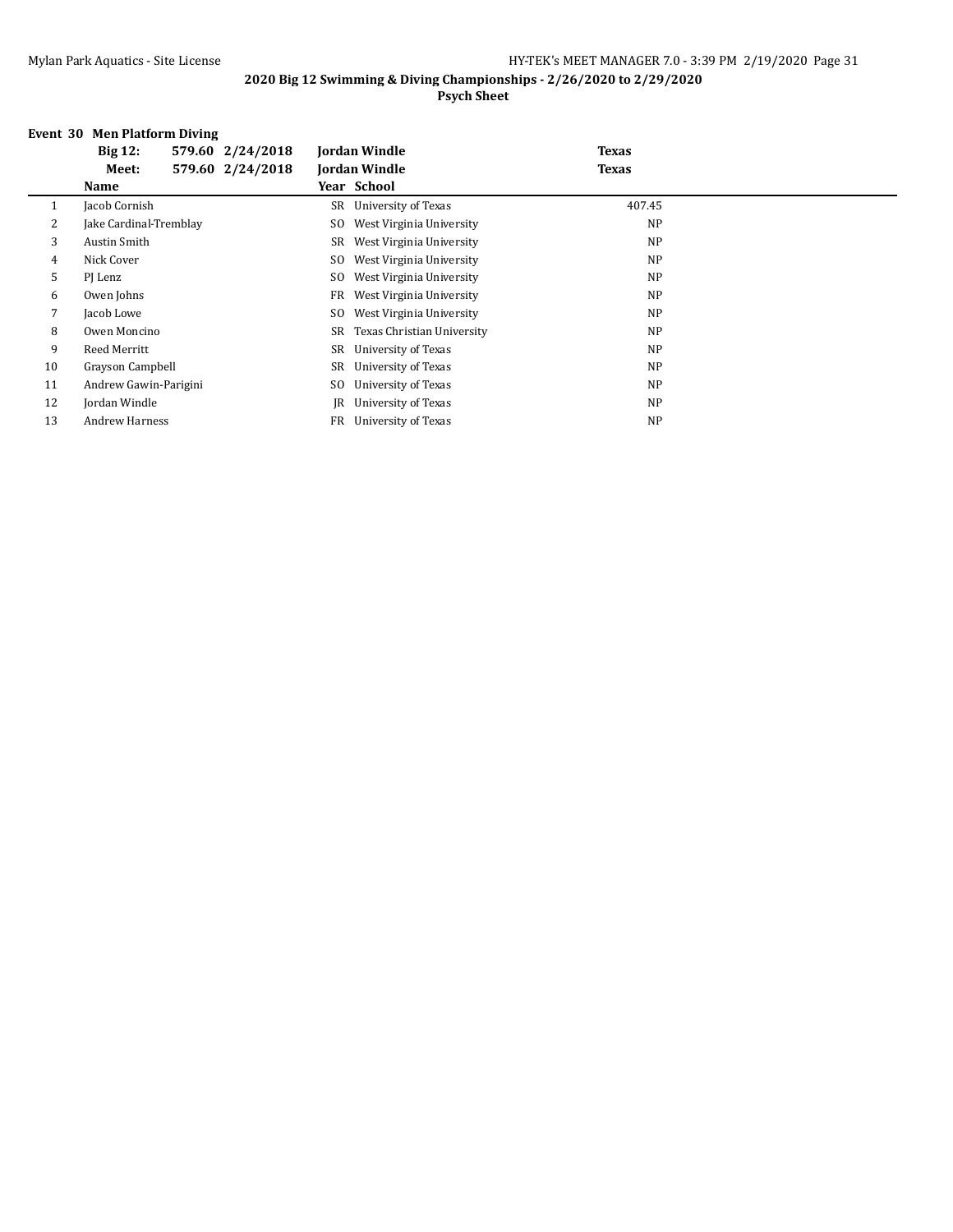|    | Event 31 Women 200 Yard Backstroke |         |                   |                |                             |                  |  |
|----|------------------------------------|---------|-------------------|----------------|-----------------------------|------------------|--|
|    | <b>NCAA "A":</b>                   | 1:51.95 |                   |                |                             |                  |  |
|    | 2016 Invited:                      | 1:54.47 |                   |                |                             |                  |  |
|    | NCAA "B":                          | 1:59.19 |                   |                |                             |                  |  |
|    | American:                          |         | 1:47.84 3/21/2013 |                | <b>Elizabeth Pelton</b>     |                  |  |
|    | <b>US Open:</b>                    |         | 1:47.84 3/21/2013 |                | <b>Elizabeth Pelton</b>     |                  |  |
|    | <b>NCAA D1:</b>                    |         | 1:47.84 3/21/2013 |                | <b>Elizabeth Pelton</b>     |                  |  |
|    | <b>Big 12:</b>                     |         | 1:49.91 3/18/2017 |                | Tasija Karosas              | <b>Texas</b>     |  |
|    | Meet:                              |         | 1:51.11 2/25/2017 |                | <b>Tasija Karosas</b>       | <b>Texas</b>     |  |
|    | Name                               |         |                   |                | Year School                 | <b>Seed Time</b> |  |
| 1  | Julia Cook                         |         |                   |                | SO University of Texas      | 1:52.72          |  |
| 2  | Evie Pfeifer                       |         |                   |                | JR University of Texas      | 1:54.08          |  |
| 3  | *Manon Manning                     |         |                   | JR.            | <b>University of Kansas</b> | 1:56.90          |  |
| 4  | Elizabeth Amato-Hanner             |         |                   |                | SR University of Kansas     | 1:57.20          |  |
| 5  | Dewi Blose                         |         |                   | SO.            | <b>University of Kansas</b> | 1:58.94          |  |
| 6  | Liz Richardson                     |         |                   |                | FR Iowa State University    | 1:59.56          |  |
| 7  | Lauryn Parrish                     |         |                   | IR             | <b>University of Kansas</b> | 1:59.97          |  |
| 8  | Ally Vannetta                      |         |                   | IR             | West Virginia University    | 2:00.07          |  |
| 9  | Miranda Heckman                    |         |                   |                | FR University of Texas      | X2:00.14         |  |
| 10 | <b>Ashley Pollok</b>               |         |                   | JR             | <b>University of Texas</b>  | 2:00.32          |  |
| 11 | Kaeleigh Rice                      |         |                   | JR             | Texas Christian University  | 2:01.60          |  |
| 12 | Megan Zartman                      |         |                   |                | SO West Virginia University | 2:02.42          |  |
| 13 | <b>Emily Haan</b>                  |         |                   | SO.            | Iowa State University       | 2:02.56          |  |
| 14 | Katelyn Kenchel                    |         |                   | JR             | Texas Christian University  | 2:03.16          |  |
| 15 | Mackenzie Bravence                 |         |                   |                | FR University of Kansas     | 2:03.25          |  |
| 16 | <b>Hannah Morris</b>               |         |                   | FR             | Texas Christian University  | 2:03.67          |  |
| 17 | Lisa Johnson                       |         |                   | FR             | Texas Christian University  | 2:04.18          |  |
| 18 | Anna Ellis                         |         |                   | S <sub>0</sub> | Iowa State University       | 2:04.37          |  |
| 19 | Miranda Marcucci                   |         |                   | SR             | West Virginia University    | 2:04.52          |  |
| 20 | Sarah Young                        |         |                   | FR             | West Virginia University    | 2:04.95          |  |
| 21 | Alex Pampalone                     |         |                   | SR             | West Virginia University    | 2:05.09          |  |
| 22 | <b>Megan Morris</b>                |         |                   | SO.            | Texas Christian University  | 2:05.60          |  |
| 23 | <b>Trinity Gilbert</b>             |         |                   | FR             | Iowa State University       | 2:05.89          |  |
| 24 | Jazlyn Horras                      |         |                   | SO.            | Iowa State University       | 2:06.35          |  |
| 25 | Amanda Key                         |         |                   | SR             | Texas Christian University  | 2:08.52          |  |
| 26 | *Marlene Hirschberg                |         |                   | FR             | Texas Christian University  | 2:08.84          |  |
| 27 | Abigail Riggs                      |         |                   | SO.            | West Virginia University    | 2:16.24          |  |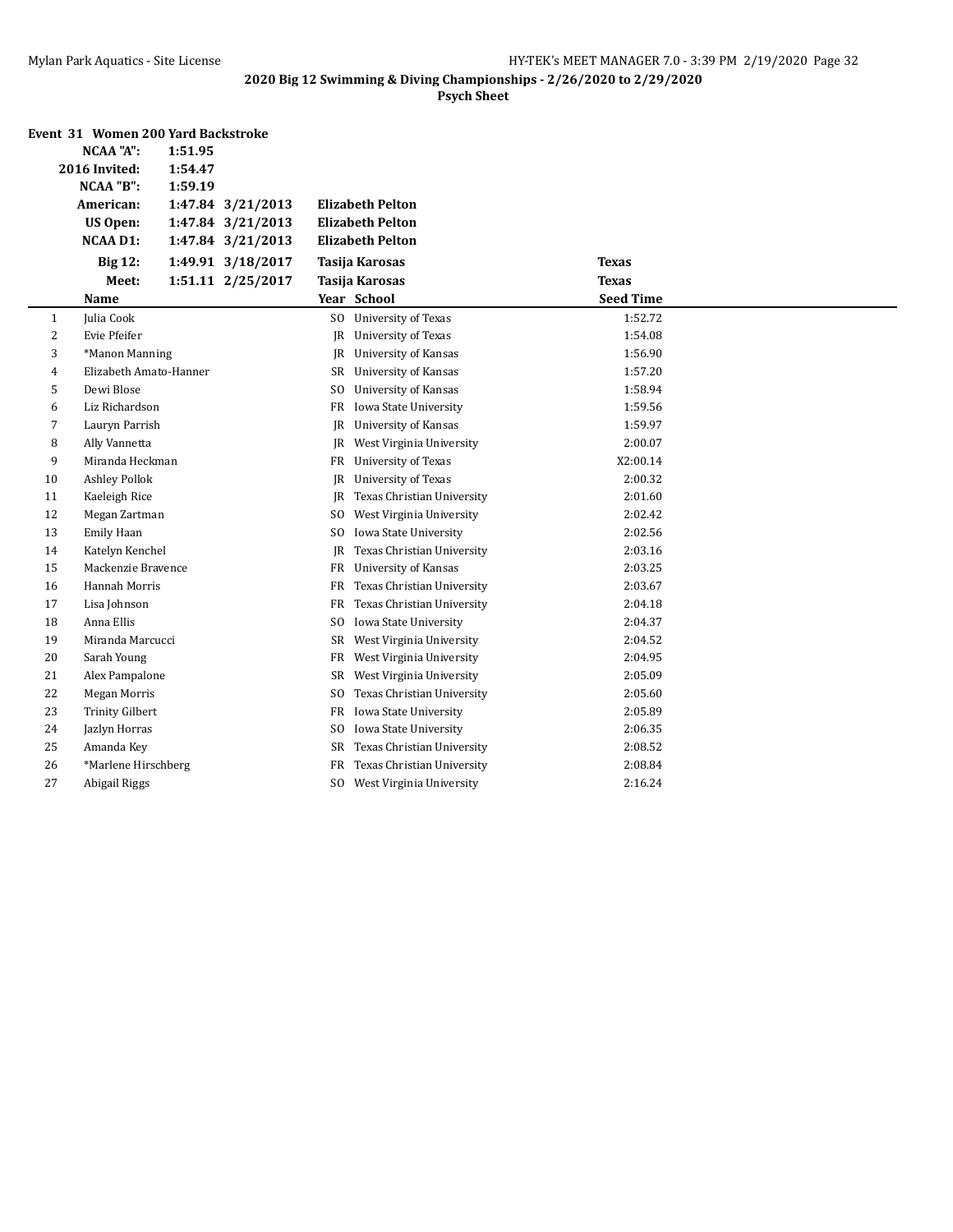|    | Event 32 Men 200 Yard Backstroke |         |                   |                |                            |                  |  |
|----|----------------------------------|---------|-------------------|----------------|----------------------------|------------------|--|
|    | <b>NCAA "A":</b>                 | 1:39.87 |                   |                |                            |                  |  |
|    | 2016 Invited:                    | 1:41.92 |                   |                |                            |                  |  |
|    | NCAA "B":                        | 1:46.39 |                   |                |                            |                  |  |
|    | American:                        |         | 1:35.73 3/26/2016 |                | <b>Ryan Murphy</b>         |                  |  |
|    | <b>US Open:</b>                  | 1:35.73 | 3/26/2016         |                | <b>Ryan Murphy</b>         |                  |  |
|    | <b>NCAA D1:</b>                  |         | 1:35.73 3/26/2016 |                | <b>Ryan Murphy</b>         |                  |  |
|    | <b>Big 12:</b>                   |         | 1:37.24 3/24/2017 |                | <b>John Shebat</b>         | <b>Texas</b>     |  |
|    | Meet:                            |         | 1:38.61 3/2/2019  |                | <b>Ryan Harty</b>          | <b>Texas</b>     |  |
|    | Name                             |         |                   |                | Year School                | <b>Seed Time</b> |  |
| 1  | <b>Austin Katz</b>               |         |                   | <b>IR</b>      | <b>University of Texas</b> | 1:37.35          |  |
| 2  | Jason Park                       |         |                   | S <sub>0</sub> | University of Texas        | 1:40.90          |  |
| 3  | Josh Artmann                     |         |                   | <b>SR</b>      | <b>University of Texas</b> | 1:41.00          |  |
| 4  | Ethan Harder                     |         |                   | <b>FR</b>      | <b>University of Texas</b> | 1:41.18          |  |
| 5  | Peter Larson                     |         |                   | FR             | University of Texas        | 1:41.72          |  |
| 6  | Preston Varozza                  |         |                   | JR             | <b>University of Texas</b> | 1:44.93          |  |
| 7  | Alvin Jiang                      |         |                   | <b>JR</b>      | <b>University of Texas</b> | 1:46.20          |  |
| 8  | Angelo Russo                     |         |                   | <b>JR</b>      | West Virginia University   | 1:46.35          |  |
| 9  | Kade Knoch                       |         |                   | S <sub>0</sub> | Texas Christian University | 1:46.40          |  |
| 10 | <b>Trayton Saladin</b>           |         |                   | SR             | West Virginia University   | 1:47.10          |  |
| 11 | *Ioao Andrade                    |         |                   | <b>JR</b>      | Texas Christian University | 1:47.18          |  |
| 12 | Josh Harlan                      |         |                   | S <sub>0</sub> | West Virginia University   | 1:50.04          |  |
| 13 | *Charles Millette                |         |                   | FR             | Texas Christian University | 1:50.19          |  |
| 14 | *Radu Duican                     |         |                   | SR             | Texas Christian University | 1:50.63          |  |
| 15 | Philip Kay                       |         |                   | JR             | West Virginia University   | 1:50.83          |  |
| 16 | Josh Madzy                       |         |                   | SO.            | West Virginia University   | 1:50.90          |  |
| 17 | Joseph Shine                     |         |                   | <b>FR</b>      | Texas Christian University | 1:53.74          |  |
| 18 | Nicholas Skinner                 |         |                   | <b>FR</b>      | Texas Christian University | 1:53.80          |  |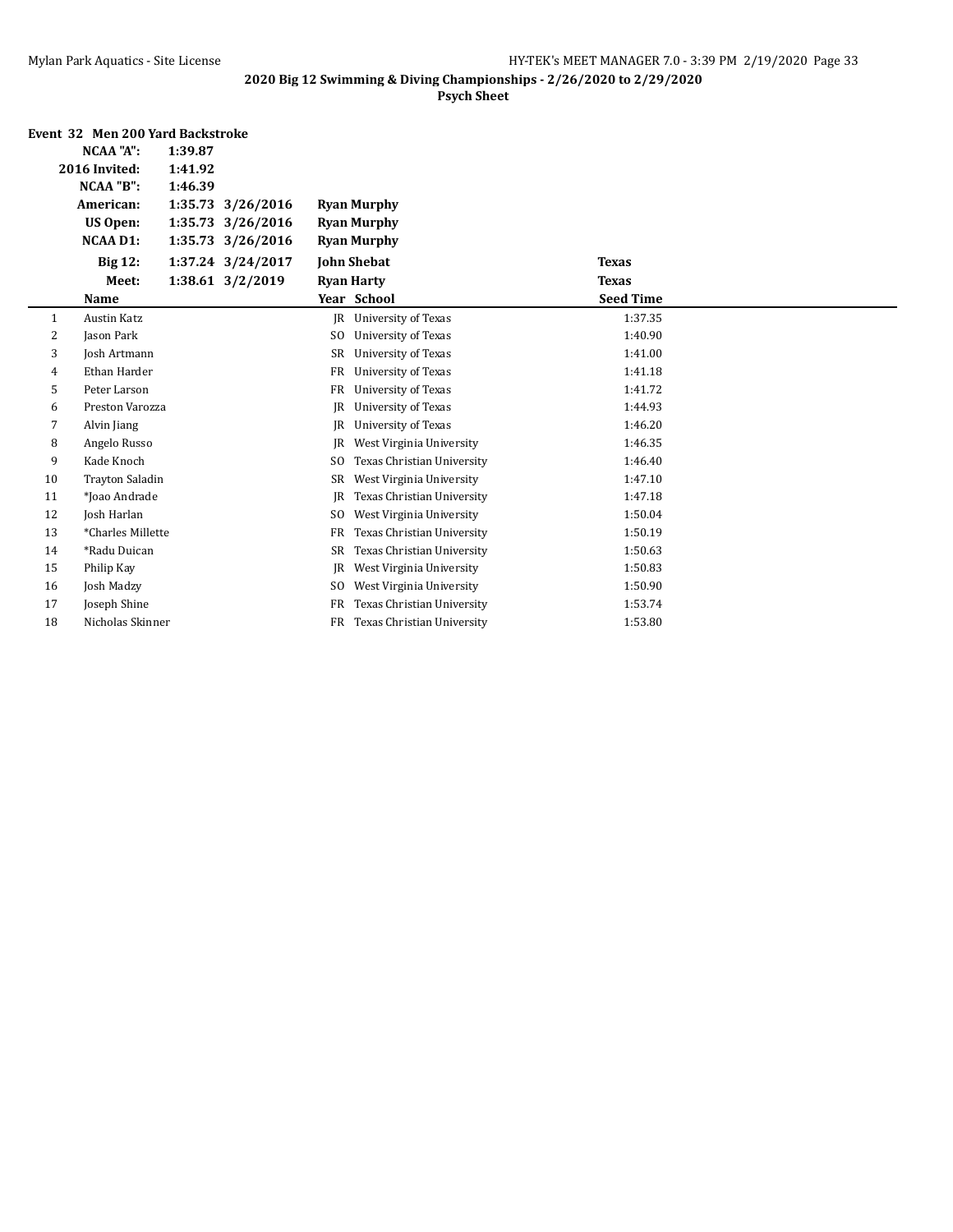|    | Event 33 Women 100 Yard Freestyle | 47.69 |                 |     |                             |                  |  |
|----|-----------------------------------|-------|-----------------|-----|-----------------------------|------------------|--|
|    | NCAA "A":<br>2016 Invited:        | 48.77 |                 |     |                             |                  |  |
|    | NCAA "B":                         | 49.99 |                 |     |                             |                  |  |
|    | American:                         |       | 46.09 3/21/2015 |     | <b>Simone Manuel</b>        |                  |  |
|    | <b>US Open:</b>                   |       | 46.09 3/21/2015 |     | <b>Simone Manuel</b>        |                  |  |
|    | <b>NCAA D1:</b>                   |       | 46.09 3/21/2015 |     | <b>Simone Manuel</b>        |                  |  |
|    | <b>Big 12:</b>                    |       | 47.32 12/1/2018 |     | <b>Claire Adams</b>         | <b>Texas</b>     |  |
|    | Meet:                             |       | 47.46 2/24/2108 |     | <b>Claire Adams</b>         | <b>Texas</b>     |  |
|    | <b>Name</b>                       |       |                 |     | Year School                 | <b>Seed Time</b> |  |
| 1  | Claire Adams                      |       |                 |     | SR University of Texas      | 48.40            |  |
| 2  | Bridget Semenuk                   |       |                 |     | FR University of Texas      | 48.51            |  |
| 3  | Kyla Leibel                       |       |                 | FR  | University of Texas         | 49.39            |  |
| 4  | Miranda Heckman                   |       |                 | FR  | University of Texas         | 49.74            |  |
| 5  | Jenny Nusbaum                     |       |                 | SR  | University of Kansas        | 50.36            |  |
| 6  | Carly Straight                    |       |                 | SR  | University of Kansas        | 50.47            |  |
| 7  | <b>Emily Reese</b>                |       |                 | JR  | University of Texas         | 50.48            |  |
| 8  | <b>Emily Haimes</b>               |       |                 | FR  | West Virginia University    | 50.61            |  |
| 9  | Anna Munster                      |       |                 | SR  | Texas Christian University  | 50.66            |  |
| 10 | Anna Andersen                     |       |                 |     | SR Iowa State University    | 50.82            |  |
| 11 | Sophia Goushchina                 |       |                 |     | FR Iowa State University    | 51.00            |  |
| 12 | Jordan Wheeler                    |       |                 | SR  | University of Texas         | 51.07            |  |
| 13 | Autumn Looney                     |       |                 | FR  | University of Kansas        | 51.12            |  |
| 14 | *Lucia Simovicova                 |       |                 | FR  | Texas Christian University  | 51.16            |  |
| 15 | Madeline Sandberg                 |       |                 | SR  | Texas Christian University  | 51.28            |  |
| 16 | Claire Banic                      |       |                 | SO. | Texas Christian University  | 51.54            |  |
| 17 | Martha Haas                       |       |                 | JR  | Iowa State University       | 51.59            |  |
| 18 | Emma Bliss                        |       |                 | SO. | West Virginia University    | 51.60            |  |
| 19 | Logan Shiller                     |       |                 | JR  | University of Texas         | 51.60            |  |
| 20 | Emma Ruehle                       |       |                 |     | SR Iowa State University    | 51.72            |  |
| 21 | Giselle Gursoy                    |       |                 | JR  | West Virginia University    | 51.75            |  |
| 22 | Ginger Hansen                     |       |                 | FR  | West Virginia University    | 51.80            |  |
| 23 | Katelyn Kenchel                   |       |                 | JR  | Texas Christian University  | 51.81            |  |
| 24 | Ella Tierney                      |       |                 | JR  | University of Texas         | 52.02            |  |
| 25 | *Julia Nilton                     |       |                 | SR  | West Virginia University    | 52.14            |  |
| 26 | Jacqueline McCutchan              |       |                 | FR  | West Virginia University    | 52.19            |  |
| 27 | Nicqueline Rettberg               |       |                 | SR  | Texas Christian University  | 52.42            |  |
| 28 | Harna Minezawa                    |       |                 |     | FR West Virginia University | 52.50            |  |
| 29 | Katy Schlies                      |       |                 |     | SR University of Kansas     | X52.60           |  |
| 30 | Luisa Winkler                     |       |                 |     | JR West Virginia University | 52.62            |  |
| 31 | Kennedy Tranel                    |       |                 |     | JR Iowa State University    | 52.68            |  |
| 32 | Keely Soellner                    |       |                 |     | SR Iowa State University    | 53.00            |  |
| 33 | Wyli Erlechman                    |       |                 |     | JR Iowa State University    | 53.06            |  |
| 34 | Morgan Despres                    |       |                 | FR  | Texas Christian University  | 53.11            |  |
| 35 | Zoe Woods                         |       |                 | FR  | Texas Christian University  | 53.19            |  |
| 36 | Sally Clough                      |       |                 | JR  | Texas Christian University  | 53.23            |  |
| 37 | Sarah Malloy                      |       |                 | SO. | Texas Christian University  | 53.38            |  |
| 38 | Ali Basel                         |       |                 | SR  | Iowa State University       | 53.39            |  |
| 39 | Cassidy Coughlin                  |       |                 | SO. | Texas Christian University  | 53.63            |  |
| 40 | Kat Jones                         |       |                 | SR  | Iowa State University       | 54.24            |  |
| 41 | Emma Sass                         |       |                 | JR  | Iowa State University       | 54.25            |  |
| 42 | Amanda Key                        |       |                 | SR  | Texas Christian University  | 54.71            |  |
| 43 | Abigail Riggs                     |       |                 |     | SO West Virginia University | 56.82            |  |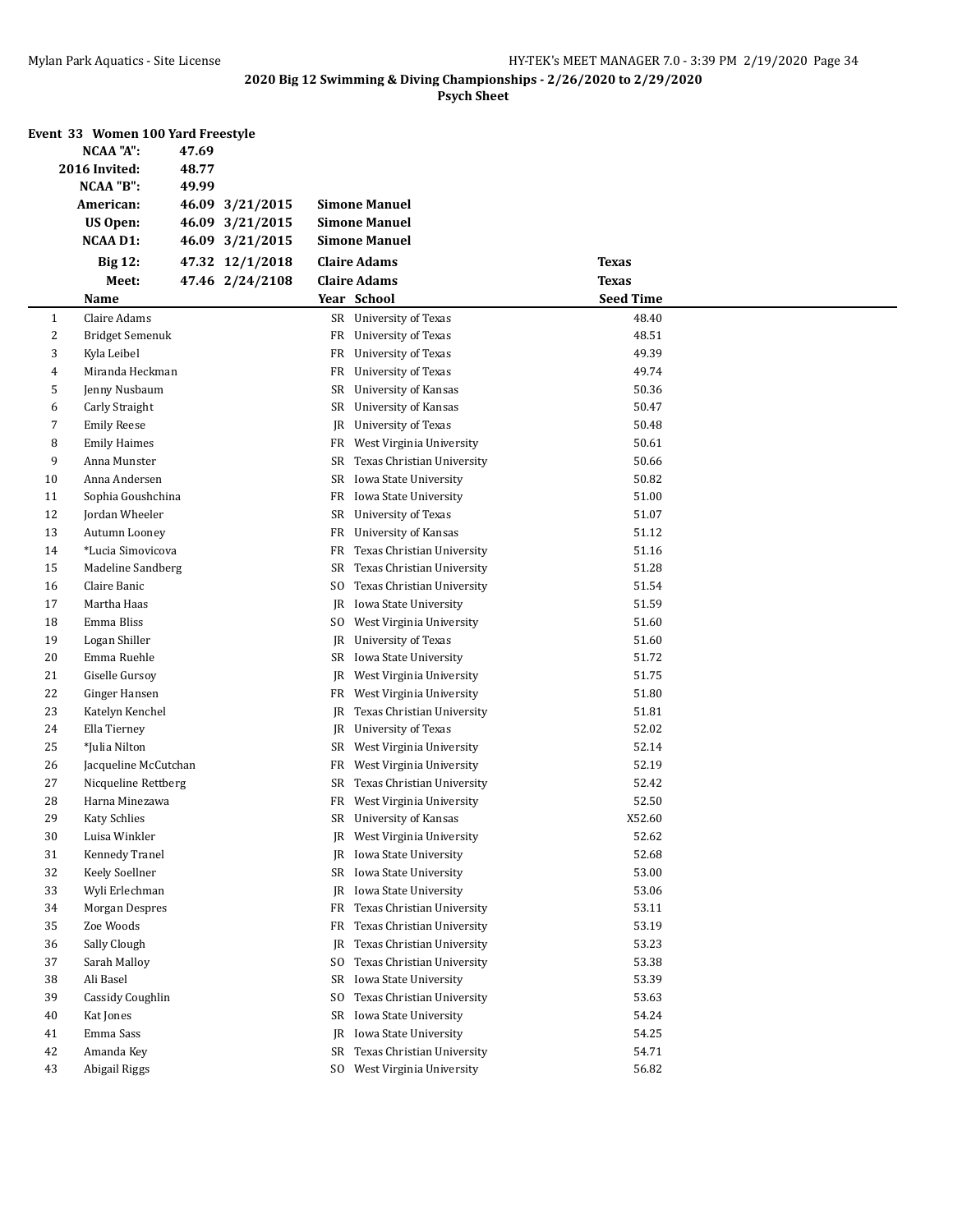#### **2020 Big 12 Swimming & Diving Championships - 2/26/2020 to 2/29/2020 Psych Sheet**

#### **Event 33 ... (Women 100 Yard Freestyle)**

| *Polina Shynkarenko | SR Iowa State University    | 56.88 |
|---------------------|-----------------------------|-------|
| Anne-elaine Tiller  | FR West Virginia University | 57.48 |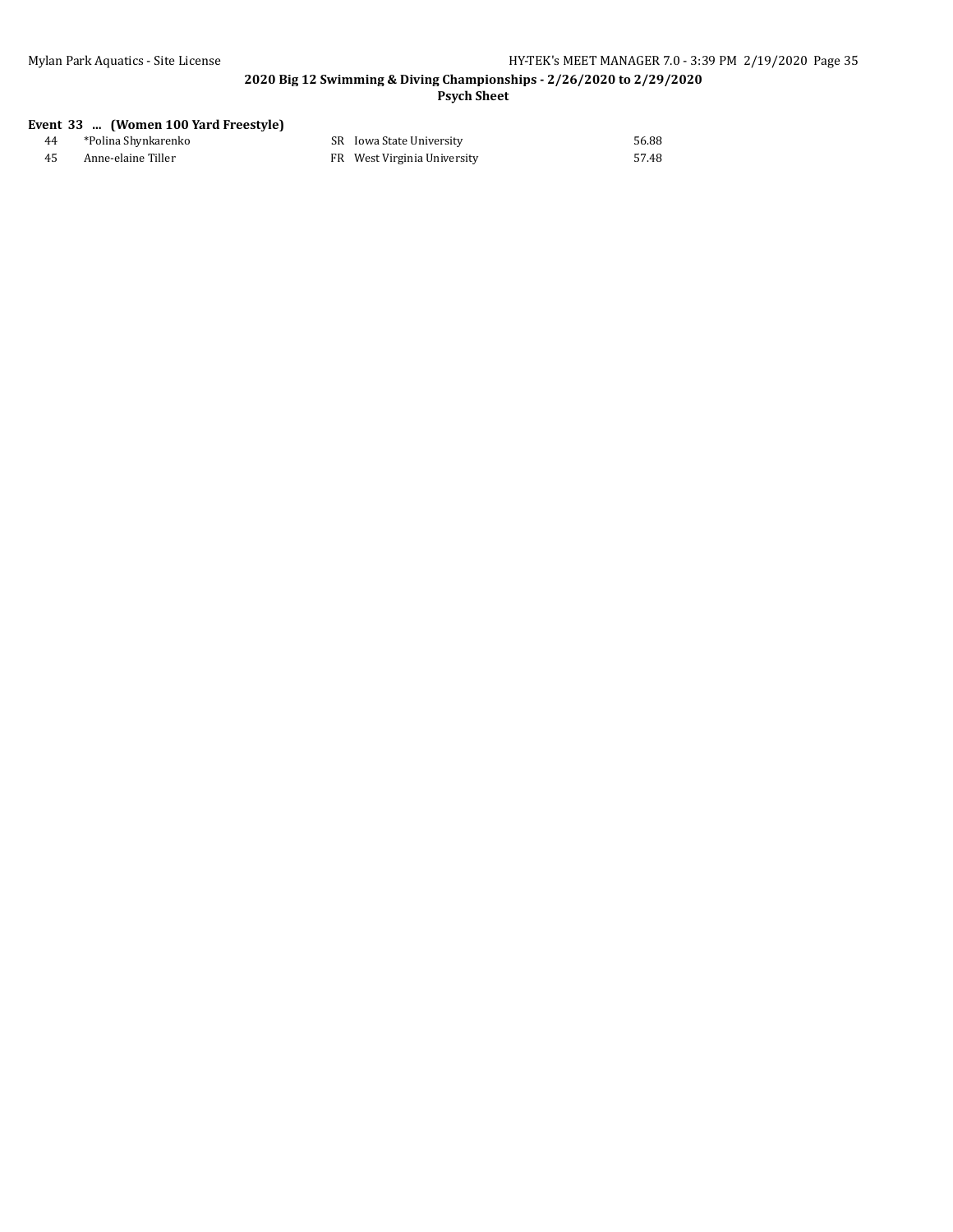|                | Event 34 Men 100 Yard Freestyle |       |                 |                |                            |                  |  |
|----------------|---------------------------------|-------|-----------------|----------------|----------------------------|------------------|--|
|                | <b>NCAA "A":</b>                | 42.25 |                 |                |                            |                  |  |
|                | 2016 Invited:                   | 43.05 |                 |                |                            |                  |  |
|                | NCAA "B":                       | 44.29 |                 |                |                            |                  |  |
|                | American:                       |       | 40.46 3/26/2016 |                | <b>Caeleb Dressel</b>      |                  |  |
|                | <b>US Open:</b>                 |       | 40.46 3/26/2016 |                | <b>Caeleb Dressel</b>      |                  |  |
|                | <b>NCAA D1:</b>                 |       | 40.46 3/26/2016 |                | <b>Caeleb Dressel</b>      |                  |  |
|                | <b>Big 12:</b>                  |       | 41.27 2/24/2018 |                | <b>Tate Jackson</b>        | <b>Texas</b>     |  |
|                | Meet:                           |       | 41.27 2/24/2018 |                | <b>Tate Jackson</b>        | <b>Texas</b>     |  |
|                | Name                            |       |                 |                | Year School                | <b>Seed Time</b> |  |
| 1              | Daniel Krueger                  |       |                 | SO.            | <b>University of Texas</b> | 41.45            |  |
| $\overline{c}$ | Maxime Rooney                   |       |                 | <b>SR</b>      | University of Texas        | 41.91            |  |
| 3              | Drew Kibler                     |       |                 | SO.            | University of Texas        | 42.15            |  |
| 4              | Chris Staka                     |       |                 | JR             | University of Texas        | 43.07            |  |
| 5              | Matthew Willenbring             |       |                 | SO.            | <b>University of Texas</b> | 43.11            |  |
| 6              | Luke Bowman                     |       |                 | JR             | University of Texas        | 43.40            |  |
| 7              | Hunter Armstrong                |       |                 | FR             | West Virginia University   | 43.56            |  |
| 8              | Jacob Huerta                    |       |                 | SR             | University of Texas        | 43.67            |  |
| 9              | Sam Kline                       |       |                 | SR             | <b>University of Texas</b> | 43.97            |  |
| 10             | Ryen Van Wyk                    |       |                 | JR             | West Virginia University   | 44.20            |  |
| 11             | *Dusan Babic                    |       |                 | FR             | Texas Christian University | 44.69            |  |
| 12             | Rasmus Pedersen                 |       |                 | FR             | Texas Christian University | 44.87            |  |
| 13             | *Piotr Sadlowski                |       |                 | FR             | Texas Christian University | 45.17            |  |
| 14             | Jackson Boersma                 |       |                 | S <sub>O</sub> | Texas Christian University | 45.33            |  |
| 15             | Max Gustafson                   |       |                 | JR             | West Virginia University   | 45.51            |  |
| 16             | Christopher O'Shea              |       |                 | JR             | West Virginia University   | 45.59            |  |
| 17             | Austin Hartke                   |       |                 | SR             | West Virginia University   | 45.60            |  |
| 18             | Sam Neaveill                    |       |                 | SR             | West Virginia University   | 45.84            |  |
| 19             | Reed Dittlinger                 |       |                 | SO.            | Texas Christian University | 46.88            |  |
| 20             | David Snider                    |       |                 | FR             | West Virginia University   | 46.98            |  |
| 21             | Brandon Christian               |       |                 | SR             | West Virginia University   | 47.37            |  |
| 22             | Matthew Marsh                   |       |                 | SR             | West Virginia University   | 47.41            |  |
| 23             | Mike Niezgodzki                 |       |                 | SO.            | Texas Christian University | 47.41            |  |
| 24             | Matthew Brewer                  |       |                 | JR             | Texas Christian University | 47.51            |  |
| 25             | Ethan Autry                     |       |                 | FR             | Texas Christian University | 48.60            |  |
| 26             | PJ Stapleton                    |       |                 | SR             | Texas Christian University | 50.08            |  |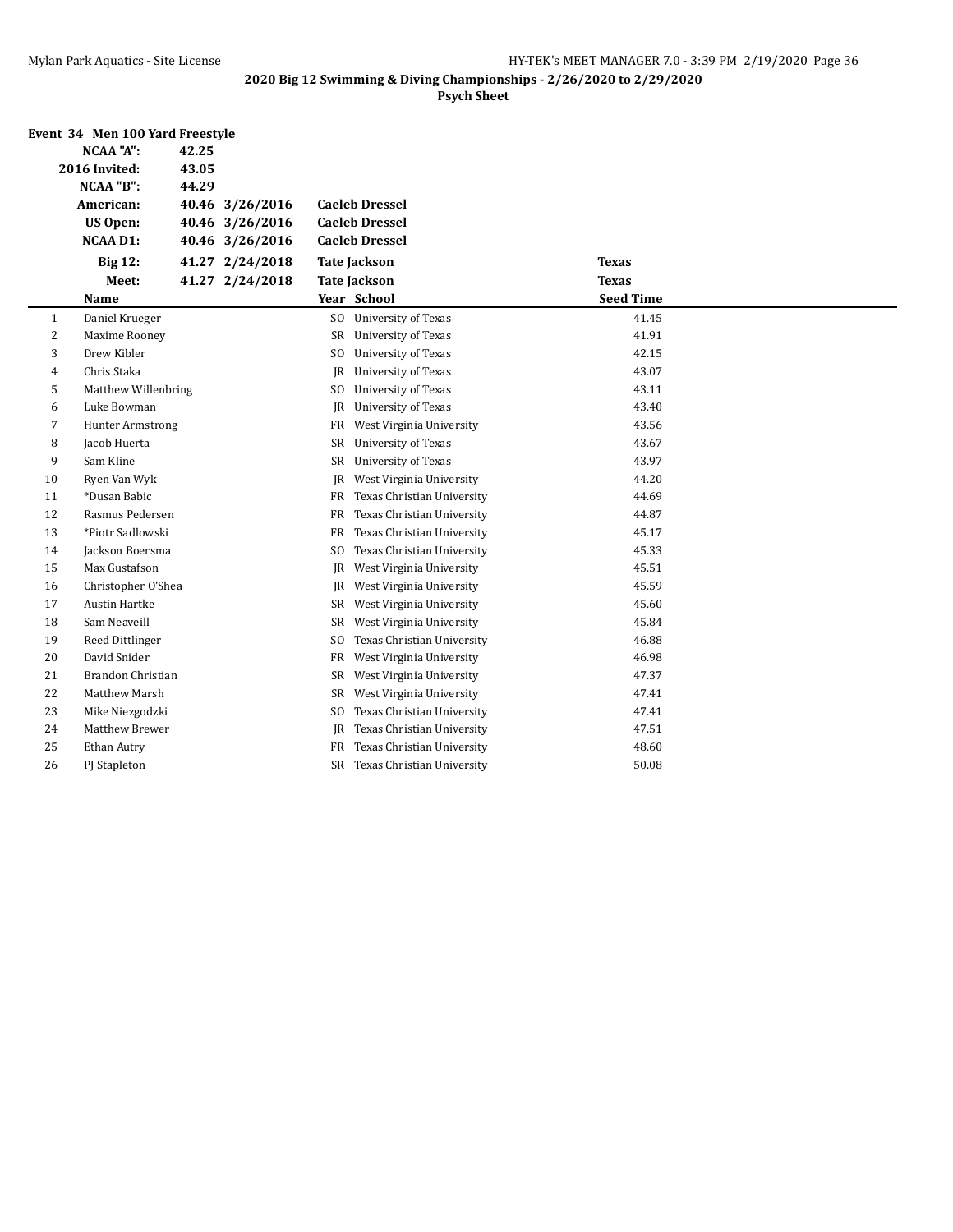|    | Event 35 Women 1650 Yard Freestyle |          |                     |                |                             |                  |  |
|----|------------------------------------|----------|---------------------|----------------|-----------------------------|------------------|--|
|    | NCAA "A":                          | 15:53.50 |                     |                |                             |                  |  |
|    | 2016 Invited:                      | 16:17.64 |                     |                |                             |                  |  |
|    | NCAA "B":                          | 16:30.59 |                     |                |                             |                  |  |
|    | American:                          |          | 15:03.92 11/20/2016 |                | <b>Katie Ledecky</b>        |                  |  |
|    | US Open:                           |          | 15:03.92 11/20/2016 |                | <b>Katie Ledecky</b>        |                  |  |
|    | <b>NCAA D1:</b>                    |          | 15:03.92 11/20/2016 |                | <b>Katie Ledecky</b>        |                  |  |
|    | <b>Big 12:</b>                     |          | 15:51.74 12/2/2017  |                | <b>Joanna Evans</b>         | <b>Texas</b>     |  |
|    | Meet:                              |          | 15:57.28 3/2/2019   |                | <b>Joanna Evans</b>         | <b>Texas</b>     |  |
|    | Name                               |          |                     |                | Year School                 | <b>Seed Time</b> |  |
| 1  | *Nolwenn Nunes                     |          |                     | FR             | Iowa State University       | 10:03.21         |  |
| 2  | Mary Smutny                        |          |                     | <b>FR</b>      | University of Texas         | X10:04.92        |  |
| 3  | Crissie Blomquist                  |          |                     | <b>IR</b>      | University of Kansas        | 10:09.12         |  |
| 4  | Mary Woods                         |          |                     | SR             | Texas Christian University  | 10:14.82         |  |
| 5  | *Abigail Meder                     |          |                     | <b>FR</b>      | Texas Christian University  | 10:18.17         |  |
| 6  | Claire Campbell                    |          |                     | S <sub>0</sub> | <b>University of Kansas</b> | 10:20.47         |  |
| 7  | Peyton Quattlebaum                 |          |                     | JR             | University of Texas         | 10:22.89         |  |
| 8  | Keely Soellner                     |          |                     | SR             | Iowa State University       | 10:25.23         |  |
| 9  | Kami Pankratz                      |          |                     | <b>SR</b>      | Iowa State University       | 10:25.46         |  |
| 10 | Alex Pampalone                     |          |                     | SR             | West Virginia University    | 10:27.25         |  |
| 11 | Lisa Johnson                       |          |                     | FR             | Texas Christian University  | 10:34.19         |  |
| 12 | Lucia Rizzo                        |          |                     | S <sub>0</sub> | Iowa State University       | 10:43.31         |  |
| 13 | Kat Jones                          |          |                     | <b>SR</b>      | Iowa State University       | 10:43.63         |  |
| 14 | Maddy Rundell                      |          |                     | <b>FR</b>      | Iowa State University       | 10:47.85         |  |
| 15 | Anne-elaine Tiller                 |          |                     | FR             | West Virginia University    | 10:54.36         |  |
| 16 | Hannah Morris                      |          |                     | <b>FR</b>      | Texas Christian University  | <b>NT</b>        |  |
| 17 | Kennedy Tranel                     |          |                     | IR             | Iowa State University       | <b>NT</b>        |  |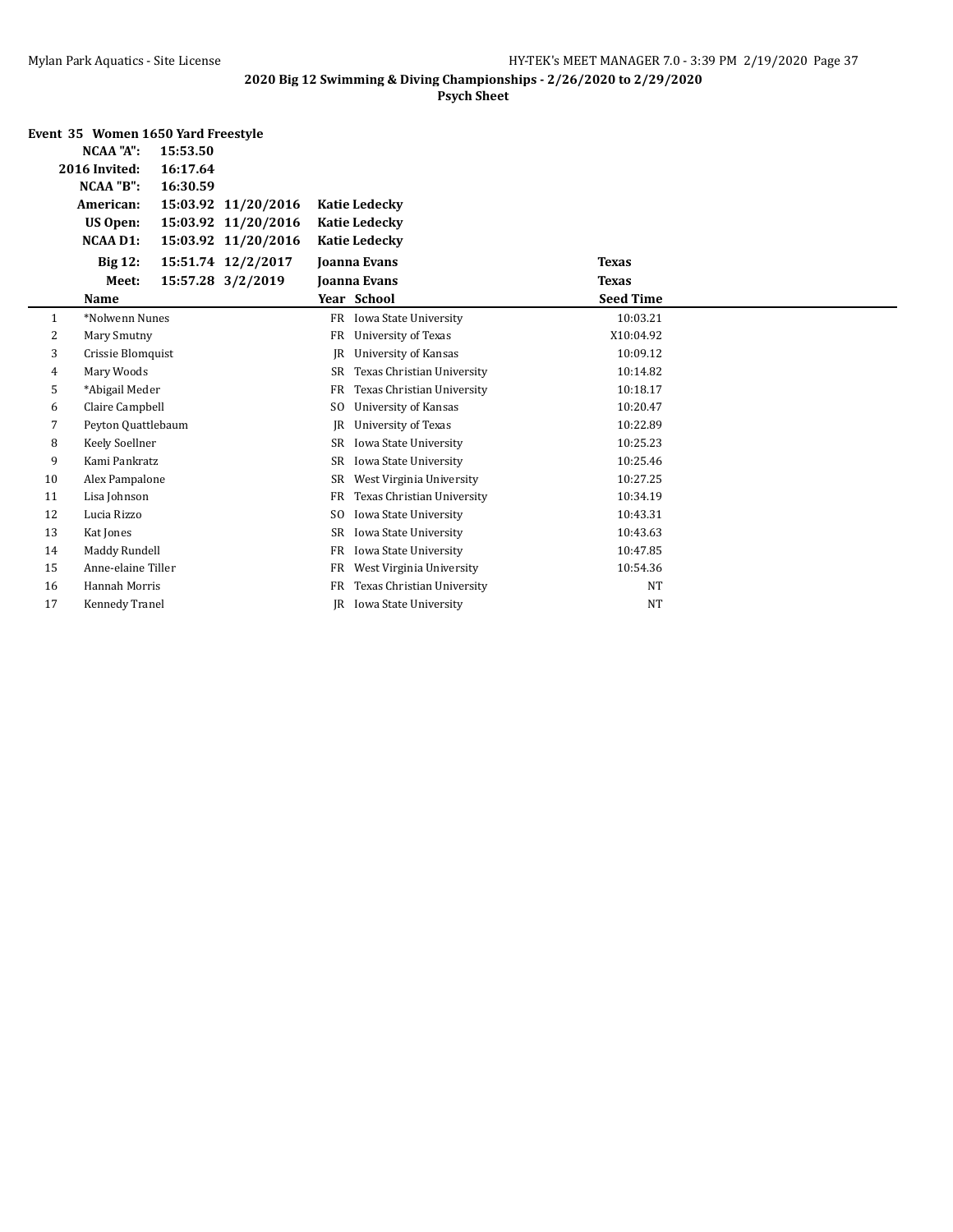|   | Event 36 Men 1650 Yard Freestyle |          |                    |    |                            |                  |  |
|---|----------------------------------|----------|--------------------|----|----------------------------|------------------|--|
|   | NCAA "A":                        | 14:44.43 |                    |    |                            |                  |  |
|   | 2016 Invited:                    | 15:00.11 |                    |    |                            |                  |  |
|   | NCAA "B":                        | 15:30.39 |                    |    |                            |                  |  |
|   | American:                        |          | 14:23.52 12/6/2014 |    | <b>Connor</b> Jaeger       |                  |  |
|   | US Open:                         |          | 14:23.52 12/6/2014 |    | <b>Connor</b> Jaeger       |                  |  |
|   | <b>NCAA D1:</b>                  |          | 14:24.08 3/22/2012 |    | <b>Martin Grodzki</b>      |                  |  |
|   | <b>Big 12:</b>                   |          | 14:22.41 3/25/2017 |    | <b>Clark Smith</b>         | <b>Texas</b>     |  |
|   | Meet:                            |          | 14:31.29 2/27/2016 |    | <b>Clark Smith</b>         | <b>Texas</b>     |  |
|   | <b>Name</b>                      |          |                    |    | Year School                | <b>Seed Time</b> |  |
| 1 | Jack Collins                     |          |                    |    | SR University of Texas     | 8:57.09          |  |
| 2 |                                  |          |                    |    |                            |                  |  |
|   | Parker Neri                      |          |                    | IR | University of Texas        | 9:01.11          |  |
| 3 | JohnThomas Larson                |          |                    | IR | University of Texas        | 9:02.55          |  |
| 4 | Max Gustafson                    |          |                    | IR | West Virginia University   | 9:35.64          |  |
| 5 | Nicholas Skinner                 |          |                    | FR | Texas Christian University | 9:39.13          |  |
| 6 | Zach Boley                       |          |                    | FR | West Virginia University   | 9:42.22          |  |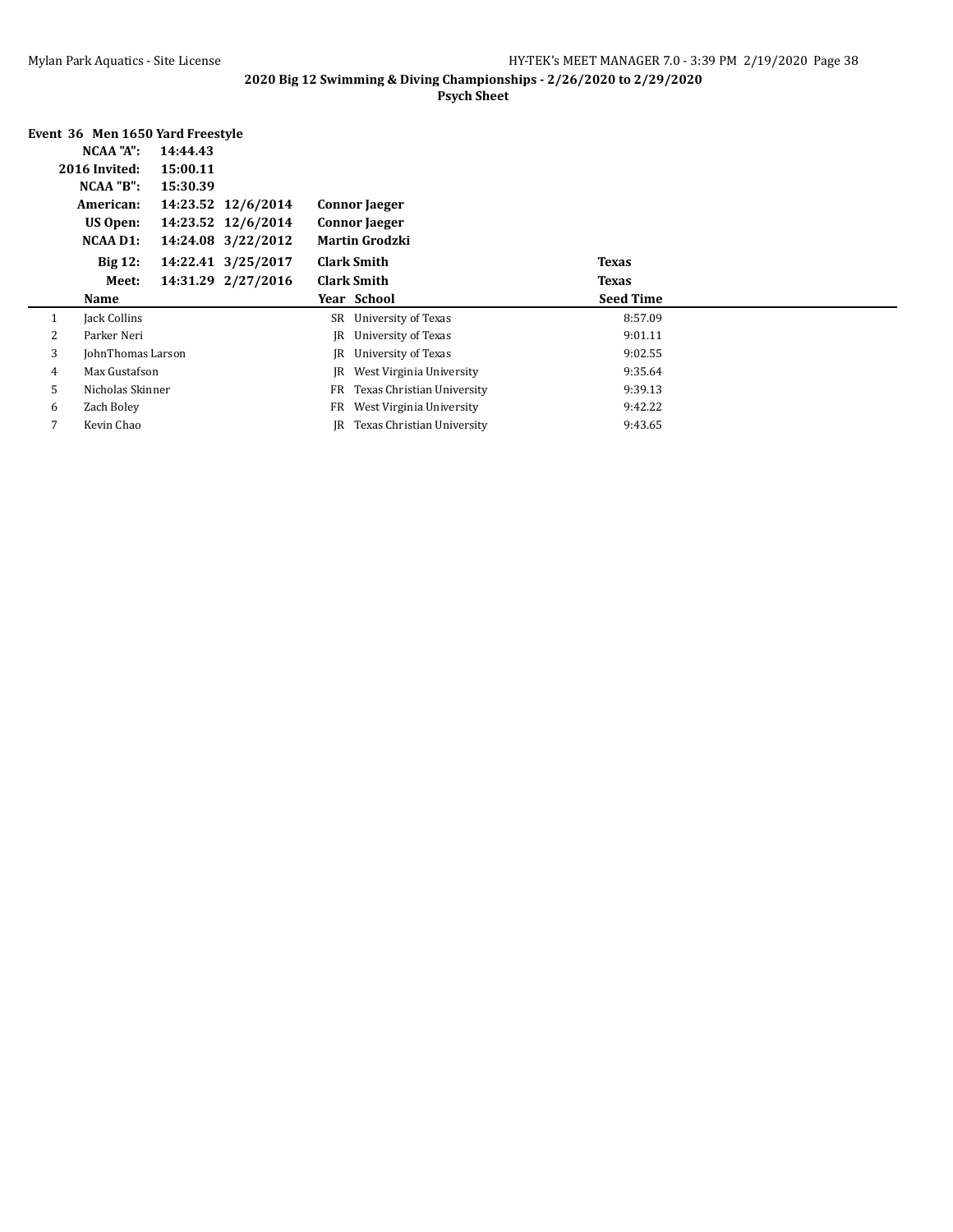|    | Event 37 Women 200 Yard Breaststroke |         |                   |                   |                             |                  |  |
|----|--------------------------------------|---------|-------------------|-------------------|-----------------------------|------------------|--|
|    | <b>NCAA "A":</b><br>2:07.33          |         |                   |                   |                             |                  |  |
|    | 2016 Invited:                        | 2:10.89 |                   |                   |                             |                  |  |
|    | NCAA "B":                            | 2:15.99 |                   |                   |                             |                  |  |
|    | American:                            |         | 2:03.59 3/19/2016 | <b>Lilly King</b> |                             |                  |  |
|    | <b>US Open:</b>                      |         | 2:03.59 3/19/2016 | <b>Lilly King</b> |                             |                  |  |
|    | <b>NCAA D1:</b>                      |         | 2:03.59 3/19/2016 | <b>Lilly King</b> |                             |                  |  |
|    | <b>Big 12:</b>                       |         | 2:05.04 1/12/2012 |                   | Laura Sogar                 | <b>Texas</b>     |  |
|    | Meet:                                |         | 2:05.25 3/2/2013  |                   | Laura Sogar                 | <b>Texas</b>     |  |
|    | Name                                 |         |                   |                   | Year School                 | <b>Seed Time</b> |  |
| 1  | Kate Steward                         |         |                   | S <sub>0</sub>    | University of Kansas        | 2:11.88          |  |
| 2  | Dannie Dilsaver                      |         |                   | <b>JR</b>         | <b>University of Kansas</b> | 2:15.27          |  |
| 3  | <b>Haley Downey</b>                  |         |                   | SR                | <b>University of Kansas</b> | 2:15.86          |  |
| 4  | Mathilde Kaelbel                     |         |                   | FR                | West Virginia University    | 2:16.18          |  |
| 5  | Martha Haas                          |         |                   | IR                | Iowa State University       | 2:17.19          |  |
| 6  | Lehr Thorson                         |         |                   | IR                | Iowa State University       | 2:18.04          |  |
| 7  | Holly Jansen                         |         |                   | S <sub>0</sub>    | University of Texas         | 2:18.44          |  |
| 8  | Kennedy Lohman                       |         |                   | SR                | University of Texas         | 2:18.90          |  |
| 9  | Lauren Halliburton                   |         |                   | <b>JR</b>         | Texas Christian University  | 2:18.96          |  |
| 10 | Chloe Miller                         |         |                   | <b>JR</b>         | Texas Christian University  | 2:19.26          |  |
| 11 | Sheridan Schreiber                   |         |                   | SO.               | Texas Christian University  | 2:19.58          |  |
| 12 | Erin Downey                          |         |                   | <b>FR</b>         | University of Kansas        | 2:20.65          |  |
| 13 | Bryn Ericksen                        |         |                   | <b>IR</b>         | Iowa State University       | 2:20.86          |  |
| 14 | Jennifer Roessler                    |         |                   | <b>FR</b>         | Iowa State University       | 2:21.01          |  |
| 15 | Kaitlyn Witt                         |         |                   | S <sub>0</sub>    | <b>University of Kansas</b> | 2:22.07          |  |
| 16 | Tatum Peyerl                         |         |                   | FR                | West Virginia University    | 2:22.15          |  |
| 17 | <b>Emily Heymans</b>                 |         |                   | <b>FR</b>         | Iowa State University       | 2:23.17          |  |
| 18 | Lauren Mabie                         |         |                   | S <sub>0</sub>    | Texas Christian University  | 2:25.78          |  |
| 19 | Lauren Beckish                       |         |                   | S <sub>0</sub>    | West Virginia University    | 2:27.42          |  |
| 20 | Maddy Rundell                        |         |                   | <b>FR</b>         | Iowa State University       | 2:28.86          |  |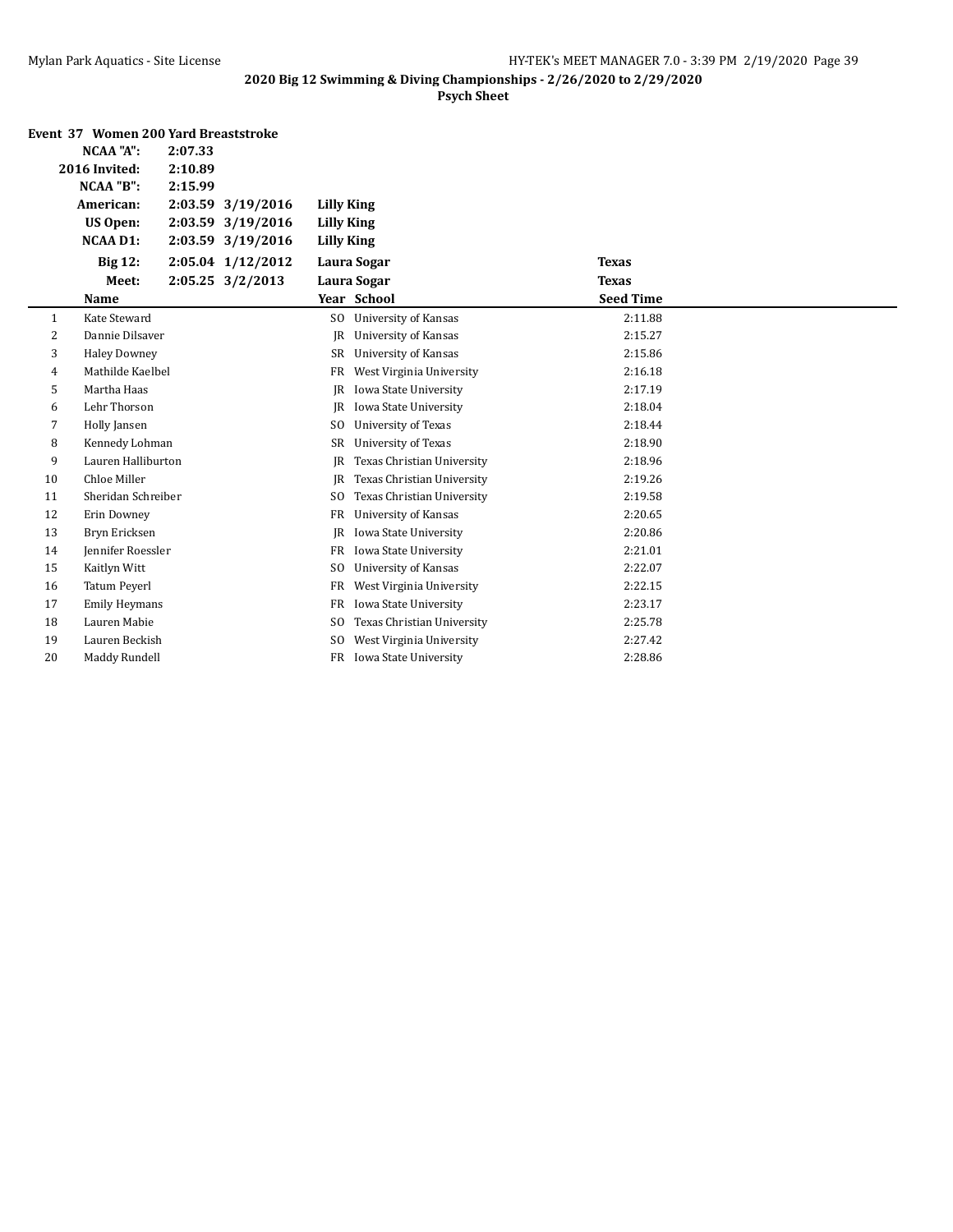|    | Event 38 Men 200 Yard Breaststroke |         |                   |                   |                            |                  |  |
|----|------------------------------------|---------|-------------------|-------------------|----------------------------|------------------|--|
|    | NCAA "A":                          | 1:52.99 |                   |                   |                            |                  |  |
|    | 2016 Invited:                      | 1:55.31 |                   |                   |                            |                  |  |
|    | NCAA "B":                          | 1:59.79 |                   |                   |                            |                  |  |
|    | American:                          |         | 1:48.12 3/26/2016 | <b>Will Licon</b> |                            |                  |  |
|    | <b>US Open:</b>                    |         | 1:48.12 3/26/2016 | <b>Will Licon</b> |                            |                  |  |
|    | <b>NCAA D1:</b>                    |         | 1:48.12 3/26/2016 | <b>Will Licon</b> |                            |                  |  |
|    | <b>Big 12:</b>                     |         | 1:47.91 3/25/2017 | <b>Will Licon</b> |                            | <b>Texas</b>     |  |
|    | Meet:                              |         | 1:49.89 2/25/2017 | <b>Will Licon</b> |                            | <b>Texas</b>     |  |
|    | Name                               |         |                   |                   | Year School                | <b>Seed Time</b> |  |
| 1  | Caspar Corbeau                     |         |                   | FR                | <b>University of Texas</b> | 1:52.06          |  |
| 2  | <b>Braden Vines</b>                |         |                   | SO.               | University of Texas        | 1:52.28          |  |
| 3  | Charlie Scheinfeld                 |         |                   | SO.               | <b>University of Texas</b> | 1:52.78          |  |
| 4  | Jake Foster                        |         |                   | FR                | <b>University of Texas</b> | 1:53.15          |  |
| 5  | *Vitauts Silins                    |         |                   | FR                | Texas Christian University | 1:57.24          |  |
| 6  | Hugh McPherson                     |         |                   | SO.               | Texas Christian University | 2:00.93          |  |
| 7  | Jack Portmann                      |         |                   | SR                | West Virginia University   | 2:01.94          |  |
| 8  | <b>Fausto Huerta</b>               |         |                   | SO.               | West Virginia University   | 2:03.04          |  |
| 9  | <b>Jonathan Bennett</b>            |         |                   | FR                | West Virginia University   | 2:04.54          |  |
| 10 | Conrad Molinaro                    |         |                   | FR                | West Virginia University   | 2:04.74          |  |
| 11 | <b>Ben Brooks</b>                  |         |                   | IR                | West Virginia University   | 2:04.93          |  |
| 12 | Philip Kay                         |         |                   | IR                | West Virginia University   | 2:05.24          |  |
| 13 | Michael Sandner                    |         |                   | FR                | West Virginia University   | 2:06.15          |  |
| 14 | Andrew Rattray                     |         |                   | FR                | Texas Christian University | 2:14.14          |  |
| 15 | Dominic Cyr                        |         |                   | FR                | Texas Christian University | 2:20.20          |  |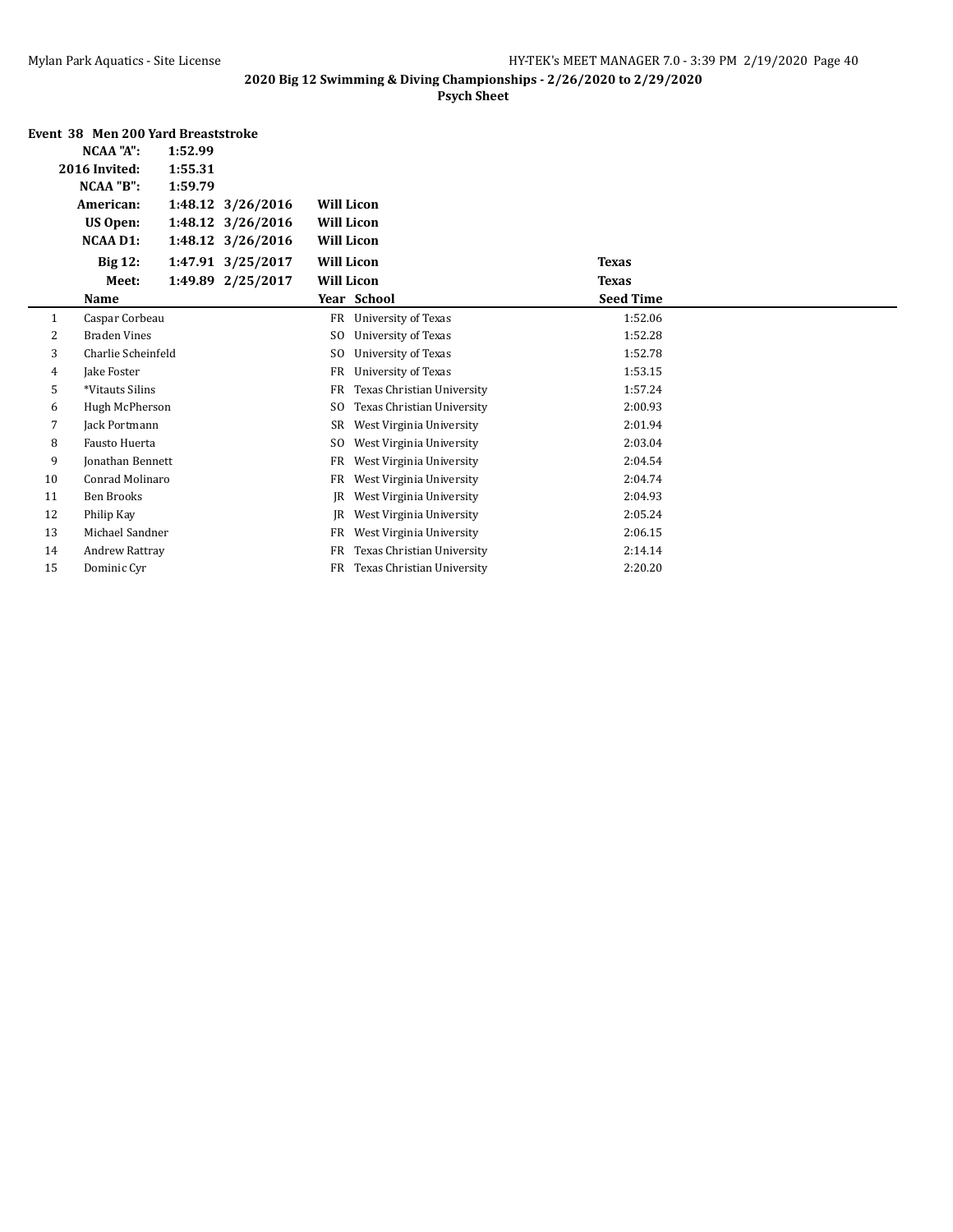|    | Event 39 Women 200 Yard Butterfly |         |                   |                |                             |                      |  |
|----|-----------------------------------|---------|-------------------|----------------|-----------------------------|----------------------|--|
|    | <b>NCAA "A":</b>                  | 1:54.01 |                   |                |                             |                      |  |
|    | 2016 Invited:                     | 1:57.02 |                   |                |                             |                      |  |
|    | NCAA "B":                         | 1:59.59 |                   |                |                             |                      |  |
|    | American:                         |         | 1:49.92 2/25/2009 |                | <b>Elaine Breeden</b>       |                      |  |
|    | <b>US Open:</b>                   |         | 1:49.92 2/25/2009 |                | <b>Elaine Breeden</b>       |                      |  |
|    | <b>NCAA D1:</b>                   |         | 1:49.92 2/25/2009 |                | <b>Elaine Breeding</b>      |                      |  |
|    | <b>Big 12:</b>                    |         | 1:51.18 3/21/2009 |                | <b>Kathleen Hersey</b>      | <b>Texas</b>         |  |
|    | Meet:                             |         | 1:53.66 2/26/2011 |                | <b>Cammile Adams</b>        | <b>Texas A&amp;M</b> |  |
|    | Name                              |         |                   |                | Year School                 | <b>Seed Time</b>     |  |
| 1  | Kelly Pash                        |         |                   |                | FR University of Texas      | 1:54.54              |  |
| 2  | Lauren Case                       |         |                   |                | SR University of Texas      | 1:57.19              |  |
| 3  | Mary Smutny                       |         |                   | FR             | University of Texas         | 1:59.97              |  |
| 4  | Morgan Bullock                    |         |                   | SR             | West Virginia University    | 2:00.00              |  |
| 5  | Grace Ritch                       |         |                   | JR             | University of Texas         | 2:01.63              |  |
| 6  | Amelie Lessing                    |         |                   | FR             | <b>University of Kansas</b> | 2:01.77              |  |
| 7  | Reka Kovacs                       |         |                   | S <sub>0</sub> | West Virginia University    | 2:02.05              |  |
| 8  | Lucia Rizzo                       |         |                   | S <sub>0</sub> | Iowa State University       | 2:02.08              |  |
| 9  | Sally Clough                      |         |                   | <b>JR</b>      | Texas Christian University  | 2:02.36              |  |
| 10 | Ellie Flanagan                    |         |                   | JR             | <b>University of Kansas</b> | 2:02.45              |  |
| 11 | Paige Riekhof                     |         |                   | SO.            | <b>University of Kansas</b> | 2:02.77              |  |
| 12 | Greta Olsen                       |         |                   | S <sub>0</sub> | <b>University of Kansas</b> | 2:04.56              |  |
| 13 | <b>Megan Morris</b>               |         |                   | S <sub>0</sub> | Texas Christian University  | 2:05.26              |  |
| 14 | <b>Bailey Flynn</b>               |         |                   | <b>SR</b>      | Texas Christian University  | 2:05.40              |  |
| 15 | Caroline Schultz                  |         |                   | JR             | <b>University of Kansas</b> | 2:06.30              |  |
| 16 | Kayla Gagnon                      |         |                   | JR             | West Virginia University    | 2:06.47              |  |
| 17 | Sarah Young                       |         |                   | FR             | West Virginia University    | 2:06.86              |  |
| 18 | Kaeleigh Rice                     |         |                   | JR             | Texas Christian University  | 2:07.96              |  |
| 19 | Kennedy Tranel                    |         |                   | JR             | Iowa State University       | 2:08.33              |  |
| 20 | <b>Trinity Gilbert</b>            |         |                   | FR             | Iowa State University       | 2:08.93              |  |
| 21 | Sarah Malloy                      |         |                   | S <sub>0</sub> | Texas Christian University  | 2:09.28              |  |
| 22 | Kami Pankratz                     |         |                   | SR             | Iowa State University       | 2:11.40              |  |
| 23 | *Nolwenn Nunes                    |         |                   | FR             | Iowa State University       | 2:12.66              |  |
| 24 | Grace Snyder                      |         |                   |                | JR Iowa State University    | 2:14.26              |  |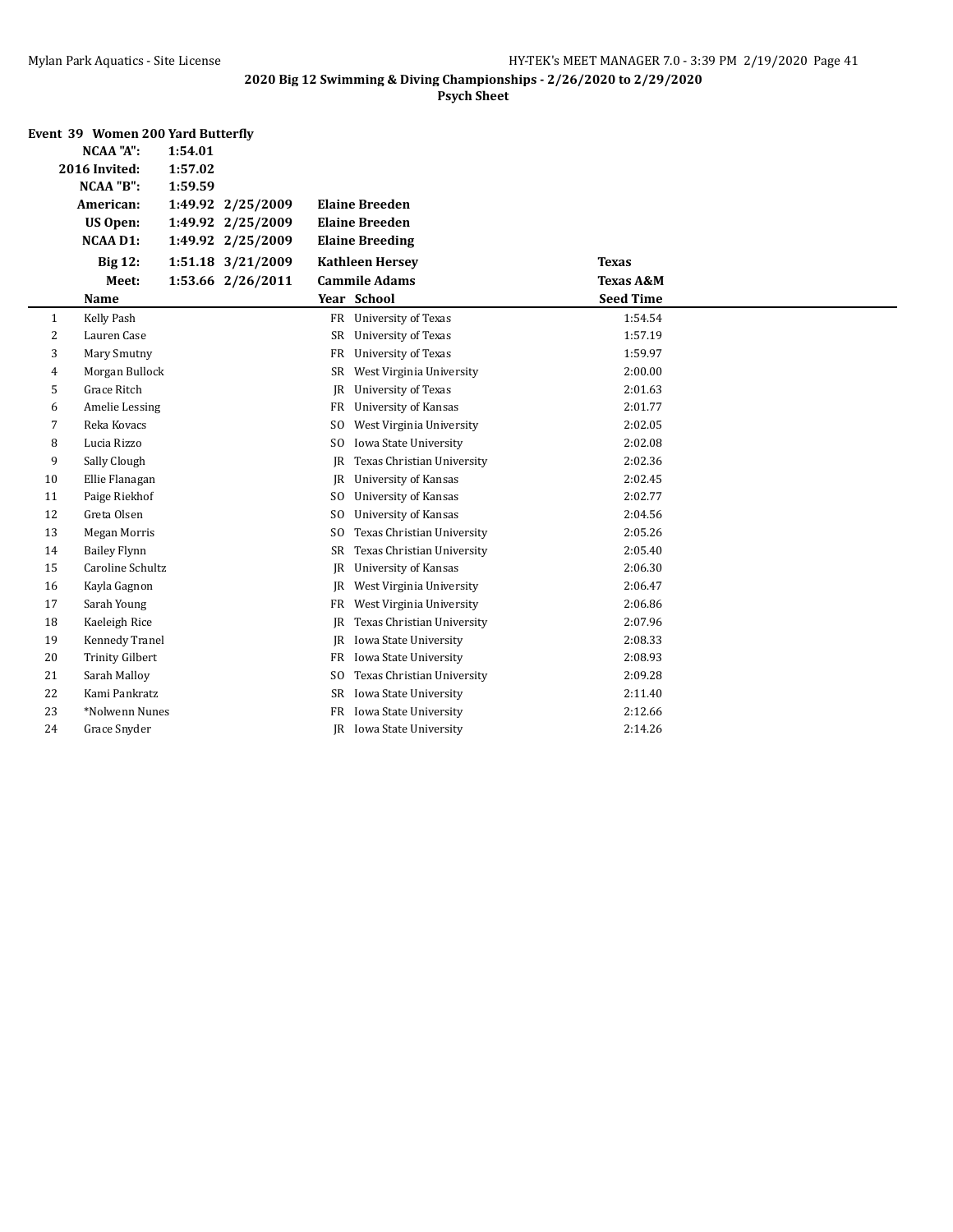|    | Event 40 Men 200 Yard Butterfly |         |                   |                |                            |                  |  |
|----|---------------------------------|---------|-------------------|----------------|----------------------------|------------------|--|
|    | <b>NCAA "A":</b>                | 1:41.86 |                   |                |                            |                  |  |
|    | 2016 Invited:                   | 1:42.65 |                   |                |                            |                  |  |
|    | NCAA "B":                       | 1:47.99 |                   |                |                            |                  |  |
|    | American:                       |         | 1:38.06 3/26/2016 |                | <b>Jack Conger</b>         |                  |  |
|    | <b>US Open:</b>                 |         | 1:37.97 3/26/2016 |                | <b>Joseph Schooling</b>    |                  |  |
|    | <b>NCAA D1:</b>                 |         | 1:37.97 3/26/2016 |                | <b>Joseph Schooling</b>    |                  |  |
|    | <b>Big 12:</b>                  |         | 1:37.35 3/25/2017 |                | <b>Jack Conger</b>         | <b>Texas</b>     |  |
|    | Meet:                           |         | 1:39.17 2/25/2017 |                | <b>Jack Conger</b>         | <b>Texas</b>     |  |
|    | Name                            |         |                   |                | Year School                | <b>Seed Time</b> |  |
| 1  | Sam Pomajevich                  |         |                   | IR             | <b>University of Texas</b> | 1:39.35          |  |
| 2  | David Dixon                     |         |                   | IR             | West Virginia University   | 1:41.59          |  |
| 3  | Andrew Koustik                  |         |                   | S <sub>0</sub> | University of Texas        | 1:42.39          |  |
| 4  | Cole Crane                      |         |                   | <b>FR</b>      | University of Texas        | 1:44.19          |  |
| 5  | *Piotr Sadlowski                |         |                   | <b>FR</b>      | Texas Christian University | 1:47.21          |  |
| 6  | <b>Trayton Saladin</b>          |         |                   | SR             | West Virginia University   | 1:49.02          |  |
| 7  | Kade Knoch                      |         |                   | <sub>SO</sub>  | Texas Christian University | 1:49.20          |  |
| 8  | Jack Frazier                    |         |                   | SR             | West Virginia University   | 1:50.72          |  |
| 9  | Michael Chwaluk                 |         |                   | S <sub>0</sub> | Texas Christian University | 1:51.37          |  |
| 10 | Zach Boley                      |         |                   | <b>FR</b>      | West Virginia University   | 1:51.97          |  |
| 11 | *Charles Millette               |         |                   | FR             | Texas Christian University | 1:52.38          |  |
| 12 | <b>Andrew Rattray</b>           |         |                   | <b>FR</b>      | Texas Christian University | 1:52.38          |  |
| 13 | Ryan Kelly                      |         |                   | SR             | West Virginia University   | 1:52.46          |  |
| 14 | Denys Kostromin                 |         |                   | IR             | West Virginia University   | 1:52.78          |  |
| 15 | Josh Madzy                      |         |                   | S <sub>0</sub> | West Virginia University   | 1:52.99          |  |
| 16 | PJ Stapleton                    |         |                   | SR             | Texas Christian University | 1:58.46          |  |
|    |                                 |         |                   |                |                            |                  |  |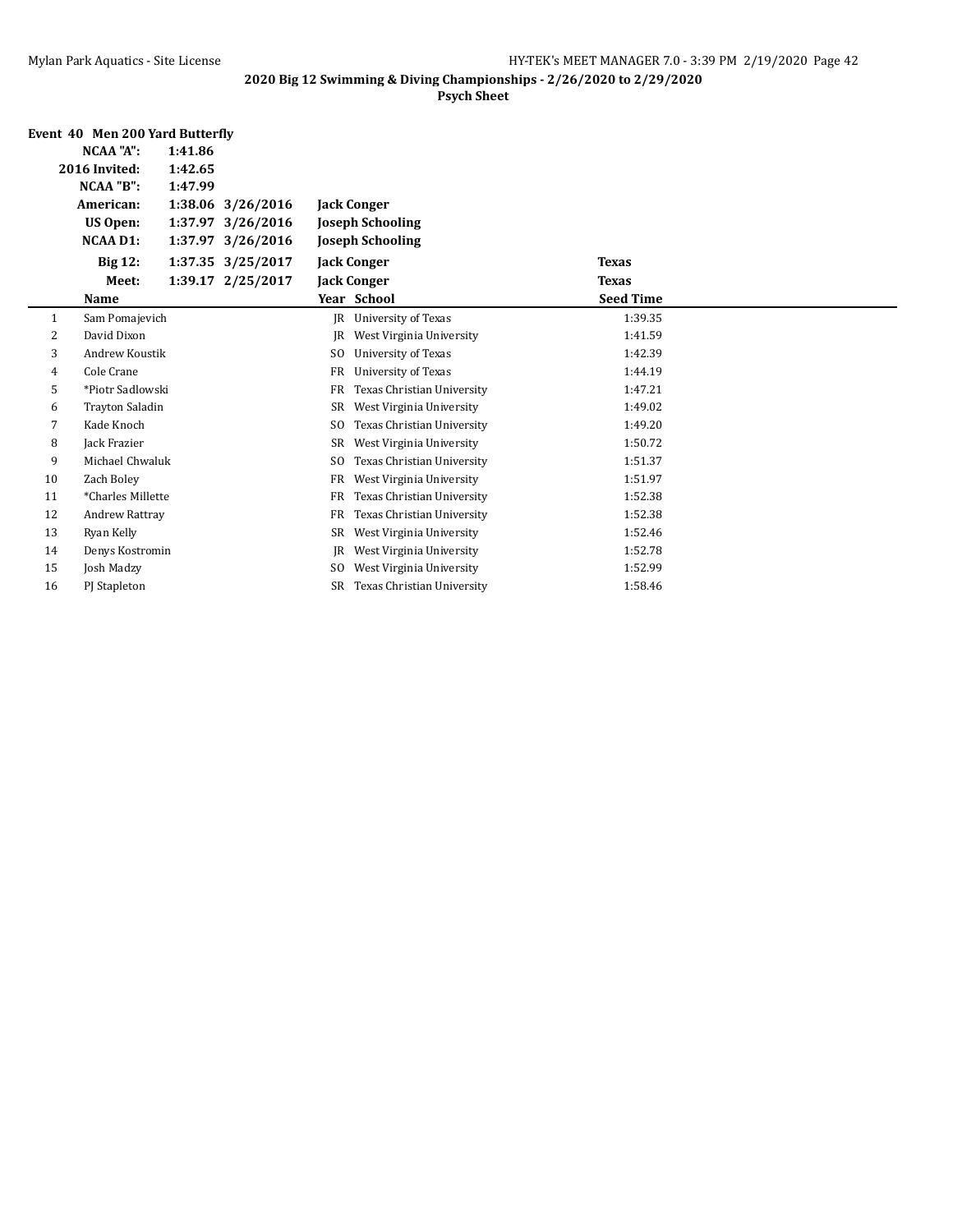|    | Event 41 Women 400 Yard Freestyle Relay |         |                   |                                |                  |  |
|----|-----------------------------------------|---------|-------------------|--------------------------------|------------------|--|
|    | NCAA "A":                               | 3:15.78 |                   |                                |                  |  |
|    | 2016 Invited:                           | 3:17.59 |                   |                                |                  |  |
|    | NCAA "B":                               | 3:17.11 |                   |                                |                  |  |
|    | American:                               |         | 3:08.54 3/21/2015 | <b>Stanford</b>                |                  |  |
|    |                                         |         |                   | Neal, Hu, Engel, Manuel        |                  |  |
|    | <b>US Open:</b>                         |         | 3:08.54 3/21/2015 | <b>Stanford</b>                |                  |  |
|    |                                         |         |                   | Neal, Hu, Engel, Manuel        |                  |  |
|    | <b>NCAA D1:</b>                         |         | 3:08.54 3/21/2015 | <b>Stanford</b>                |                  |  |
|    |                                         |         |                   | Neal, Hu, Engel, Manuel        |                  |  |
|    | <b>Big 12:</b>                          |         | 3:09.56 12/1/2018 | <b>University of Texas</b>     |                  |  |
|    |                                         |         |                   | Adams, Cook, Ariola, Diener    |                  |  |
|    | Meet:                                   |         | 3:11.72 2/24/2018 | <b>University of Texas</b>     |                  |  |
|    |                                         |         |                   |                                |                  |  |
|    |                                         |         |                   | Diener, Adams, Hansen, Millard |                  |  |
|    | <b>Team</b>                             |         |                   | Relay                          | <b>Seed Time</b> |  |
| 1  | University of Texas                     |         |                   |                                | 3:13.06          |  |
| 2  | <b>University of Texas</b>              |         |                   | B                              | 3:16.99          |  |
| 3  | University of Kansas                    |         |                   |                                | 3:21.72          |  |
| 4  | Texas Christian University              |         |                   |                                | 3:23.88          |  |
| 5  | West Virginia University                |         |                   |                                | 3:24.30          |  |
| 6  | Iowa State University                   |         |                   |                                | 3:24.36          |  |
| 7  | Texas Christian University              |         |                   | B                              | 3:27.19          |  |
| 8  | Iowa State University                   |         |                   | B                              | X3:28.41         |  |
| 9  | Iowa State University                   |         |                   | С                              | X3:32.51         |  |
| 10 | Texas Christian University              |         |                   | С                              | 3:32.90          |  |